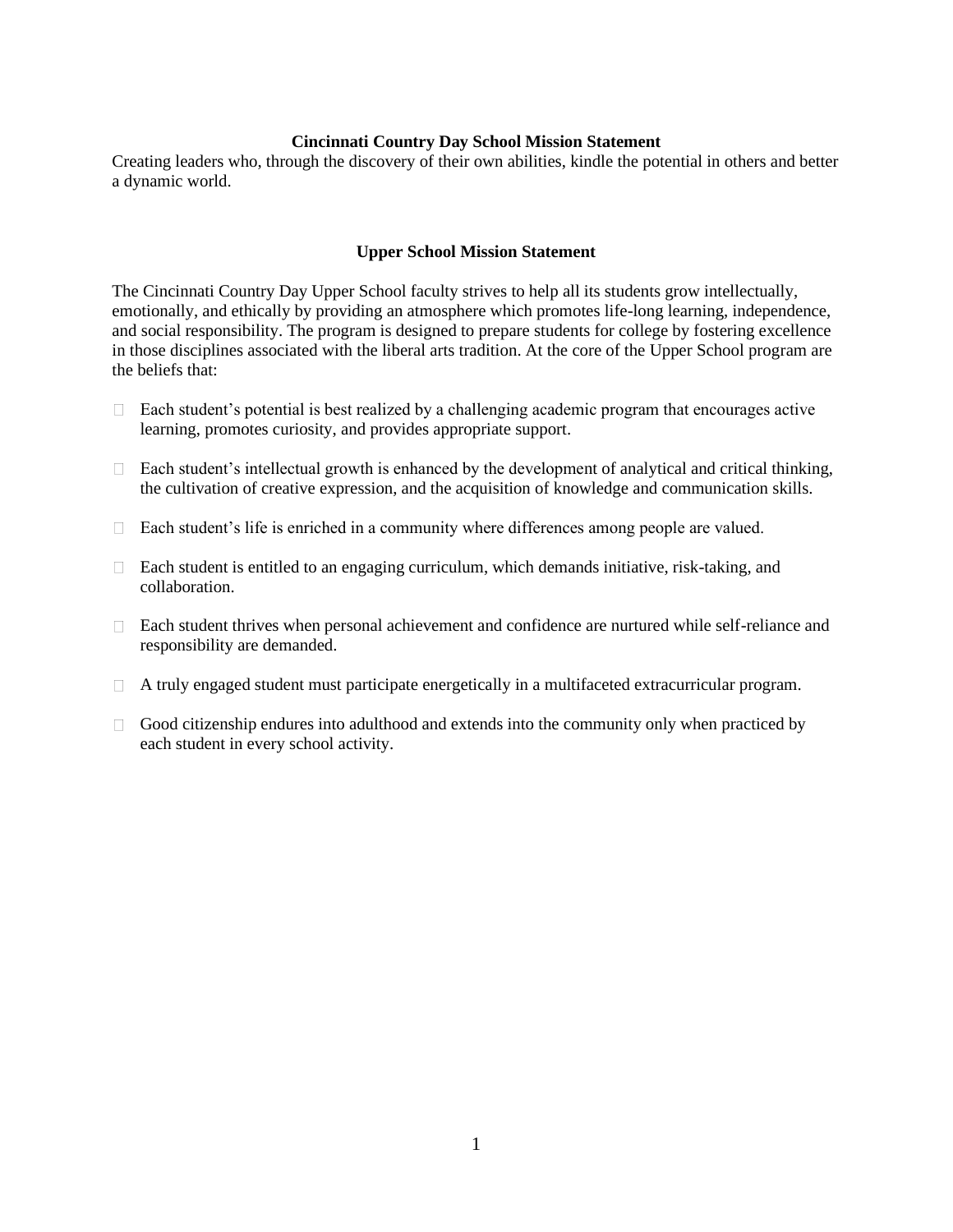# **Academic Policies**

## **Academic Honesty**

Academic honesty is a deeply held value at CCDS. Students are expected to do their own work and to give appropriate credit to the words and ideas that are not their own. Breaches in academic honesty are serious violations of the Honor Code, and students should avoid the appearance of dishonesty. Academic dishonesty can range from giving a peer the answers on homework assignments or copying lab reports to cheating on a test or exam to plagiarism on a piece of writing. Resubmitting work submitted to a different class is also dishonest. Students should not share their work with other students without the direct permission of an instructor. The above include some areas where issues of academic honesty can arise; it is not a comprehensive list. Academic honesty violations are adjudicated via the Honor Council and the Upper School administration.

## **Academic Honors**

Students achieving honors and high honors will be designated at the end of each school year. Honors are based solely on grade point average. A grade point average of 3.33 to 3.99 is designated as Honors. A grade point average of 4.00 and above is designated as High Honors. Pass/Fail courses are not included in the calculation of Academic Honors. AP and Honors courses each earn a one point increase in the GPA calculation.

## **Academic Requirements**

Twenty-two and one-half (22.5) credits earned in Grades 9-12 are required for graduation. One credit equals one full-year course which meets at least four periods per week. One-half credit is given for courses which meet for only one semester or for less than four periods per week.

- Courses taken in Middle School are for Upper School placement and not for Upper School credit.
- Summer coursework, including work done at CCDS, is for placement only; no credits will be earned towards graduation requirements for this work.
- Students in grades 10, 11, and 12 must take at least 5.5 credits each year. Students taking five Honors or AP courses need to take only five credits per year. Students in grade 9 must take at least six credits.
- Students must pass at least four courses a year in order to be promoted to the next grade level.
- Each senior must successfully complete a Cardio-Pulmonary Resuscitation (CPR) course.
- Each senior is required to complete a twenty-hour Senior Project at the end of the senior year.
- Students must complete ninety hours of community service. Up to thirty hours can be volunteer hours and at least sixty hours must be in service of the underserved.

| Department                                      | <b>Required Credits</b> | Recommended Credits |
|-------------------------------------------------|-------------------------|---------------------|
| Arts                                            | $1.0*$                  |                     |
| English                                         | 4.0                     | 4.0                 |
| History (Modern World and US History)           | 3.0                     | 4.0                 |
| Math (Alg. II and Geometry)                     | 4.0                     | 4.0                 |
| Modern Language (3 US credits in one language)  | 3.0                     | 4.0                 |
| Science                                         | 3.0                     | 4.0                 |
| Computer Science (beginning with class of 2021) | $.5*$                   |                     |
| Health                                          | .5                      |                     |
| <b>Physical Education</b>                       | .5                      |                     |
| Electives                                       | 2.0 or more             |                     |
|                                                 | 22.5                    |                     |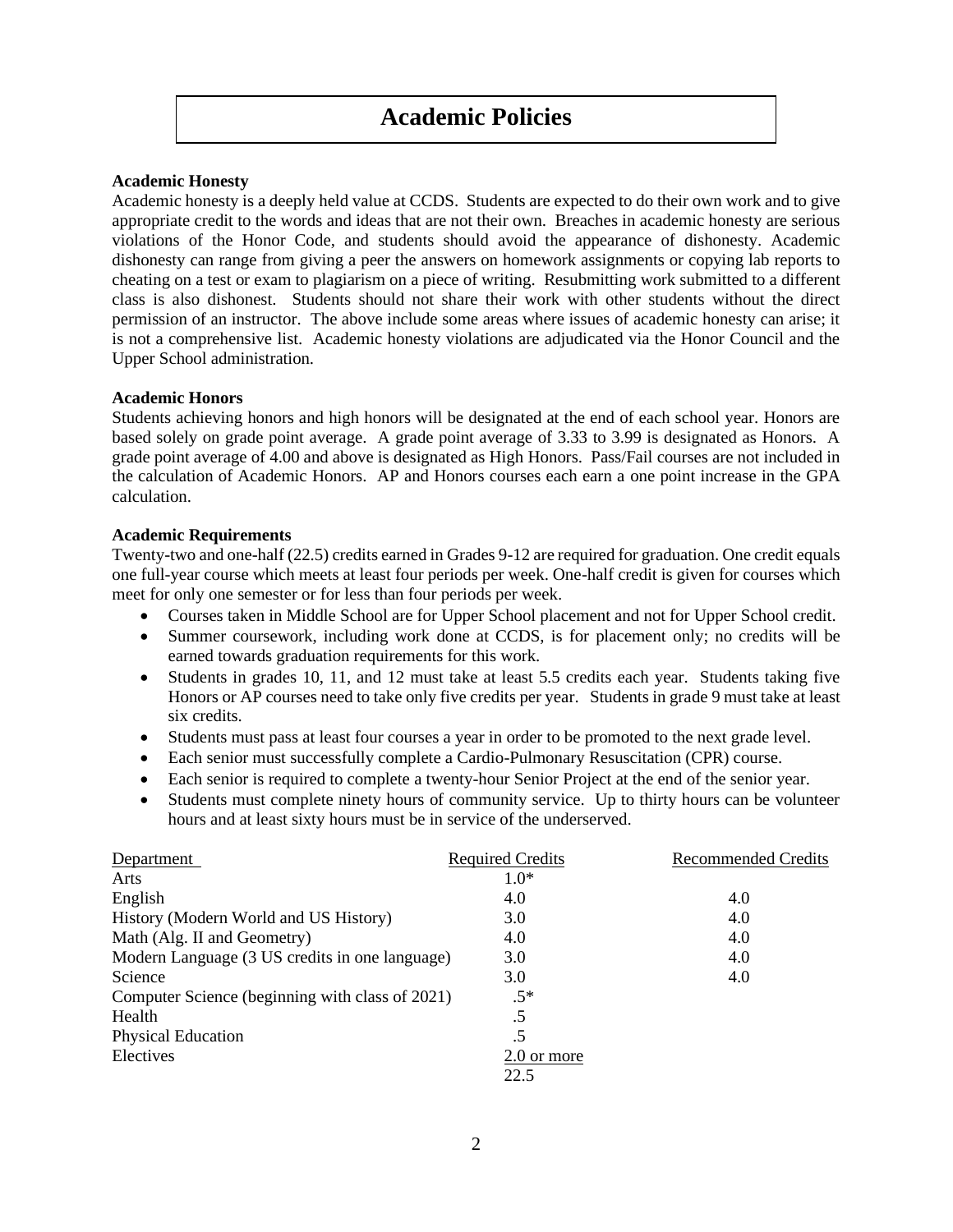\*Students must complete a total of 2.5 credits in art and computer science COMBINED, with a minimum of 1.0 in art and .5 in computer science.

\*Students who pursue study of two languages simultaneously have flexibility to complete 2.5 credits in CS and arts combined, with minimum of .5 in each.

## **Academic Accommodations**

It is Upper School policy to offer up to fifty percent extra time accommodation for timed tests, quizzes and examinations for any student with a current (within the prior three years) Accommodation Plan or Action Plan. Any request for extra time accommodation on external standardized tests such as AP, SAT or ACT must be made directly to the College Board/ETS or American College Testing. CCDS reserves the right to determine whether other reasonable requests for accommodation may be granted. In all cases, further information on applying for learning accommodations is available from the office of College Counseling or the School Psychologist.

#### **Academic Policy Exceptions**

Students whose circumstances seem to warrant an option other than those outlined in the Upper School Curriculum Guide must petition the School for a waiver of academic policy. If an exception is granted, the written explanation of the School's decision and any accompanying conditions will be placed in the student's permanent file.

#### **Academic Review**

Grades in the following subjects will be used to calculate GPA for academic review purposes: Math, English, History, Modern Languages and Science. Any student earning a grade of C or lower will undergo academic review. Status levels include Academic Concern or Academic Probation and will be re-evaluated at the end of each quarter.

**Academic Concern** indicates that the student is not academically thriving in the CCDS Upper School. A student with two grades of C or below is placed on Academic Concern. This will result a meeting with the student's advisor. The student's college counselor and teachers may also be a part of the meeting. The advisor will then work closely with the student to monitor progress and report back to the family. If a student is placed on Academic Concern in any two of four academic quarters, they may be placed on Academic Probation. If a student is placed on Academic Concern for any two successive quarters, they will be placed on Academic Probation. Academic Concern will not be reported in the college process.

**Academic Probation** indicates that there are serious concerns about the student's ability to succeed in the CCDS Upper School. A student with any grade below a C- or a cumulative GPA less than 2.5 will be placed on Academic Probation. When a student is placed on Academic Probation, the contract for the next academic year will be held until the end of the current academic year—at which point a decision to release the contract or not will be made. When a student is placed on Academic Probation the Head of Upper School will reach out to the family and have a meeting with the student and the student's advisor. The advisor will then work closely with the student to monitor progress and report back to the family and Head of Upper School on a regular basis. Academic Probation will not be reported in the college process.

#### **Adding and/or Dropping a Course**

Students may drop a year-long course prior to the start of the first semester exam week. Students may drop a semester course prior to exam week of that semester. Students may add a semester course or a year-long course up to end of the first full week of classes in the semester. If a course is dropped on or before the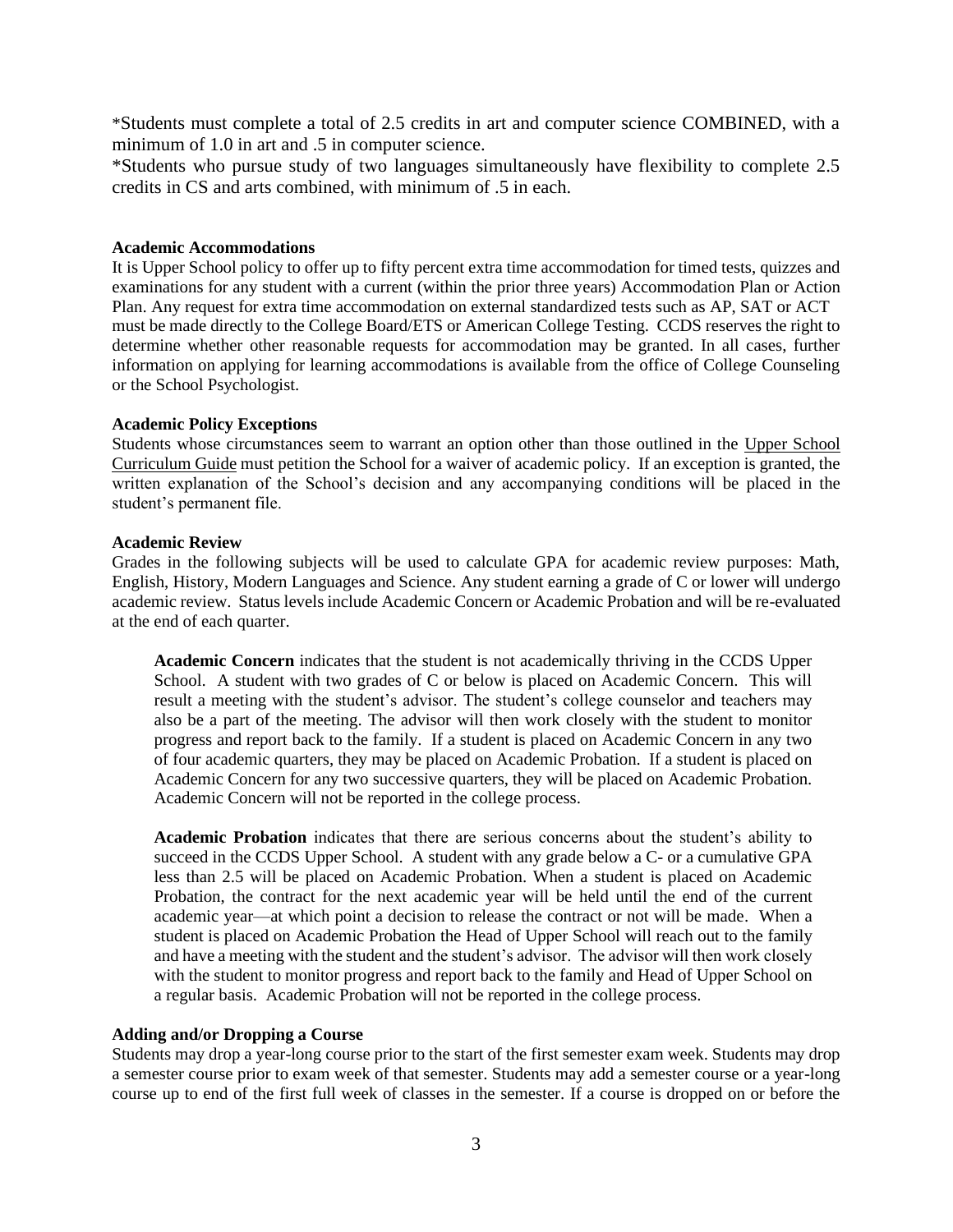dates indicated above, the course will NOT be shown on the transcript. If the transcript has already been sent to a college, that college will be informed that the course has been dropped. If a student withdraws from a year-long course *after* the end of First Semester, the transcript will indicate the following: the name of the course and whether a Pass or Fail has been earned. Section switches requiring a move from the honors section to a college prep section (or the reverse) should be made by the start of the second quarter.

## **AP and Honors Courses**

CCDS does not limit the number Honors and/or AP courses a student can take each year. Students are, however, strongly encouraged to seek academic opportunities that challenge them appropriately and in ways that that also allow them to enjoy a range of meaningful extra-curricular and other educational activities offered in the Upper School. Working with the student, parent, teacher, advisor and department chair, the Director of Scheduling and Upper School Head reserve the right to amend a student's schedule for appropriate placement or section balancing. Moreover, a student performing below the B level in an Honors or AP course may be moved to a college prep section by the relevant academic department. AP and Honors courses each earn a one point increase for GPA calculation.

# **AP Exams**

All students enrolled in AP courses are required to sit for AP exams in May, and successful completion of AP course requirements depends upon students taking the AP exam. Any exception to this rule must be approved by the appropriate department chair and the Upper School Head.

# **AP Testing Weeks Policy**

Students may be excused from all morning classes on the day an afternoon AP test is scheduled. Students may be excused from all afternoon classes beginning at lunch on the day before a morning AP test. Students will take responsibility for making up missed work in *all* classes and for making arrangements for that make-up work with the class teachers. Teachers are expected to take into consideration the demands that are being made on AP students.

## **AP Testing With No AP Course**

Students may take AP exams when not enrolled in an AP course if:

- Country Day does not offer an AP course in the subject matter *OR*
- The Country Day AP or Honors course will not fit into their schedule and
- The department chair approves.
- The student successfully completes a practice exam, as determined by the department chair.

Country Day does not grant credit for AP exams. Students are not allowed to take AP exams in advance of taking the Country Day AP or Honors course equivalent. Students may not advance themselves into Independent Study courses by means of AP exam scores.

## **Attendance Policy**

Any student who is not at school will be marked "Absent", regardless of the reason for the absence. Absences will continue to be documented on student report cards. The School does not distinguish between "Excused absence" and "Unexcused absence" when documenting and reporting attendance, and the School reserves the right to determine the legitimacy of a student absence.

- When a student will miss school (late arrival, full day absence, or early dismissal) a parent/guardian must call the Upper School attendance line (513-979-0110) or email the Upper School Office [\(usoffice@countryday.net\)](mailto:usoffice@countryday.net). Calls or emails from students are not accepted.
- Students may miss classes for school-sponsored events and religious observances. It is not necessary or appropriate for non-seniors to visit colleges when the Upper School is in session. Parents are asked and expected to make every effort to schedule doctor, dental or other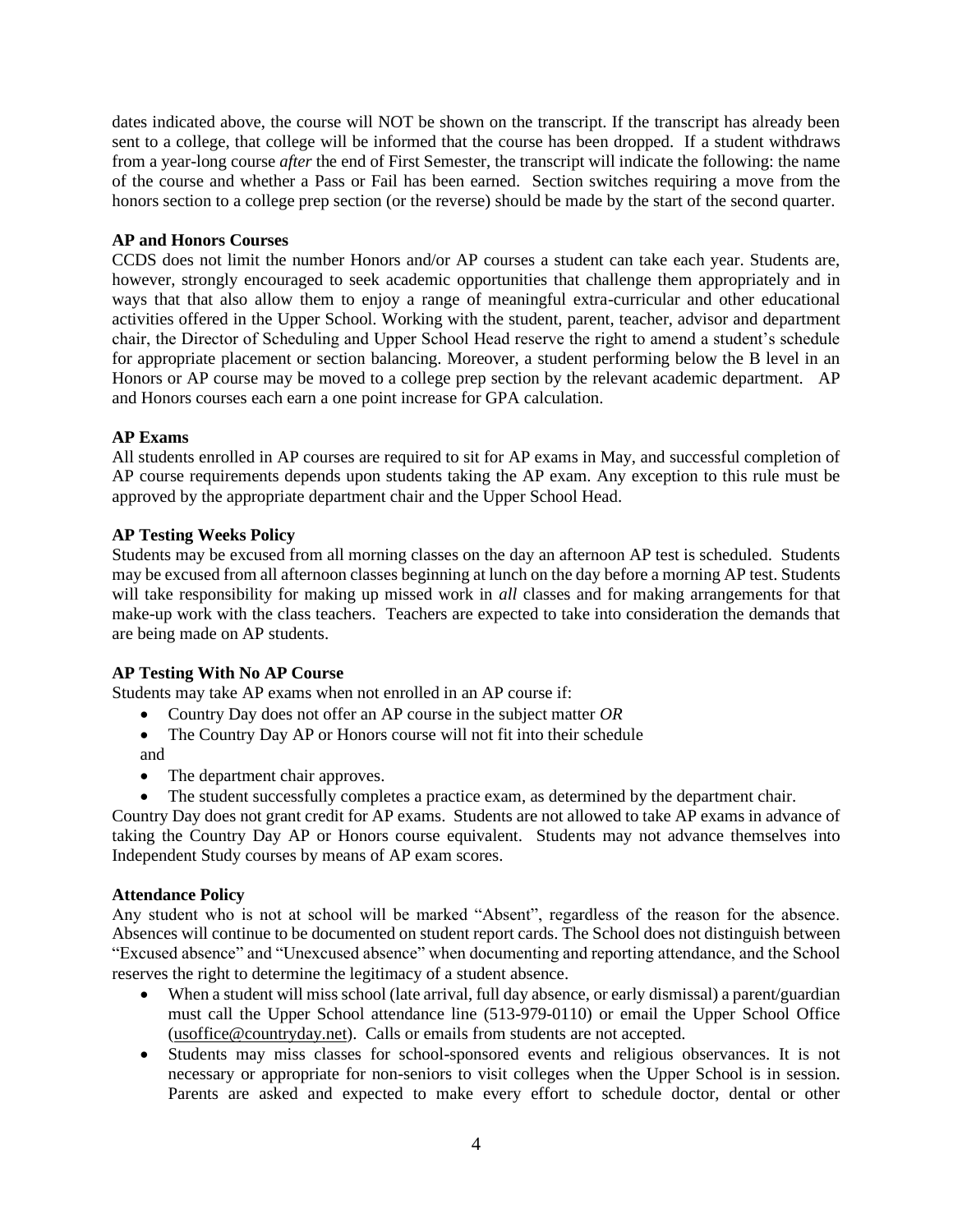appointments so they do not conflict with class time. If this is impossible, an accompanying note from the doctor, dentist or professional is required. Parents are expected to arrange family vacations at times that do not interfere with class time. Students accumulate attendance points when they miss school for family vacations and may incur academic penalties.

- Whenever a student feels unwell and wants to leave school before the end of the academic day, he or she must visit the School Nurse before contacting a parent/guardian. If the nurse is unavailable a student should go to the Upper School office to contact a parent. Any student who leaves school during the academic day because he or she is unwell may not return to participate in after-school activities. Extended medical absences of three days or more should be supported by a note from a physician*.*
- School begins promptly at 8:10 AM. Students arriving at school after 8:10 AM must sign in with the Upper School Office immediately upon arrival, regardless of the reason for lateness. Students arriving tardy to school receive a single point on their attendance record. Students missing school due to vacation will receive four points for each day of classes missed and may incur academic penalties for work missed. Acquiring four points in any combination of attendance issues earns a student a detention. Habitual offenders will be subject to further disciplinary action.
- A late arrival to school accompanied by a note from the doctor, dentist, or professional does not merit any points on the attendance record.
- Students must arrive on campus before 10:00am to be eligible to participate in any after school extra-curricular activities.
- Parents/Guardians who are out of the country or are away from home must leave emergency contact information and a surrogate's information with the Upper School office.
- When an absence is unexcused, students have minimal time to make up work and may incur academic penalties on that work. For example, a family goes on a trip that is not excused, students must make up the missed work immediately upon return.
- Students who skip a class receive no credit for missed material.

## **Course Requirements**

All courses require that the student take the semester examinations or equivalent. A student cannot receive an Incomplete for a course requirement and still pass the course.

## **Course Selection and Registration**

Each spring, students register for courses for the following year. This is done in consultation with teachers, department chairs, advisors, college counselors, parents, and the Director of Scheduling. Students who wish to take a course that the student was not recommended for should meet with the appropriate department chair to initiate discussion regarding placement.

## **Cum Laude Society**

CCDS is privileged to have a chapter of the Cum Laude Society which honors the academic achievement and academic integrity of high school students. The Cum Laude Society's motto - Arete (moral excellence), Tike (justice), Time (honor) guides the CCDS Cum Laude committee. At the end of Junior year, up to ten percent of the junior class is elected to the society based primarily on the weighted GPA for junior and sophomore years. A second ten percent of the class is elected at the end of the first semester of the senior year, based primarily on the weighted GPA from sophomore and junior year as well as the first semester of senior year. Inductees are honored each spring at a dinner and induction ceremony with their families and the Upper School faculty.

## **Electives**

Priority in staffing matters is given to maintaining low section sizes in core academic courses that are required towards fulfilling the graduation requirements. Therefore, CCDS cannot guarantee that every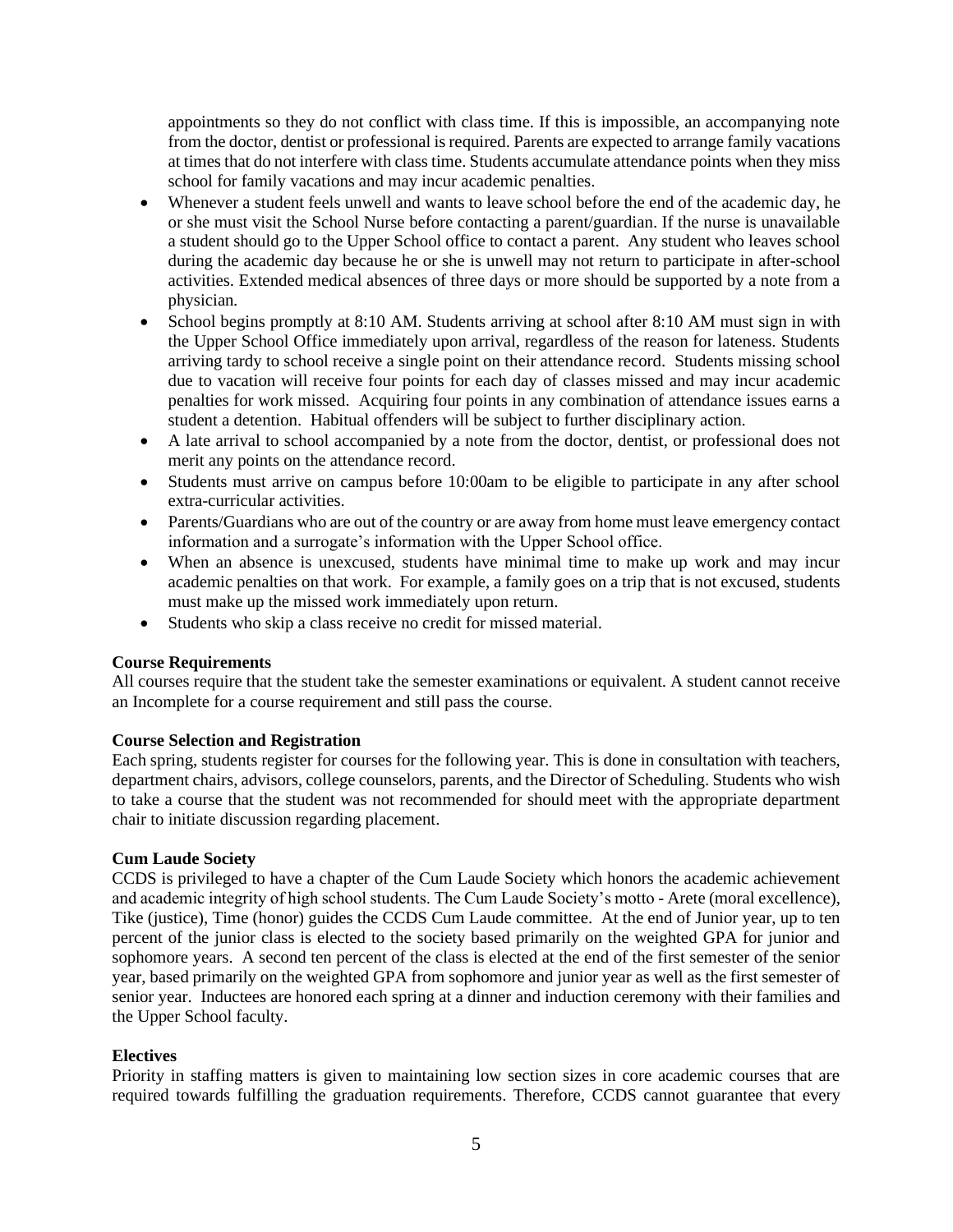course will run or that a student will always get a first or second choice elective. During the course planning process, students are required to choose, by department and in order of preference, three electives from the course offerings document. Working with the appropriate department chair and the Director of Scheduling, the Upper School Head will make the final decision whether or not an elective course will ultimately run. English and History electives are distinct semester courses, and credit is granted only with the completion of the **full** semester of work in each course.

## **Grading**

Letter grades are used to record all Upper School Grades.

| Grade         | <b>GPA</b> | Range     |
|---------------|------------|-----------|
| A             | 4.0000     | 93-100    |
| $A -$         | 3.6667     | 90-92     |
| $B+$          | 3.3333     | 87-89     |
| B             | 3.0000     | 83-86     |
| $B-$          | 2.6667     | 80-82     |
| $C+$          | 2.3333     | 77-79     |
| $\mathcal{C}$ | 2.0000     | 73-76     |
| $C-$          | 1.6667     | 70-72     |
| $D+$          | 1.3333     | 67-69     |
| D             | 1.0000     | 63-66     |
| $D-$          | 0.6667     | $60 - 62$ |
| F             | 0.0000     | <60       |
|               |            |           |

## **Homework Guidelines**

The amount of time it takes to complete homework varies from student to student, making it impossible to provide a uniform expectation. Teachers will, on average, assign no more than forty-five minutes of homework per class meeting. In Honors (H) and Advanced Placement (AP) courses, students should expect forty-five minutes to an hour of daily homework. No homework is assigned over Thanksgiving, Winter Break, or Spring Break. (AP and Honors level courses may have the equivalent of one week's worth of homework assigned over the period of time that encompasses CCDX and spring break.)

#### **Incomplete Grades**

If a student's work is incomplete and there is a school-excused or school-approved reason, the report card will indicate an "I" and a deadline for completion will be set, usually within two weeks of the end of the quarter for make-up work and clarified with the student and his or her advisor and family. When the deadline is reached, the Director of Scheduling will record the grade. If the work is not made up, the student will be given a zero and the grade for the term will be determined by averaging in the zero.

#### **Independent Study**

Independent Study provides qualified students the opportunity to work with a faculty supervisor in order to investigate issues and topics of common interest and shared passion. Any student who has fulfilled departmental requirements, has exhausted existing departmental offerings, and has previously demonstrated academic excellence in the relevant discipline is, potentially, eligible for Independent Study. An Independent Study must be a student's sixth course and cannot be used to fulfill or replace any graduation requirement. Each independent study has a faculty supervisor who will help the student develop a written proposal for Independent Study that should include a detailed summary of the course of study, relevant materials and activities, the frequency of meetings with the supervising teacher, and assessments (including any final project or presentation). The deadlines for submitting a written proposal are **November 1** for a second semester Independent Study, and **May 1** for a first semester Independent Study. Proposals should include the following signatures: the student, the supervising faculty member, the parent(s), the faculty advisor, the relevant academic department chair, and the Director of College Counseling. The Academic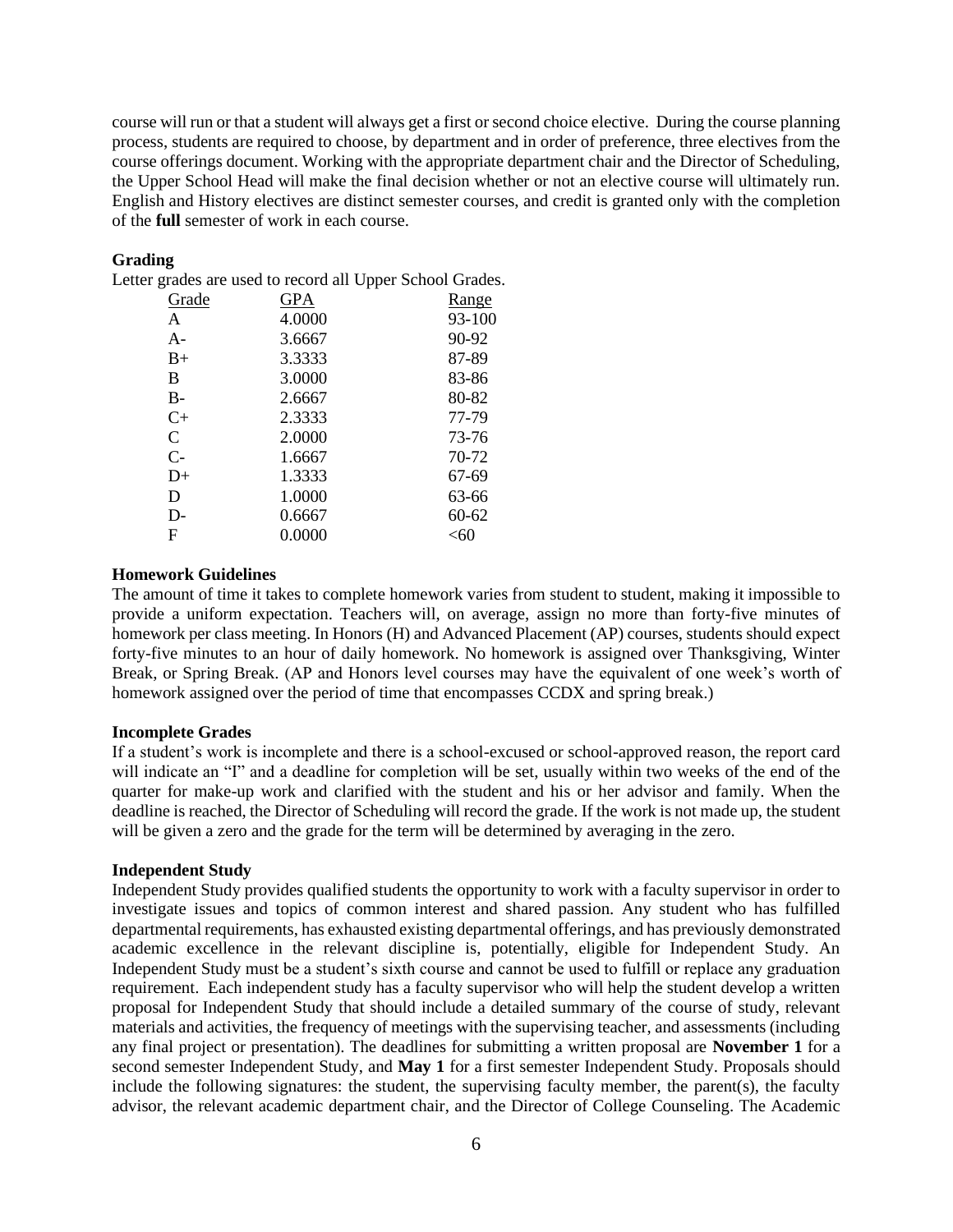Council will make the final decision. Once approved, Independent Study is subject to the same conditions and guidelines as regularly scheduled courses, including the Add/Drop deadline.

## **Medical Leave**

There are times when CCDS must respond to a serious health condition or life-threatening behavior. In such incidents, CCDS may support a student by requiring time away from school or with the implementation of a modified school program. Re-entry protocols will include, but are not limited to, documentation from a health care provider that the student is strong enough to return to school and the risk of relapse is low. The health care provider will also outline any specific recommendations for or limitations to the student's program. Re-entry plans will be developed with the division head, Support Services, the student, and the student's parents. The school nurse, deans, physicians, and advisor may also be called on to develop and support a re-entry plan.

## **Physical Education**

All students must earn .50 credits in PE. PE classes concentrate on individual and lifetime sports, outdoor education, and health and safety topics. Each semester PE class counts as .25 credits; a year-long enrollment in PE is .5 credits. Although interscholastic athletics are optional, students are strongly encouraged to participate in them. Participation in four seasons of interscholastic sports may be used to earn .25 credits in PE; this, alone, satisfies one half of the PE requirement. PE may also be taken in the CCDS summer program and counts for .25 credit in PE. Independent, off-campus athletic involvement does not excuse a student from fulfilling the PE requirement.

## **Private Music Instruction**

Students who take music lessons through the CCDS Upper School may earn 0.25 academic credit towards the Arts graduation requirement for each successfully completed year of lessons. The lessons must take place during the school day with CCDS instrumental/voice faculty and will be in addition to the minimum credit load per year of 5.5 academic credits or 5.0 academic credits if a student is enrolled in five Honors or AP classes. Lessons will be graded on a Pass/Fail basis and will not be factored into any GPA calculation.

#### **Return of Student Work**

Student work should, typically, be graded and returned to students no later than seven calendar days after it is collected by the teacher. Common sense, cooperation and understanding are essential; any questions, conflicts or concerns regarding work not returned after seven days should first be discussed by the student with his or her teacher and, if necessary, the appropriate department chair.

#### **Student Support Services**

The Upper School Learning Specialist offers assistance with study skills, test taking strategies, organization, and time management. The Learning Specialist also provides consultation and assists in planning educational strategies with parents and teachers. Services available from the School Psychologist include: counseling, consultation, evaluation, and crisis intervention and staff development. Students may seek information from the School Psychologist without parental consent. However, consent is required prior to services, except in crisis situations. The School Psychologist provides information to students in Health classes, upon request, and is available to consult with teachers and parents. Parents of students with special learning needs may contact either the School Psychologist or the Upper School Learning Specialist to begin the process of developing an accommodation plan.

#### **Study Hall**

Students earning a grade of C or below in any class or at the discretion of the Upper School Head at either the Interim or at the end of a quarter are placed in study hall for the following marking period. At the start of the year, all new and 9<sup>th</sup> grade students, except those who earned a 90 or above cumulative average in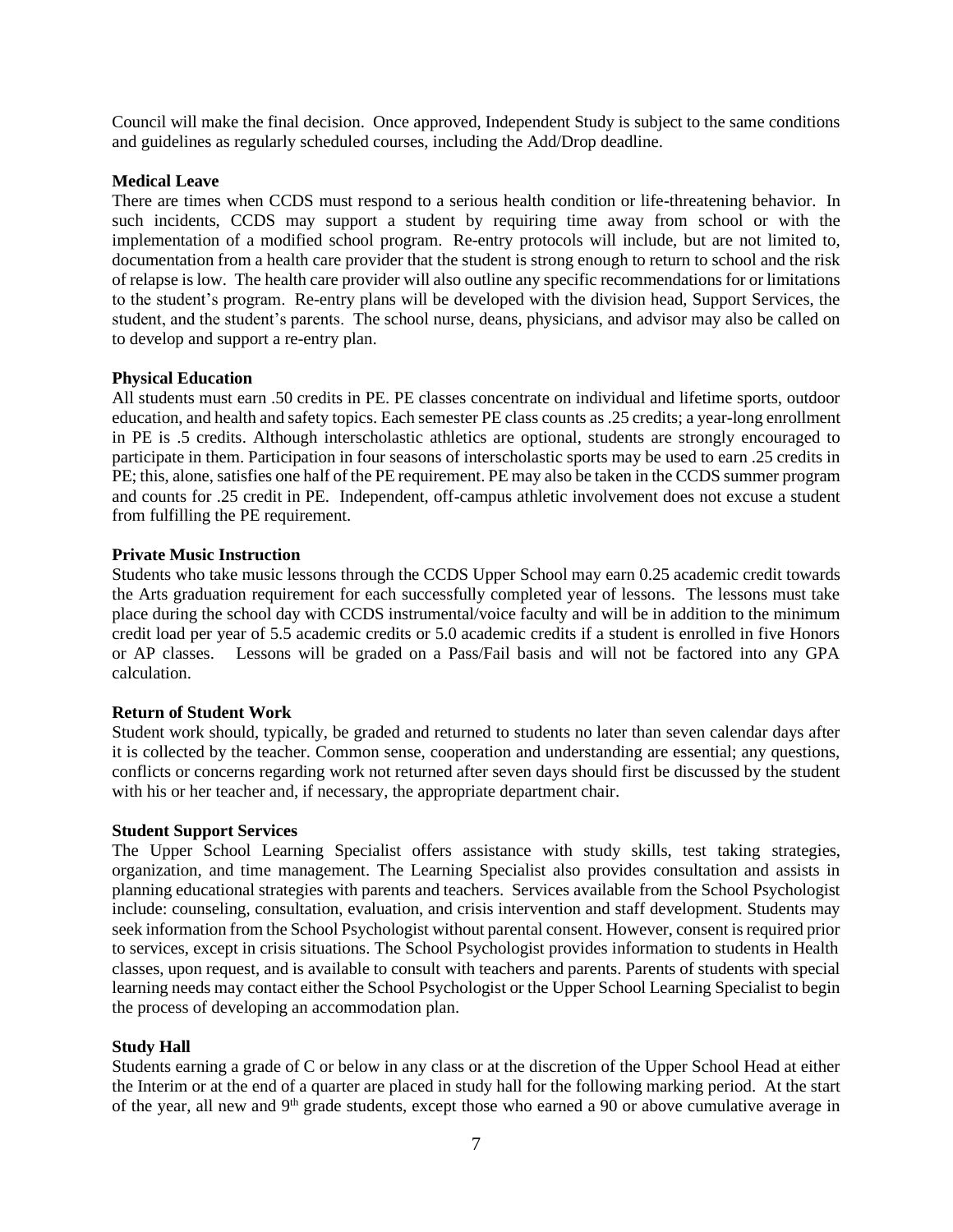CCDS's 8th grade, are placed in study hall until the first quarter is complete. Study Hall provides a closely supervised environment where students can work productively. Students whose grades improve over the course of the quarter are not released from Study Hall obligation until the end of the quarter. Students who have any incomplete grades are placed in Study Hall until the Incomplete is satisfied. Study hall proctors may limit computer use and should monitor student work closely.

## **Summer School Course Policy**

When a course is taken for credit at another school or a college or university, students should understand that the credit will not count as one of the 22.5 required for graduation unless it is to make up for a CCDS course failure. A student considering summer school courses, either for enrichment or for more advanced placement in CCDS courses, should consult with the CCDS head of the department in which the course is to be taken. A student considering taking summer school courses to account for a poor grade or a failure during the school year should consult with the student's advisor, the appropriate department chair, and the student's college counselor. **Courses taken at another academic institution do not appear on a CCDS transcript.**

## **Tests, Papers, Quizzes**

Students are expected to take no more than two full-period tests per day. It is more difficult to be prescriptive regarding requirements for quizzes, papers, etc. Any time a student feels overwhelmed by his or her academic responsibilities, the student should be proactive in respectfully communicating this to his or her advisor and teacher(s) *well in advance of any relevant deadline*. The student can do so in the knowledge the advisor and teacher(s) will be supportive and accommodating.

## **Tutoring**

On-campus tutors are required to go through a screening process prior to having access to our facilities and being assigned a tutoring location. Private tutoring should take place before or after school hours unless otherwise approved by the Upper School office. Arrangements between families and tutors are the responsibility of the parties involved. Tutoring for compensation cannot take place between a child and their current classroom teacher. CCDS faculty tutors may only tutor outside of regular school hours. It is the obligation of the tutor to support the teacher and student through regular communication regarding course expectations and skill building.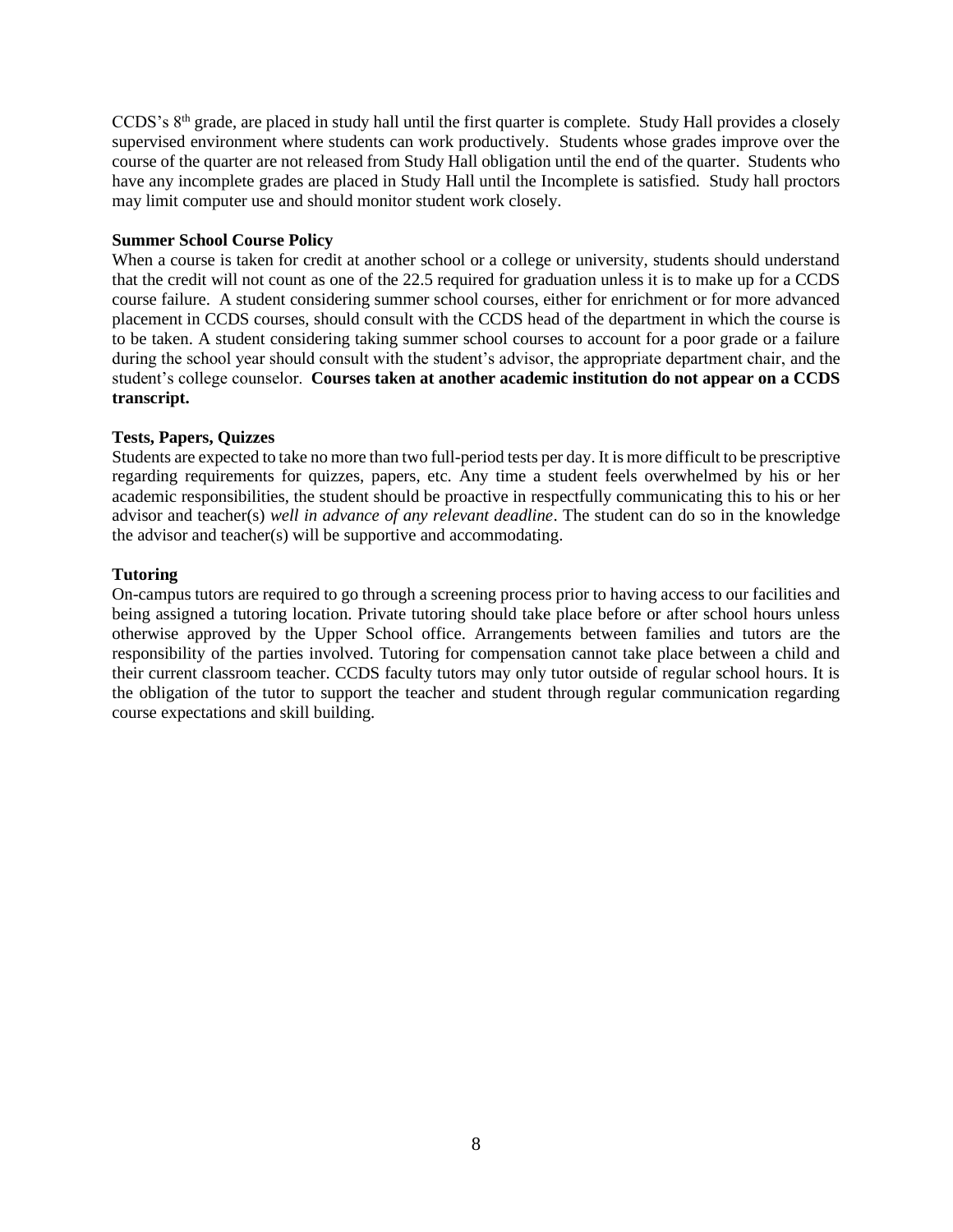# **Course Offerings: 2022-2023 Academic Year**

# **ARTS**

## **Performing Arts**

❖ **Semester Courses**

## **Drama I**

Drama I introduces students to theater skills and concepts both onstage and in our daily lives. Students will learn the fundamentals of theatre mainly through video projects, including the creation and performance of short scenes and monologues. Additional studies will include world theater history, basic film and theater concepts and genres, as well as critical thinking and observational skills.

## **Drama II**

Drama II builds upon the skills developed in Drama I. Students will become adept at interpreting the scripted word in multiple genres and producing their efforts through live performance and video. Students will also learn basic video editing skills required to produce their own scenes and videos in video streaming platforms. *Prerequisite: Drama I or Instructor's approval.*

## **Technical Theater I**

Technical Theater I offers a comprehensive look at the backstage aspects of theater. The class will range in subjects from theater safety to carpentry, lighting, theater sound, and more. The class will consist of handson learning, and project-based grades relating to various skills required backstage. Students in this class will have opportunities to work backstage for productions and events.

## **Technical Theater II**

Technical Theater II will continue to build upon the principles and concepts discussed in Technical Theater I and in 8<sup>th</sup> Grade Technical Theater. Focusing more on the design aspect of theater, this course will offer multiple opportunities for students to create and compose with their own ideas as they shape pieces to be used in a performance. Students will learn the creative process from conception and brainstorming to the final performance of the piece. They will learn to utilize the drafting software, Vectorworks, in their planning and preparation as well. *Prerequisite: Technical Theater I or 7th AND 8 th Grade Technical Theater.*

#### **Video Production**

Video Production is a semester long course where students will learn the basics of camera angle and setup, lighting and sound, and post-production editing. No requirements are necessary to join the course, but Computer Science and/or Tech Theater 1 is encouraged. Students will put their gained skills and knowledge into specific project work (i.e., video trailer creation for US Play and Musical, video archive and editing for US Play and Musical, and video production and editing for other extracurricular programs requiring video support). Along with hands on video production work, students will learn film and video history to contextually support their efforts and help them design and develop their own projects.

#### **Voice and Speaking Dynamics**

Voice and Speaking Dynamics is a course designed to aid and instruct students to effectively prepare and deliver many types of speeches required in all walks of life, formal and informal. Students will discover the power and ability of vocal tonality in communication. Through the exploration, preparation, and practice of different types of public speaking, students will develop their own confidence in their physical and vocal presentation skills. Evaluation will be based on participation, preparation, and performance of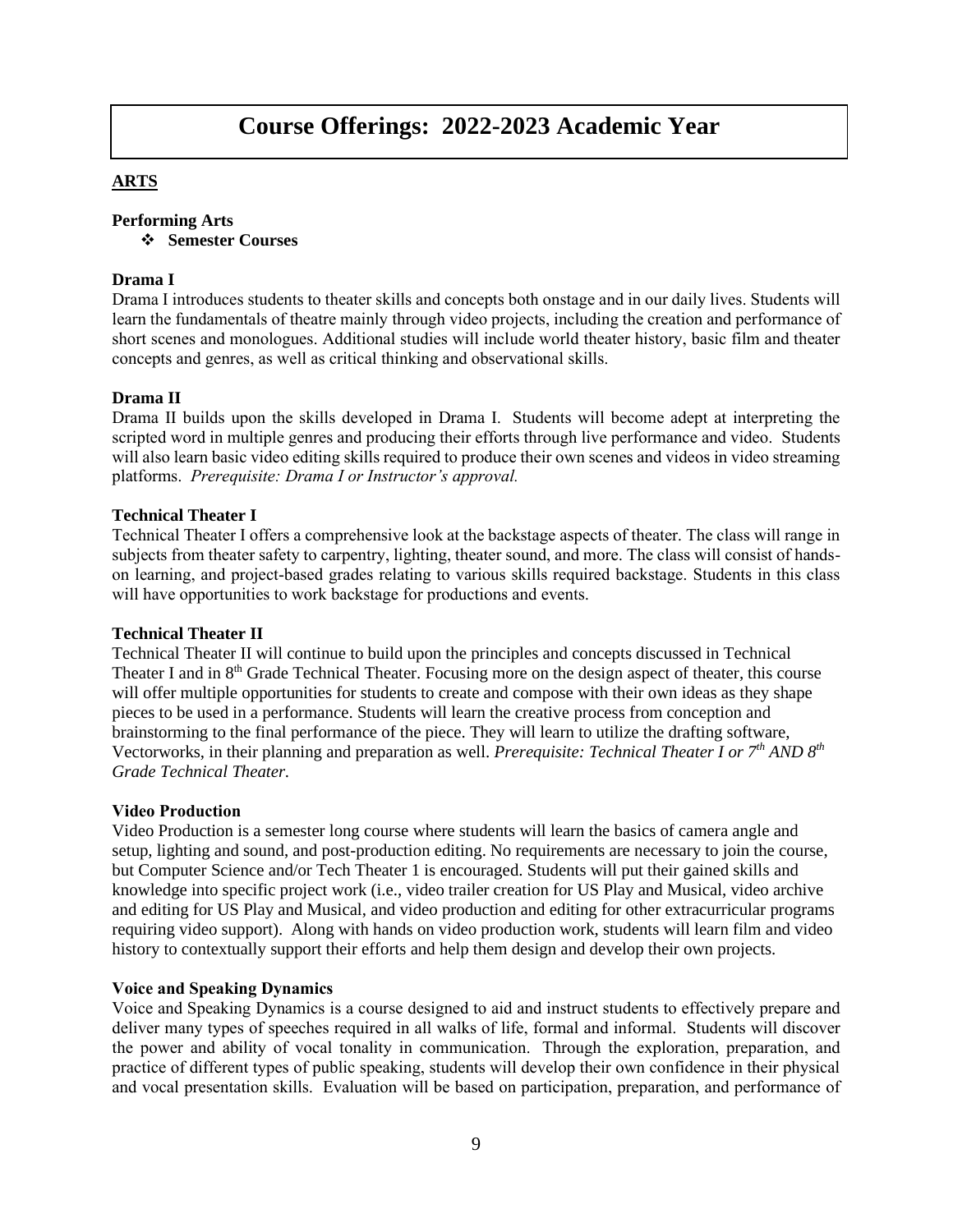informative, persuasive and entertainment speeches and readings with a final project of developing and presenting their own major speech or presentation at the end of the semester.

## ❖ **Full Year Courses**

## **Honors Drama**

The Honors Upper School Drama class is a year-long course devoted to the student who wishes to learn the specifics behind the basic concepts taught in Drama 1 and Drama 2. Students wanting to join the honors track will need to meet the following requirement: Completion of Drama 1 and Drama 2 or performing in at least two Upper School theater productions. During the year, students will be required to participate in the Upper School Fall Play, complete dramatic method assignments ranging from Stanislavsky to Meisner, complete Theater History readings and listening assignments, and conduct research on a contemporary playwright. Along with the Upper School Fall Play, students in the Honors track will need to complete one spring semester ensemble project which will include the creation of a One Act play to its performance. *Prerequisite: Drama I AND Drama II or participation in two US Theater Productions in acting or stage management.*

## **Chorale**

Chorale incorporates the study of healthy vocal techniques through choral literature. Students continue to learn and develop fundamental musicianship skills through a wide variety of instructional settings and performances. Selected music spans many genres to enhance student understanding and performance of music in different cultures and time periods. Music history, theory, cultural relevance, and staging or choreography are at the core of the choir. Participation in school concerts in Winter and Spring is a requirement of the course. Additional performance opportunities are offered throughout the year. Students will be graded on in-class participation, applicable class work, and participation in all concerts.

## **US Band**

Upper School Band is a performance-based class. This course is open to students who play woodwind instruments, brass instruments, string instruments, and percussion instruments. Guitar players are accepted with approval from the teacher. Students develop their musicianship skills through participation in large and small ensemble experiences reading music. Sight reading, instrument technique, listening, music theory, and music history are covered during the year of this course through the context of the ensemble's repertoire. Students are required to perform in various events set at the beginning of the school year. Participation in concerts is a requirement. *Prerequisite: Minimum of 3 years of experience in a school music class (including middle school), audition, enrollment of private lessons or Instructor's Approval.*

## **Honors Upper School Band**

The Honors Upper School Band meets along with the Upper School Band. In addition to all of the expectations for US Band, Honors students will additionally be required to play at a Grade 3-4 level of group music or Solos with a rating of Class B or above, complete music theory assignments up through harmonic progression identification, and Music History readings and listening assignments. Along with concerts, students in the honors track will need to complete one semester project with a topic focused either in Music History, an original composition using a notation program such as Sibelius, Finale, or Musescore, or high level solo or small group performance for the concert. *Prerequisite: 1 year of US Band and an audition consisting of scales (Concert Bb, Eb, F, Ab Major, and Chromatic), solo excerpts, and sightreading as decided by the music instructor.*

## **Private Music Instruction**

Students who take music lessons through the CCDS Upper School may earn 0.25 academic credit towards their Arts graduation requirements for each successfully completed year of lessons. The lessons must take place during the school day with CCDS instrumental/voice faculty and will be in addition to the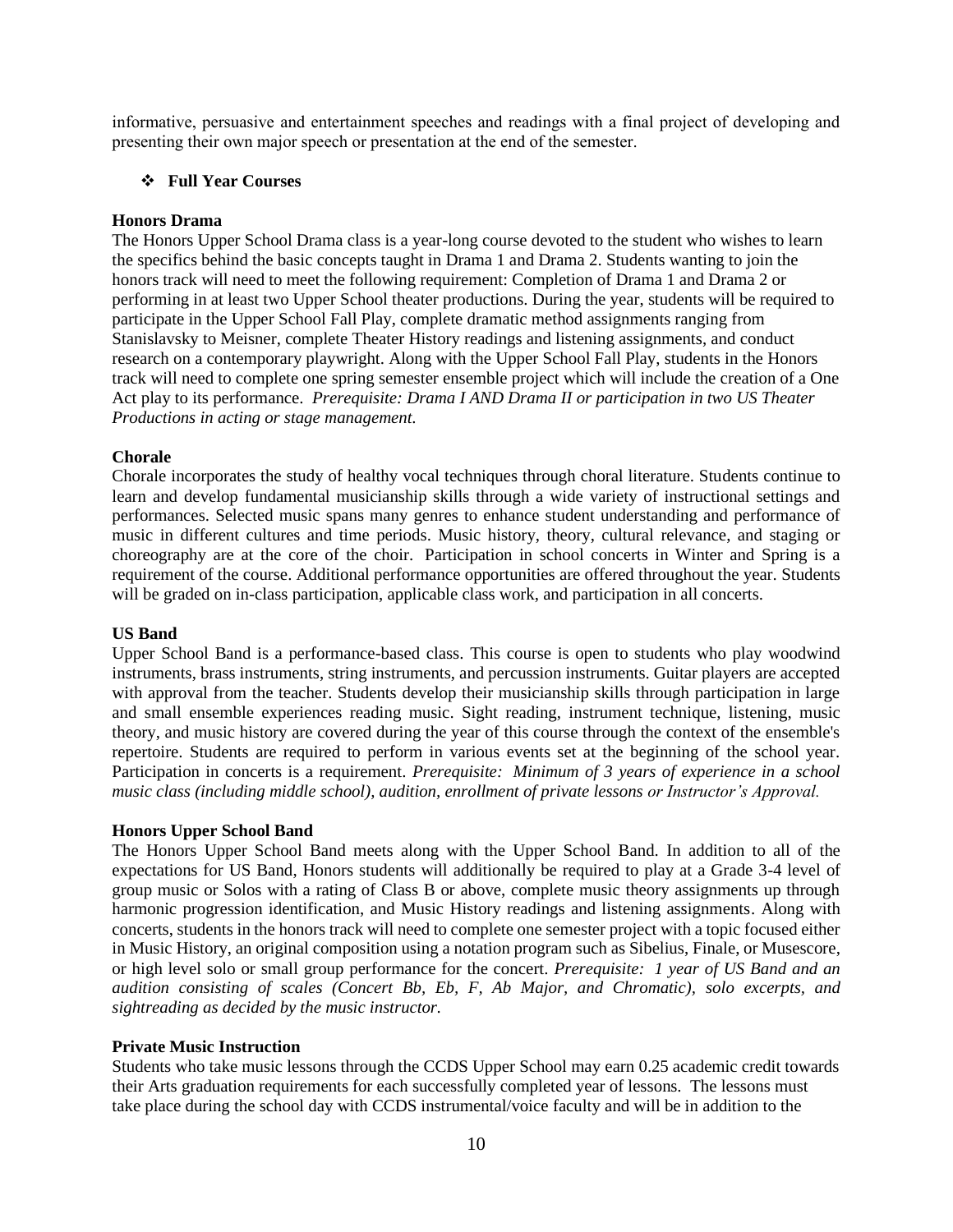minimum credit load per year of 5.5 academic credits or 5.0 academic credits if a student is enrolled in five Honors or AP classes. Lessons will be graded on a Pass/Fail basis and will not be factored into any GPA calculation.

#### **Visual Arts**

## **Visual Arts**

Visual arts classes may have a modest supply fee.

**Visual Arts track**

**Studio Track** Art 1 Art 2 Honors Studio or Advanced AP Studio

## **Photo Track**

Art 1 Photo 1 Photo 2 Honors Photo AP Photo

## ❖ **Semester Courses**

## **Art I**

Art I is the introductory course only for the Studio Art and Photography tracks. It introduces students to the basics of drawing and design, with an emphasis on developing skills and confidence in traditional drawing techniques. Topics of study include the vocabulary of the Elements and Principles of Art and Design, contour drawing, shading in pencil, one-point perspective, creating the illusion of form and depth, portraiture from a frontal view, and an introduction to the history of Western Art from prehistoric times through the Baroque period. *Note: Art 1 and 2 are best taken consecutively, as together they function as a full introduction to drawing, design, and the history of Western art.* 

## **Art II**

Art II picks up where Art I leaves off, deepening students' understanding of drawing and design skills and picking up the story of Western Art in the 18th century. Students take on greater challenges such as 2 point linear perspective, color theory, planar analysis, and portraiture from various viewpoints, as they explore a range of drawing and painting materials. Students are expected to stretch their technical skills, while also developing increasing independence in creative thinking, developing their personal voice, and planning artwork through a creative planning and problem-solving process. *Prerequisite: Art I or, in exceptional cases, a portfolio review and permission of the instructor.*

## **Photography I**

Photo I introduces beginner students to a variety of techniques, concepts, and contemporary photographers. The course concept is theme-based creativity. Students learn basics of camera handling and composition in harmony with thinking outside of the box. Students are exposed to tools such as Adobe Lightroom, Adobe Photoshop, and creating with glass. Students will also learn wet darkroom and lighting techniques*. Prerequisite: Art I.*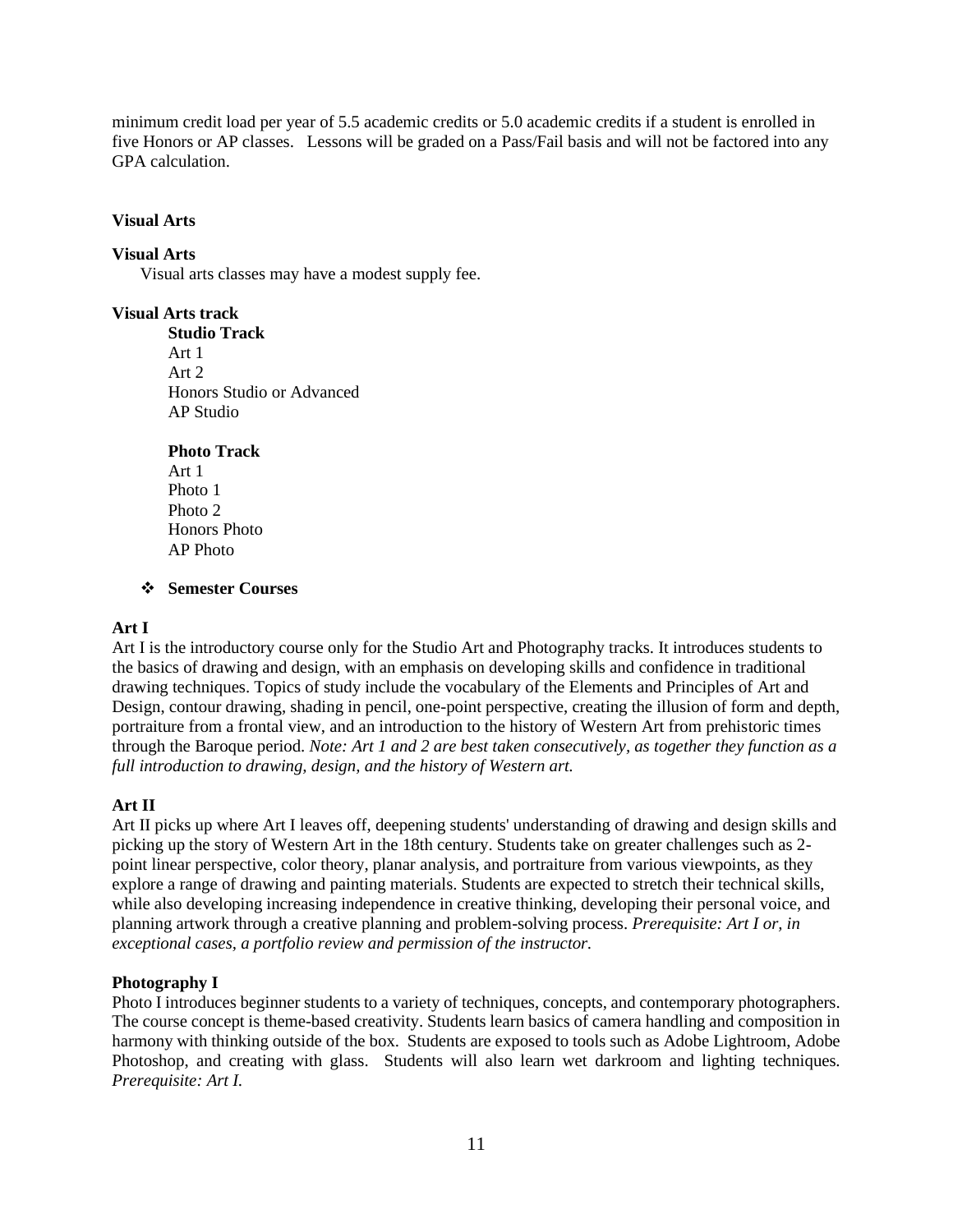#### **Photography II**

Photography II is designed to explore new techniques while expanding on skills established in Photo I. The course concept is "Dreams, Fears, and Obsessions." Students create images using traditional and alternative methods such as Cyanotypes, Van Dyke, digital negatives, creating with glass, silver printing, and photo transfers and lighting techniques. Photo II challenges visual concepts and broadens knowledge of contemporary photographers*. Prerequisites: Art I and Photo I.* 

## ❖ **Full Year Courses**

## **Advanced Studio Art**

Advanced Studio Art allows students to continue to develop their technical and creative skills using a greater range of materials than Art 1 and 2. Students continue to study the work of master artists, focusing on contemporary artists and exploring artistic traditions from around the world. While this class is offered in combination with Honors and AP, the Advanced Art students work at a slower pace and will be graded on a different rubric than students at the AP and Honors level. This course is appropriate for students who wish to continue developing their skills in preparation for taking Honors or AP Studio Art. It is also appropriate for students who wish to develop their creativity and love of art, but without the additional time commitment required of students in Honors or AP Studio Art. *Prerequisite: Art 1 and 2*

## **Honors Studio Art**

Honors Studio Art is designed for students who want to challenge themselves technically and creatively in the art studio and prepare for AP Studio Art. The curriculum dovetails with that of the AP level as students choose a Sustained Investigation Topic of personal interest and explore it through a variety of assignments that pose technical and creative challenges, including a wide range of media and processes. Students should be prepared for a faster pace both in class and on homework assignments as they tackle material that challenges their technical ability and conceptual thinking. Assignments will be graded on a rubric based on AP requirements in order to push students to continue their growth, with the understanding that students will continue to develop their skills for another year before reaching the AP level. *Prerequisite: Art 1 and 2, and recommendation by instructor*

#### **Honors Photo**

Honors photo is designed for serious students wishing to challenge themselves by creating a sustained investigation portfolio. Sustained investigation engages students in both process and product. Honors students follow the AP curriculum without the pressure of the AP rigor. Students experience advanced techniques that build on the skills of Photo II. The course emphasis is on concept and execution. *Prerequisites: Art I, Photography I, II, and department recommendation.* 

## **AP 2-D Design Photo**

The Advanced Placement in 2-D design is a photography portfolio designed for students who want to make a serious commitment to photography through a sustained investigation in their upper school experience. This course is a comprehensive and challenging measure of a student's growth and requires a substantial amount of time beyond class periods. The course is a full-year study and includes work in several specific areas in addition to a personal vision emphasis. *Prerequisites: Art I, Photography I, II, and department recommendation.* 

#### **AP 2-D Design - Studio**

AP students prepare to submit a portfolio in either Drawing or 2-D Design to the College Board. Students choose a Sustained Investigation Topic of personal interest and explore it through a variety of assignments that pose technical and creative challenges, including a wide range of media and processes. As the year goes on the students' work will become increasingly self-driven. Students will be graded based on the AP rubrics, with the expectation that their work will be at the highest level. This class is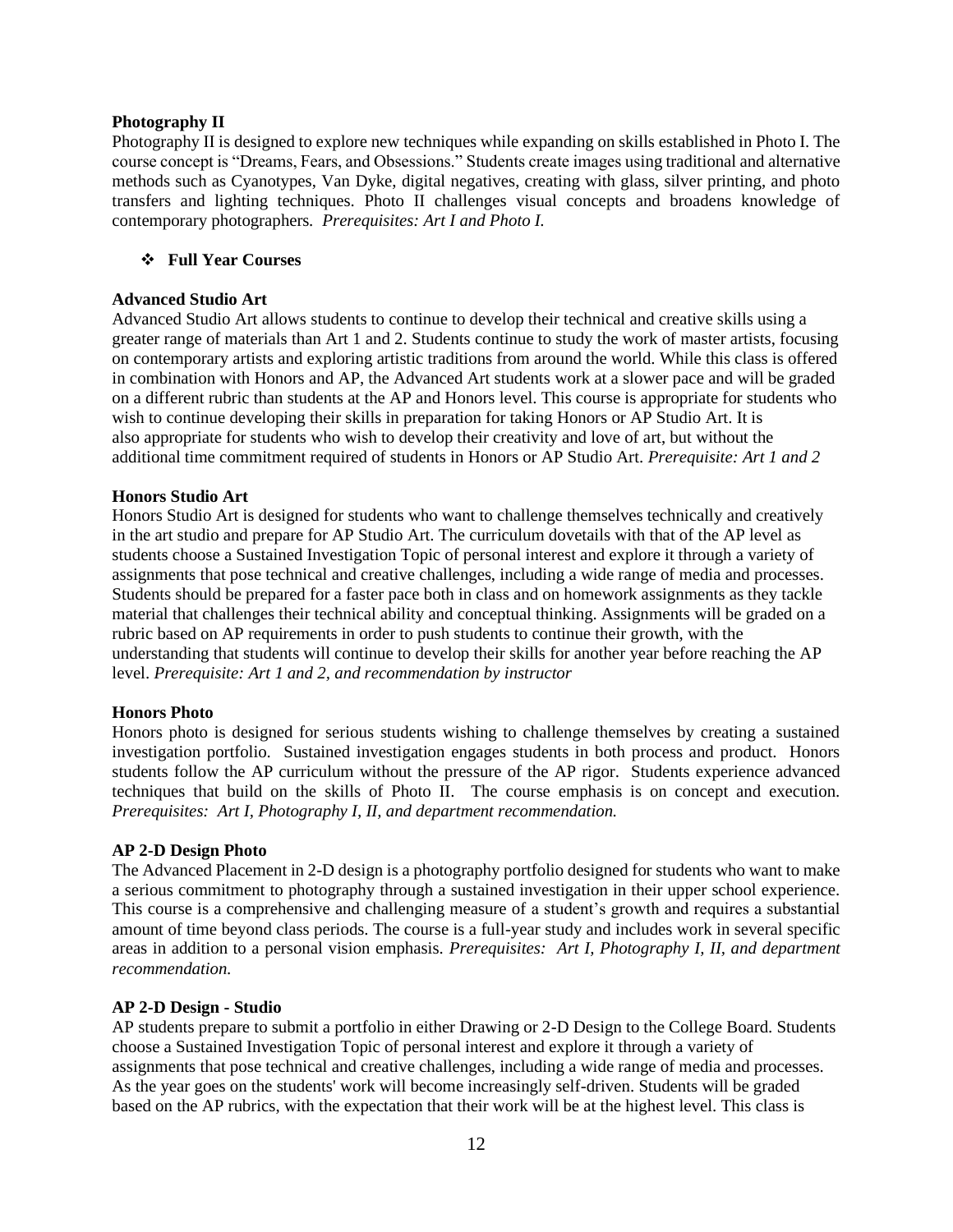appropriate for students willing to make a commitment and interested in pushing themselves creatively and technically. *Prerequisite: Art 1, Art 2, Honors (or portfolio review), recommendation of the instructor.*

# **COMPUTER SCIENCE**



#### ❖ Semester Courses

## **Principles of Engineering Design**

In this introductory course, students work through the engineering design process as they apply design thinking and content knowledge to hands-on projects with real-world impact. Each project will include an introduction or review of necessary STEM content. Course topics include reading and creating orthographic projections and scale drawings, electronics, coding, and fabrication. Students will develop basic design and fabrication skills as they learn about additive manufacturing, laser cutting, milling, and building. As a capstone project, students will demonstrate their learning by working on a self-selected project.

## **Introduction to Computer Science**

This course introduces students to the field of computer science, which includes much more than programming. Students build an awareness of the broad reach of computer science by exploring how computers communicate, how the internet works, intellectual property, and the beneficial and harmful effects of computing innovations such as artificial intelligence. Over half of the course is dedicated to programming; students challenge themselves, whatever their experience level, while coding in a graphicsbased Python curriculum. Students complete creative coding projects as they progress and design a final coding project that showcases their programming skills. The topics in this course follow the College Board's AP Computer Science Principles course curriculum. Students who take Introduction to Computer Science **and** the semester-long AP Computer Science Principles course will be prepared to sit for the AP Computer Science Principles exam.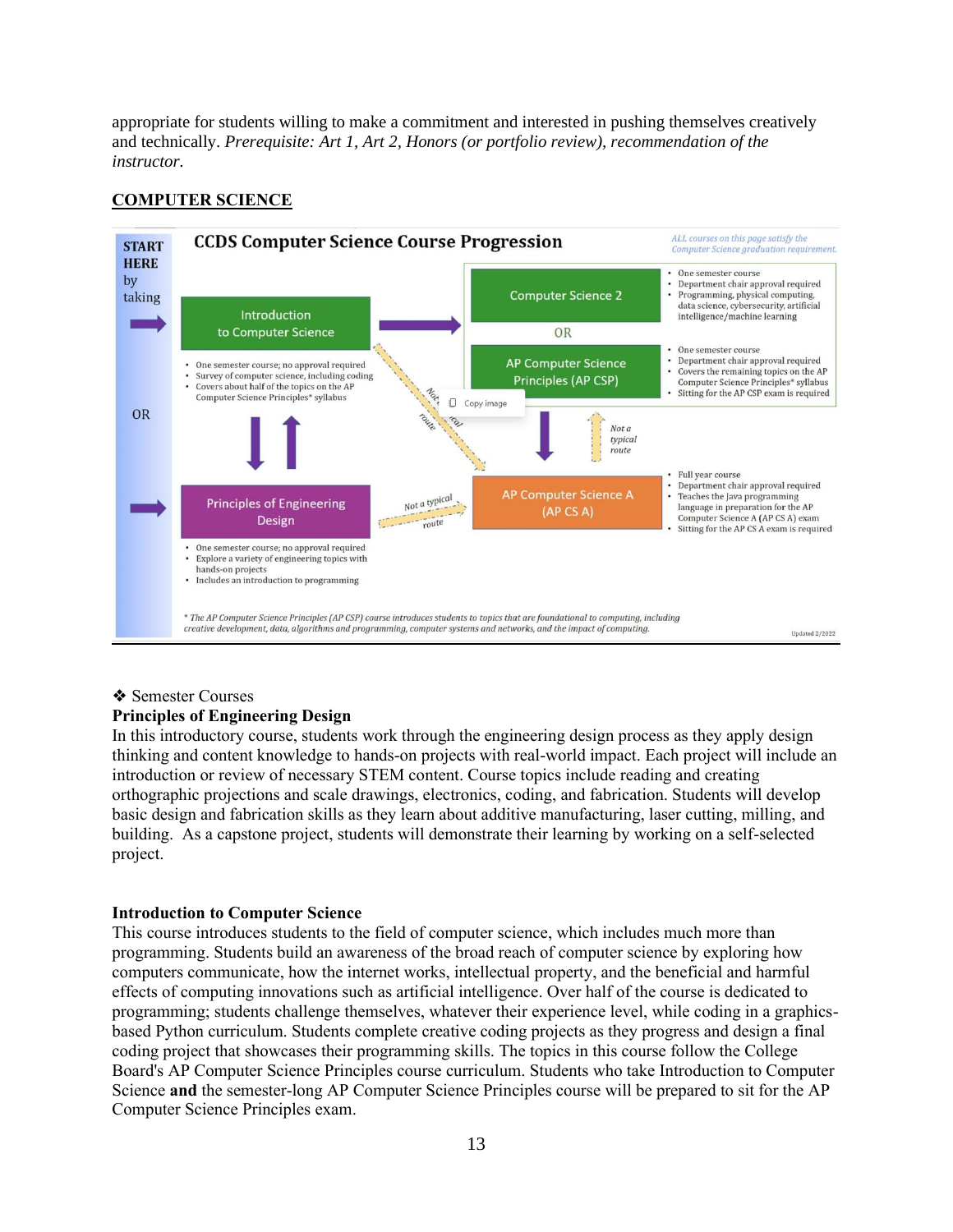## **Computer Science 2**

This course builds on the foundation of Introduction to Computer Science; students continue to develop their Python coding skills in a graphics-based Python curriculum with self-paced lessons. As their skills progress, students apply their programming knowledge to physical computing devices such as Micro:Bit, Circuit Playground Express, and Arduino. Students complete creative coding projects and a final coding project to showcase their programming skills. This course also explores other important areas of computing, including artificial intelligence, cyber security, and data science. Projects enable students to dive deeper into these areas of computing. *Prerequisites: Intro to Computer Science or equivalent AND permission of the department.* 

## **AP Computer Science Principles**

Students who complete both Introduction to Computer Science and this course will be prepared to sit for the AP Computer Science Principles exam. In the first half of this course, students work through selfpaced lessons to expand their Python coding skills and practice for the AP Create Performance Task. As required by the College Board, students are given 12 in-class hours to plan, complete, and submit their AP Create Performance Task. In the second half of the course, students are introduced to the remaining topics in the AP Computer Science Principles curriculum, including data compression, search and sort algorithms, solution time, parallel and distributed computing, the impact of computing on society, and an introduction to data science. Throughout the semester, students are assigned practice multiple choice questions and a practice AP exam to prepare for the written portion of the AP exam. *Prerequisites: Intro to Computer Science or equivalent with permission of the department.* 

## ❖ Full Year Course

## **AP Computer Science A**

This course is equivalent to an entry level Computer Science course at the collegiate level. The year-long course covers a deeper exploration of software development and engineering, with a specific focus on Object Oriented Programming (OOP) structure. Building on foundations from other Computer Science course offerings, this class focuses on helping students develop deeper problem-solving skills and more refined algorithm design. Students continue from the basic constructs of procedural programming variables, conditionals, loops, arrays, and add concepts such as multi-dimensional arrays, recursion, and inheritance. Advanced Java packages will be covered and used in the design of projects in advanced programming. Students will be prepared for the AP Computer Science A exam. *Prerequisites: Algebra II and permission of the department or successful completion of either Computer Science 2 or AP Computer Science Principles.*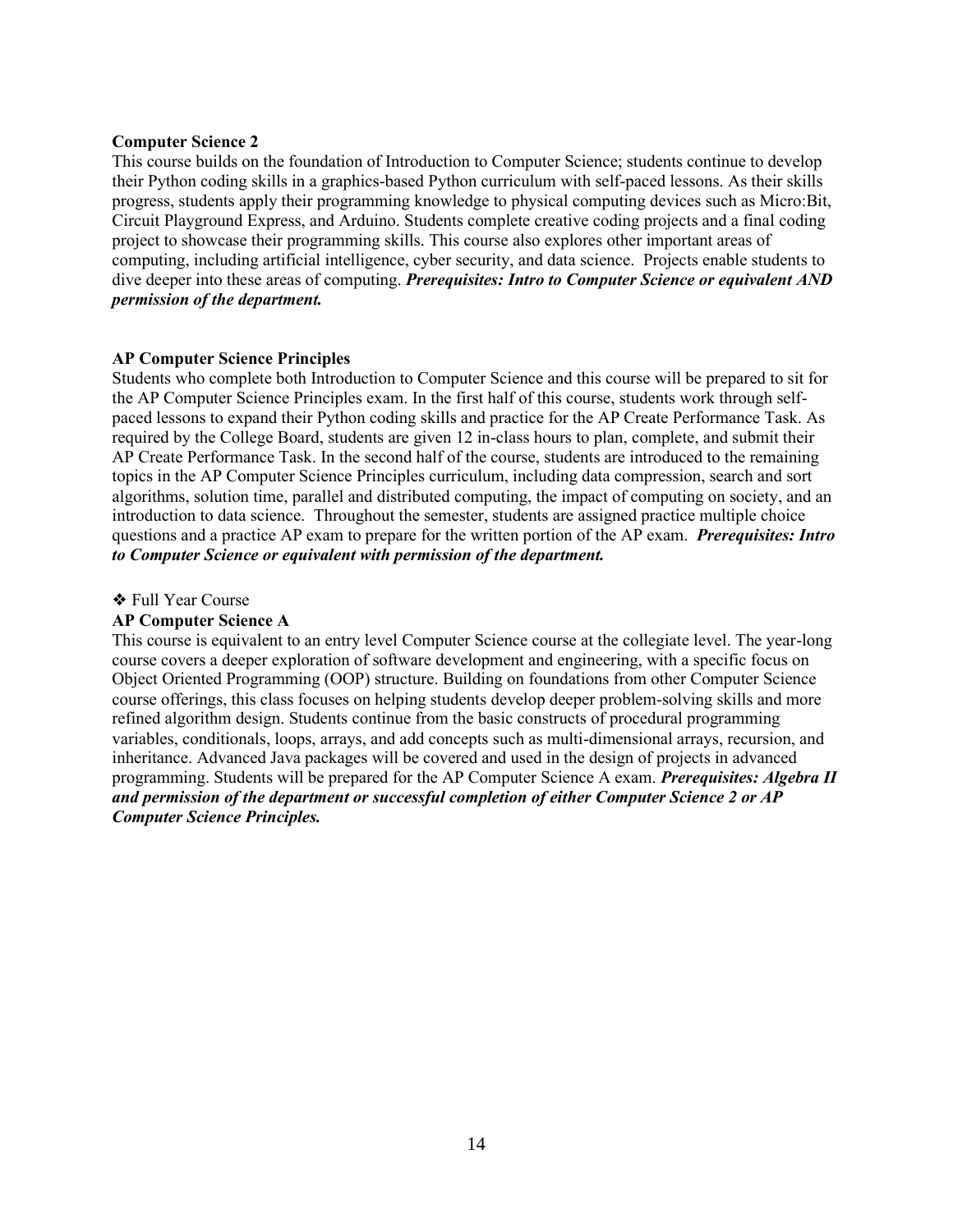## **ENGLISH**



\*English electives are offered second semester to all seniors in English 12 and Honors Contemporary Literature.

## ❖ **Full Year Courses**

#### **English 9**

The ninth-grade English course introduces students to some of the most important works of literature, beginning with mythology and extending into the 21<sup>st</sup> century. In the past, assigned works include *Beowulf*, *Romeo and Juliet,* and *Lord of the Flies*. With its emphasis on developing analytical reading and writing skills, English 9 serves as the foundation of the college prep and honors English sequences. The course will emphasize the mastery of grammar, usage, and mechanics as well as the development and application of an expanded vocabulary.

#### **English 10**

English 10 focuses on exposing students to world literature titles. Core titles include works such as *Into the Wild* by John Krakauer, *Persepolis* by Marjane Satrapi, *The Book Thief* by Markus Zusak, and *Macbeth* by William Shakespeare. Students use these titles, along with other short works, to examine how identity and storytelling are connected. Students are expected to write literary analysis essays with insight and clarity. The grammar emphasis is on sentence combining, effective comma usage, and subject-verb agreement. Vocabulary study is derived from assigned reading, and students are expected to integrate varied diction and syntax in their own writing.

#### **English 11**

English 11 introduces students to the breadth of American literature, from the Puritans to the writers of the present. Alongside classics like *The Scarlet Letter*, *The Narrative of the Life of Frederick Douglass*, and *The Great Gatsby*, students grapple with modern texts, which in the past have included titles like Luis Valdez's play *Zoot Suit*, Octavia Butler's novel *Kindred*, and Gene Luen Yang's graphic novel *American Born Chinese*. Students also study the poetry of movements such as Romanticism, Modernism, and the Harlem Renaissance. In composition, students handle more sophisticated literary issues, properly incorporating evidence in their literary analyses.

#### **Honors British Literature**

The prerequisite to AP English Literature, Honors British Literature is a challenging introduction to the British literary tradition. Designed to challenge enthusiastic and insightful readers, Honors British Literature assigns students significantly more reading than English 10. Students read classic 19th-century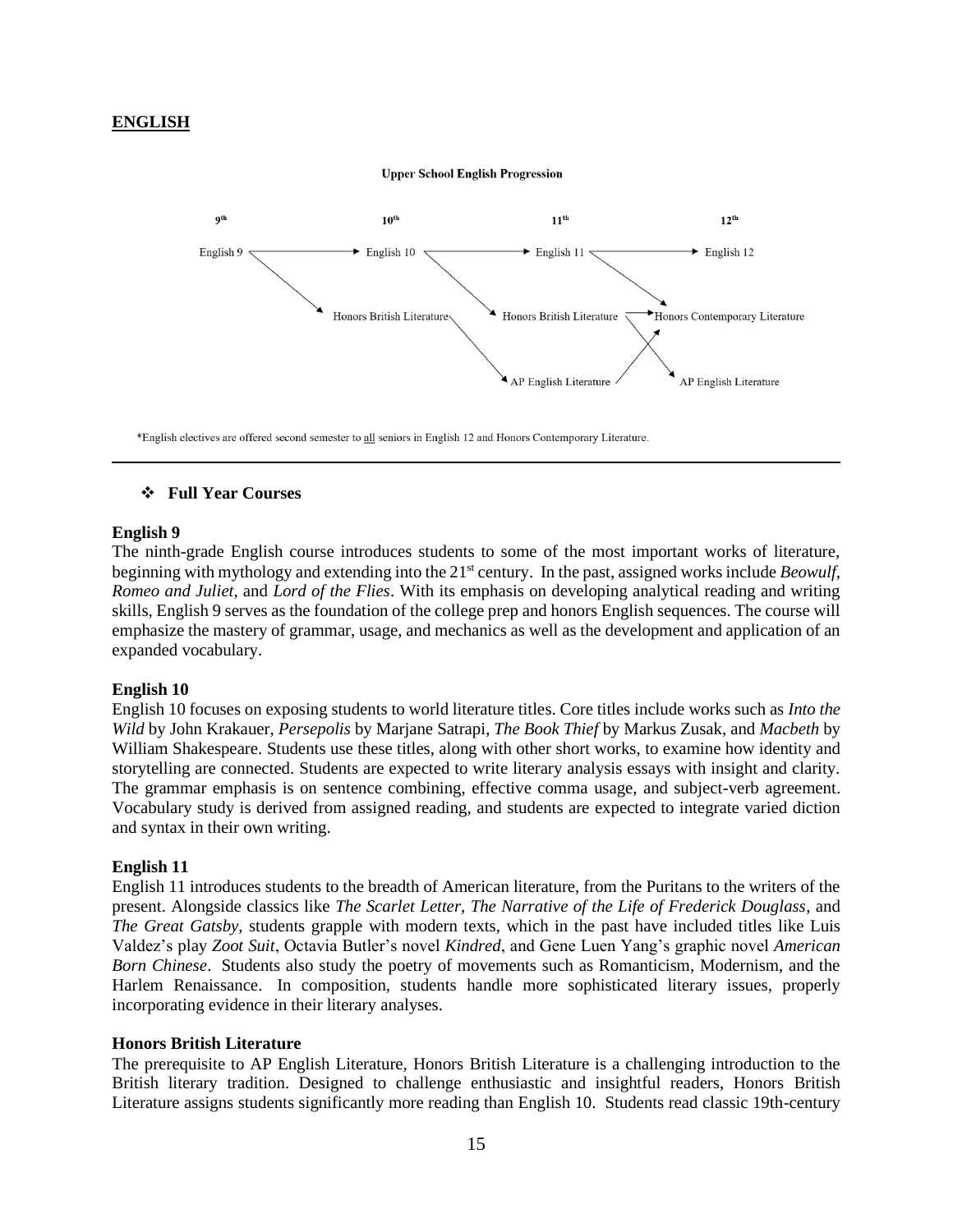British novels such as *Pride and Prejudice* as well as post-colonial works like Achebe's *Things Fall Apart*. Other areas of study include Shakespeare (*Othello* and the sonnets), the Romantic poets, and the Victorian and Modernist periods. *Prerequisites: Students must demonstrate a grasp of analytical writing and have earned at least an A- in English 9 or CP English 10.*

## **AP English Literature**

Building upon the British Literature foundation taught in Honors English Literature, AP English Literature focuses on the experience, interpretation, and evaluation of American literature, including works like Hansberry's *A Raisin in the Sun,* Fitzgerald's *The Great Gatsby,* and Chopin's *The Awakening*. The course is intended for students who enjoy challenging reading and the interplay of ideas through discussion and writing. Writing assignments will focus on the critical analysis of assigned reading and will include expository, analytical, and argumentative essays. Students are expected to speak and write clearly, cogently, and elegantly about literary works. *Prerequisite: B+ or higher in Honors British Literature.* 

# ❖ **Grade 12 Semester and Quarter Courses**

## **English 12 (Semester One)**

Students in this course read contemporary works with a focus on research writing in preparation for collegiate expectations and demands. To this end, students revisit such essential skills as thesis statements, outlines, text support, commentary, paper revisions, and proper citation. Texts vary but are typically nonfiction in nature and have included: *The Other Wes Moore, The Nickel Boys,* and *Outliers.* 

## **Honors Contemporary Literature (Semester One)**

This class will ask students to apply the analytical skills gleaned from honors and AP English to challenging novels, short stories, plays, and poetry. Students in this course read *Beloved; There, There;* and a number of other contemporary works selected by the teacher. Writing assignments are frequent and varied; students are expected to be proficient writers, eager to hone their skills further. Reading assignments are significant; advanced comprehension skills and a love for literature are necessary. *Prerequisite: B or higher in AP English Literature or Honors British Literature. Students who earn an A in CP English 11 may be recommended to enter the class*.

## **English 12 (Semester Two Quarter Electives)**

All seniors will take two quarter-long courses, which approximate the atmosphere and expectations of College English classes while giving students an opportunity to pursue their interests. Listed below are the offerings from spring 2022, though these course offerings vary from year to year.

# ❖ **Grade 12 Third Quarter Electives**

## **May the Odds Be Ever in Your Favor: Dystopian and Post-Apocalyptic Fiction**

Come explore dyslit classics old and new as we see how futuristic literature has been remarkably clairvoyant, offering cautionary tales for our planet and its citizens. This course explores the themes of utopian and dystopian thought and their primary expression in literary texts. We will explore how dyslit critically engages and interrogates relationships between knowledge and power, and freedom and oppression. Core texts will include Aldous Huxley's *Brave New World* and Cormac McCarthy's *The Road*. We will also be reading shorter works by Ray Bradbury, Margaret Atwood, and Kurt Vonnegut. Katniss Everdeen may even make an appearance!

## **The Family Memoir**

No matter how mundane or strange you think your own family, yours has a story to tell. In this course, students will contemplate issues surrounding the memoir as genre and will read memoirs ranging from the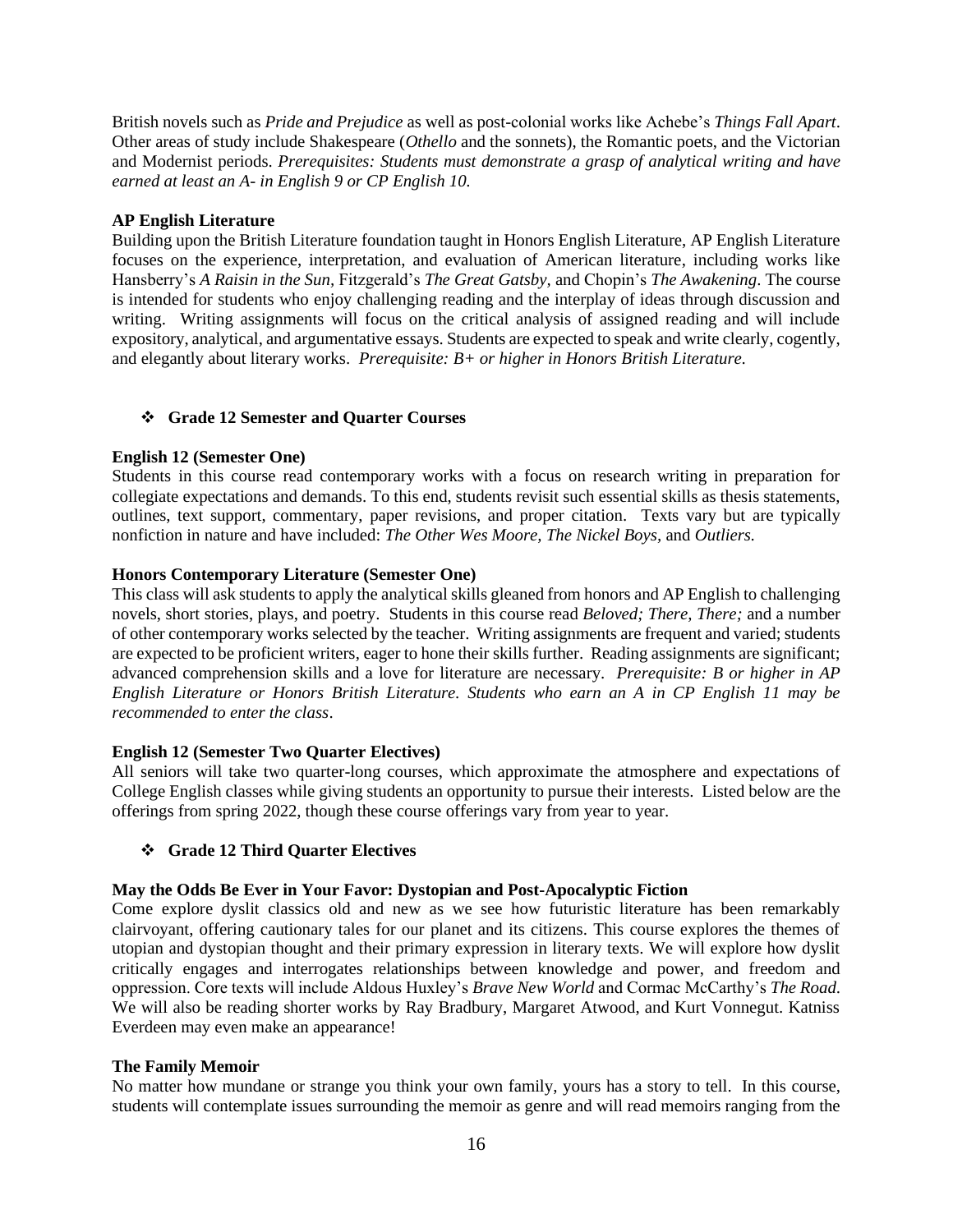tragic to the comic. All student writing will be in the form of personal narratives. The course will begin with reading of *The Glass Castle* by Jeannette Walls. From there, students will subdivide into book clubs, selecting from celebrated memoirs such as *Heavy* by Kiese Laymon, *Fun Home* by Alison Bechdel, *A Heartbreaking Work of Staggering Genius* by Dave Eggers, and *Crying in H Mart* by Michelle Zauner. As the course continues, students will dissect selections from memoirs with increasing autonomy, considering memoirists' choices as they subsequently develop their own writerly voices. The course will conclude in the publication of three memoir chapters.

## **Madness in Literature**

RED…rum. Red…rum. Redrum. Hah! Hah! Hah! Is insanity the disease of the soul, the spirit, or the body? Is the madman a genius who sees the mystery concealed from other people? Is madness an awful mirror of the "normal" world? Madness is a basic, controversial aspect of our culture, and it is a popular subject in literature. According to Peter Pelbart, literature might "not be possible without a degree of madness--a madness that forms the limit and condition of creativity." Madness challenges texts, language, and thought. Madness in Literature invites you into other worlds that elicit new connections and challenge unknown resistances. Works covered in the past and under consideration: Palahniuk's *Fight Club*, Plath's *The Bell Jar*, Shaffer's *Equus,* and Vonnegut's *Slaughterhouse Five*, along with selections form Eugenides' *The Virgin Suicides* and Guest's *Ordinary People*. Past years have also included studies of the films *One Flew Over the Cuckoo's Nest* and *Ordinary People*.

## **Music and Literature**

When Bob Dylan was awarded the 2016 Nobel Prize in Literature, it ignited heated academic arguments-*is* music literature? Can lyrics stand alone without music? In this elective, we'll use the critical lenses students have used in previous coursework to examine popular music in cultural context. We'll trace the lineage of beat poetry up through Dylan's great leap forward and on to the intricate wordplay of Kendrick Lamar and his hip hop contemporaries. We'll also delve into the grand storytelling traditions and cultural contexts of American folk, blues, and country music. Furthermore, students will practice writing *about*  the music they love. This course exists at the intersection of English, history, and cultural criticism, and aims to spark students to think about why they love the music they do. Texts include Allen Ginsberg's *Howl and Other Poems,* John Darnielle's *Master of Reality*, and Hanif Abdurraqib's *Go Ahead in the Rain*. This course will deal with explicit language and content.

## ❖ **Grade 12 Fourth Quarter Electives**

## **Shakespeare in Context**

Words, words, words! For most, their introduction to the works of William Shakespeare tends to revolve around only the words, forgetting those words were intended to be performed. For over 400 years, Shakespeare's words have been performed with each generation finding new context behind the meaning of his stories. It is in this consistent reimagining of his work that we, as humans, have held the mirror up to nature and seen ourselves. It is what makes Shakespeare timeless to the human condition. This course seeks to offer a challenging, fun, and creative approach to understanding one of the most famous writers in the English language. Students will be introduced to a play from his canon that is less frequently read and taught, *The Merchant of Venice.* Over the quarter, we will examine the play, its characters, and its themes, as well as its productions throughout history. From this, students will work to create their own context through planning an imaginary Broadway production of the play as a practical thesis of the work and our time.

## **Where the Wild Things Are: Exploring Environmental Literature**

Can literature help us rethink our views and relationships with the natural world? Eco-critics think so. Come and explore the relationship between literature and the physical environment. We will dabble in a mix of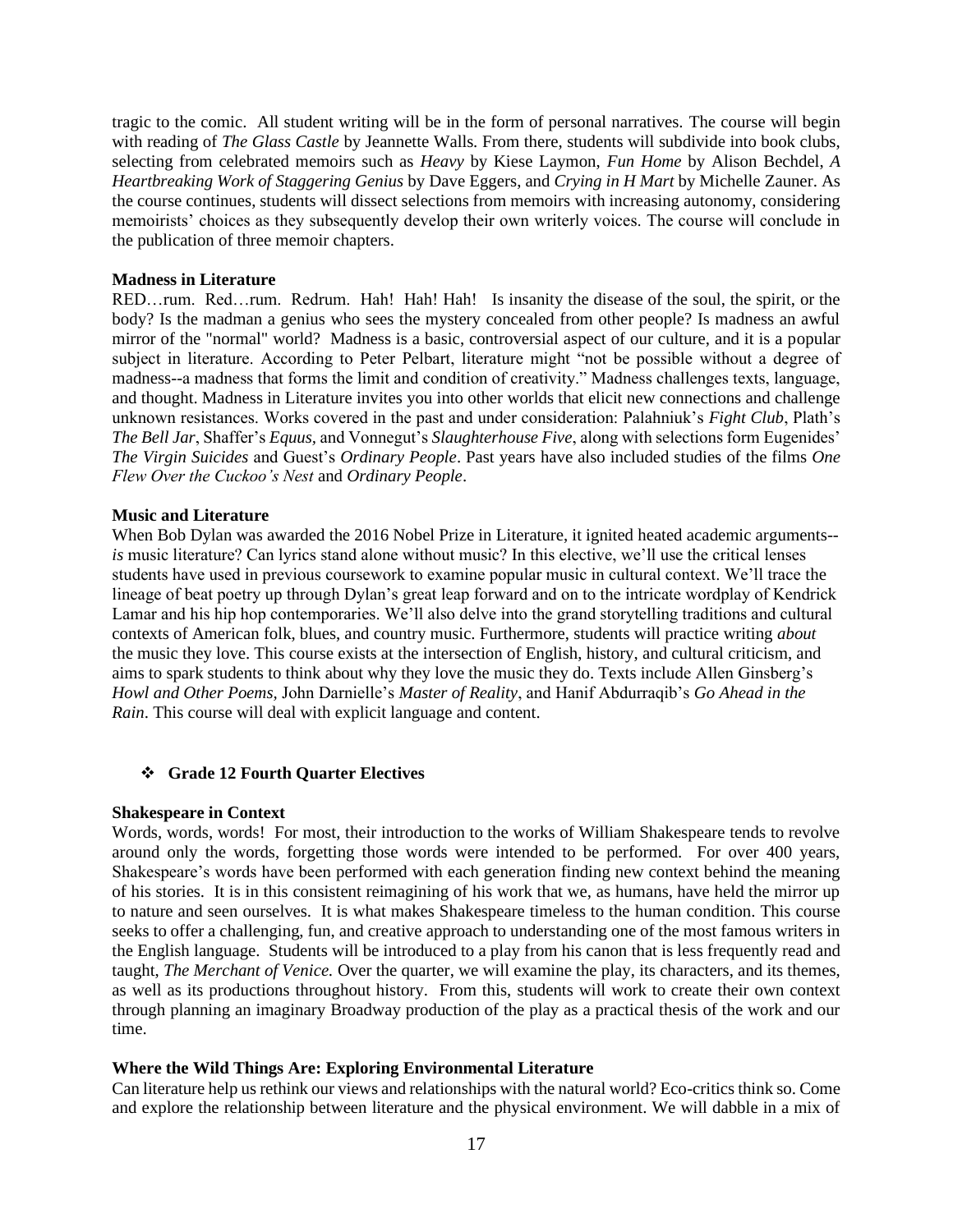eco-philosophy, eco-lit theory, and literature. Our goal will be to explore relationships between place and space, humans and nonhumans (post-humanism), and Western and Indigenous approaches to land and place. Assignments will focus on a digital mix of analytic and creative responses to readings, theory, and the development of our own eco-philosophies. Our main text will be *Into the Wild* by Jon Krakauer. From here, we will springboard into the works of Thoreau, Emerson, Tolstoy, London, Carson, Powers, Cajete, and Atwood.

#### **Narratives of Power**

This course will examine how narratives can reinforce ideas and views which marginalize and devalue a race of people. The foundation of the course is built on the understanding that narrative has the power to shape identity so therefore it is important to consider who is telling a story. Using Colson Whitehead's *The Underground Railroad*, The New York Times *1619 Project*, Maya Angelou's poetry, NPR's podcast *Throughline*, and other texts, students will analyze the ways in which narratives around race have enabled privilege among certain people and overall shaped the United States. Through literary analysis students will reflect on the connection between narratives and issues of racial justice in our world. The class will culminate in the creation of a multi-genre project which will ask students to produce literary analysis on the novel, along with personal reflection, in a comprehensive project consisting of several different types of genres.

## **Walking in Literature**

Whether it is wide-open meadows, rolling mountaintops, deep woods, or urban sidewalks surrounded by the buzz of city life, spending time outdoors enriches the imagination and has inspired generations of literature. The center of such writing is often movement: walking, running, hiking, or just aimless wandering. In this elective, we will read a selection of works that feature walking and other forms of outdoor movement for adventure, travel, exercise, meditation, and survival. As we read and take some of our own walks here on campus, we will closely observe our surroundings and consider the scientific and physical benefits of outdoor movement and ways it embodies the literature we are reading. We will also consider the topic from the perspective of those whose access to outdoor mobility is limited for various reasons. Our readings may include works by Henry David Thoreau, Cheryl Strayed, Bill Bryson, selections from poets Coleridge and Keats, Virginia Woolf, Emily Brontë, and others.

#### **Streets and Hills: The** *Other* **America**

News media and popular culture surround us with stories of violence, poverty, and urban decay, This course offers a peek into the processes of sociological thinking and research on poverty, inequality, and crime in US cities and rural America, focusing on both the causes and consequences. We will examine political and economic ideologies that shape our understanding of underperforming schools, poverty, gang violence, drop-outs, joblessness, drug addiction, and the incarceration of young adults. The course will address the role the media plays in fostering fear of crime and racial stereotypes, along with classbased identities and consciousness. Street Corners and Hills: The Other America challenges you to think about policy solutions to complex urban and rural problems of today, drawing from different academic, media and narrative sources. We'll be reading Venkatesh's *Gang Leader for a Day: A Rogue Sociologist Takes to the Streets* and Vance's *Hillbilly Elegy,* along with selections from Hobbs' *Short and Tragic Life of Robert Peace*, Dubner and Levitt's *Freakonomics*, Gladwell's *Outliers*, and Anderson's *Code of the Street*s. We'll also watch and discuss scenes from the HBO series, *The Wire*, Seasons 1 and 4.

#### **Graphic Novels**

This course will examine the rich history of visual storytelling, beginning with narrative cave artworks and building towards the explosion of superhero comics during the Great Depression. We will spend most of our time in the modern era, centered around a close reading of Alan Moore's epochal *The Watchmen*. Other texts include excerpts from Neil Gaiman's *The Sandman*, and Ta-Nahesi Coates's run of *Black*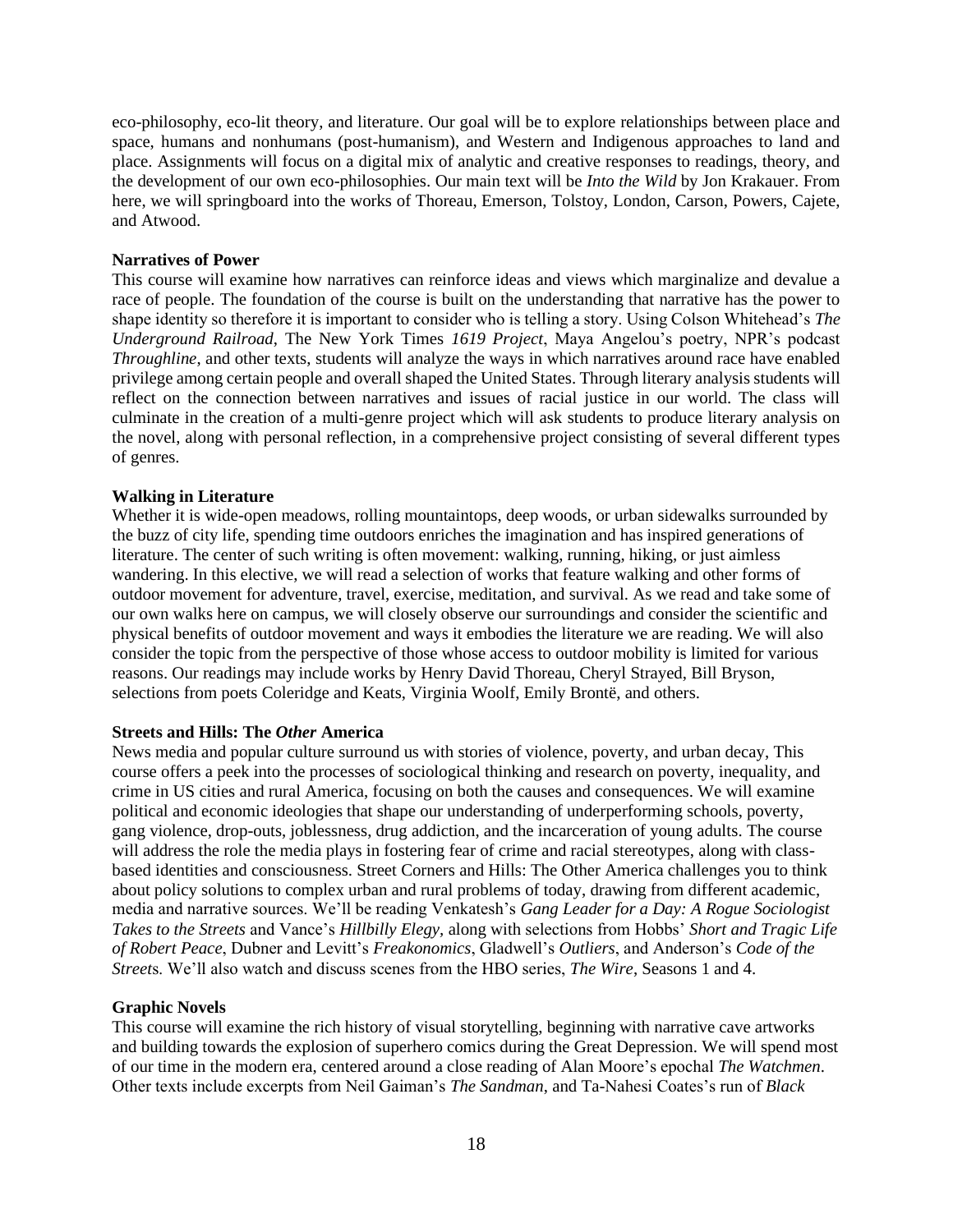*Panther* issues, and students will have the opportunity to read works of their own choice—and pitch a graphic novel of their own (no art ability required).

# **HEALTH & PHYSICAL EDUCATION**

## ❖ **Full Year Courses**

## **Health: The Adolescent Experience (Grade 9)**

Health provides students with a forum to discuss and learn about issues that directly affect their social, mental and physical wellness as an adolescent. The course is designed to prepare students for their journey into adulthood by building communication skills, creating sensitivity to others, and fostering self-esteem. Relevant and varied topics encourage students to make positive life decisions, take responsibility for their actions, and have compassion for those around them. Students will also have regular contact with senior Peer Mentors who guide them during their transition into the Upper School. Health is graded as Pass/Fail and earns .5 credits.

## **Peer Mentoring (Grade 12)**

This course offers a guided leadership and teaching opportunity through its integration with the freshmen Health Education curriculum. Focus is placed upon character development, interpersonal communication, lesson planning, problem-solving, and leadership. Participation in the course is determined by a selection process that is conducted in the spring of Junior year. Each selected peer mentor is required to attend a one-day retreat at the end of the summer before their senior year to maintain eligibility. Peer Mentoring must be taken in addition to a full academic course load. Acceptance into the Peer Mentoring program is through application, and the course is graded as Pass/Fail and earns .5 credits.

#### ❖ **Semester Option**

## **PE: Advanced Strength Training (Grade 9-12) .25 Credits**

This course is designed to give students the opportunity to learn weight training concepts and techniques used for obtaining optimal physical fitness. Students will benefit from comprehensive weight training and cardiorespiratory endurance activities. Students will learn the fundamentals of weight training, strength training, aerobic training, and overall fitness training and conditioning. Students will be empowered to make wise choices, meet challenges, and develop positive behaviors in fitness, wellness, and movement activity for a lifetime.

## **PE: Lifetime Fitness (Grades 9-12) .25 Credits**

This course is designed to give students the opportunity to learn weight training concepts and techniques used for obtaining the knowledge and skills for lifetime fitness. Students will benefit from comprehensive training and cardiorespiratory endurance activities. Students will learn the fundamentals of weight training, strength training, aerobic training, and overall fitness training and conditioning. Students will be empowered to make wise choices, meet challenges, and develop positive behaviors in fitness, wellness, and movement activity for a lifetime.

## ❖ **Full Year Option**

## **PE: Advanced Strength Training (Grade 9-12) .5 Credits**

This course is designed to give students the opportunity to learn weight training concepts and techniques used for obtaining optimal physical fitness. Students will benefit from comprehensive weight training and cardiorespiratory endurance activities. Students will learn the fundamentals of weight training, strength training, aerobic training, and overall fitness training and conditioning. Students will be empowered to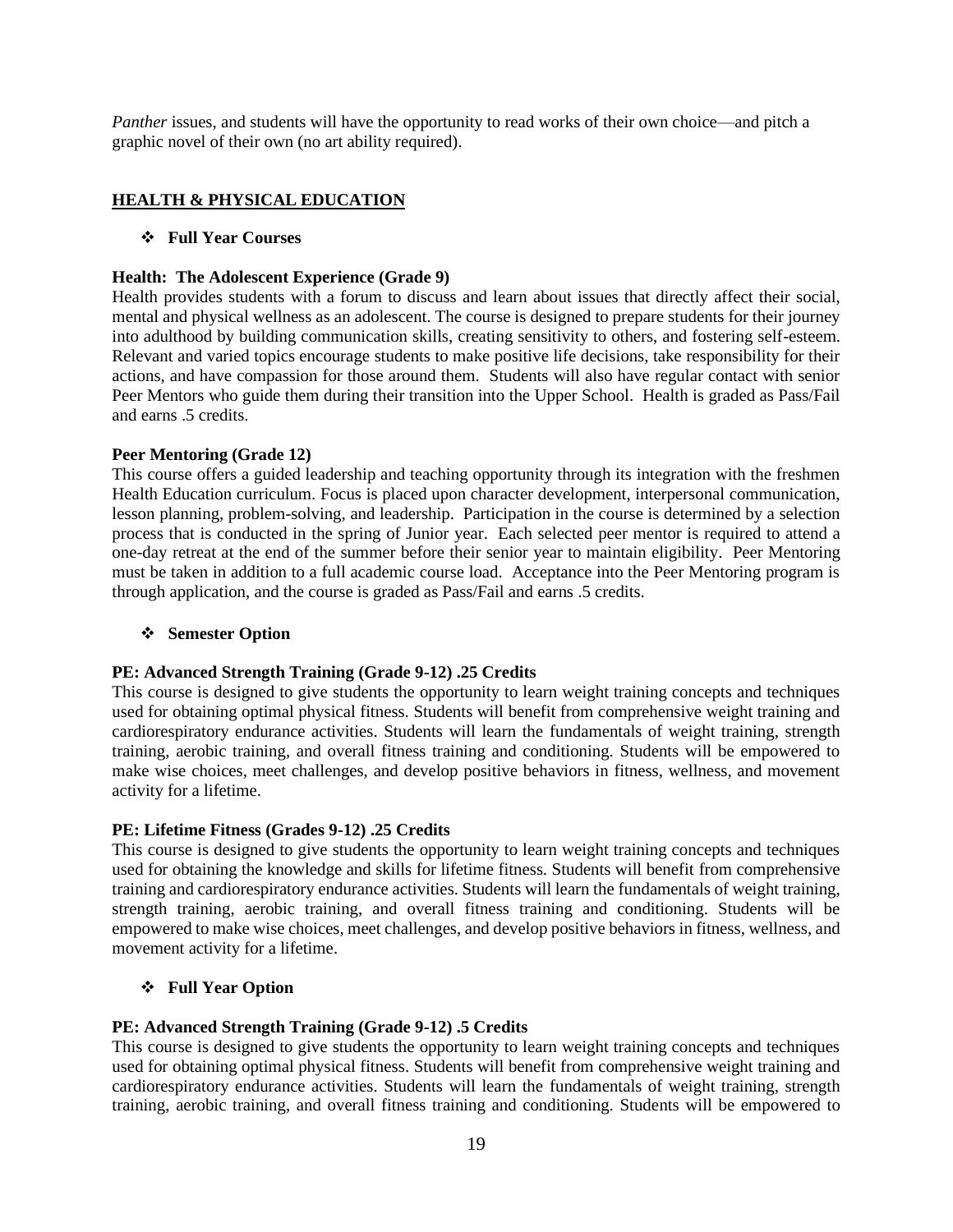make wise choices, meet challenges, and develop positive behaviors in fitness, wellness, and movement activity for a lifetime. This class meets four times per six-day cycle.

## **HISTORY**

#### **History track options**



#### ❖ **Full Year Courses**

#### **Ancient World History: Ancient Roots to Modern Issues**

This ninth-grade course is an interdisciplinary study of aspects of ancient civilizations and world religions and the connections between those ancient aspects and the modern world. This course introduces students to history as a discipline by examining the writings, art, and artifacts of some of the cultures of the ancient world. Students examine aspects of various ancient and societies in Eurasia including social and political organization and hierarchy; values, beliefs, and customs (including World Religions) and their influence on societies; and technological developments and their impact on humans and the globe. As they study the ancient foundations of these issues, they will also explore some of the modern takes on these issues and how they have developed over human history. Students leave the course with a deeper understanding of the ancient roots of the modern world, the fundamental differences between the preindustrial and industrial world, the critical foundations of historical skills including marshaling evidence, developing and critiquing arguments, and honing persuasive writing skills.

#### **Modern World History**

The tenth-grade course investigates modern global history by studying revolutions that took place around the world between the 17<sup>th</sup> and 20<sup>th</sup> centuries: The French, Haitian, Russian, Chinese, Mexican, Chinese, Rwandan, and Iranian revolutions. The class begins with a theoretical analysis of revolutions to answer questions such as: what is a revolution? When does a revolution arise? This theoretical analysis is followed by the study of each revolution in its socio-political contexts. Students explore the causes and effects of each revolution, analyze the ideologies that inspired the revolutionaries, and consider how historical revolutions shape the contemporary world. The course also attempts to shed light on the relation between revolutions and concepts such as modernity and nationalism, in addition to the role of violence and its consequences for human rights. By the end of the course, students will be able to identify similarities and differences among these revolutions and understand how they shaped the modern world.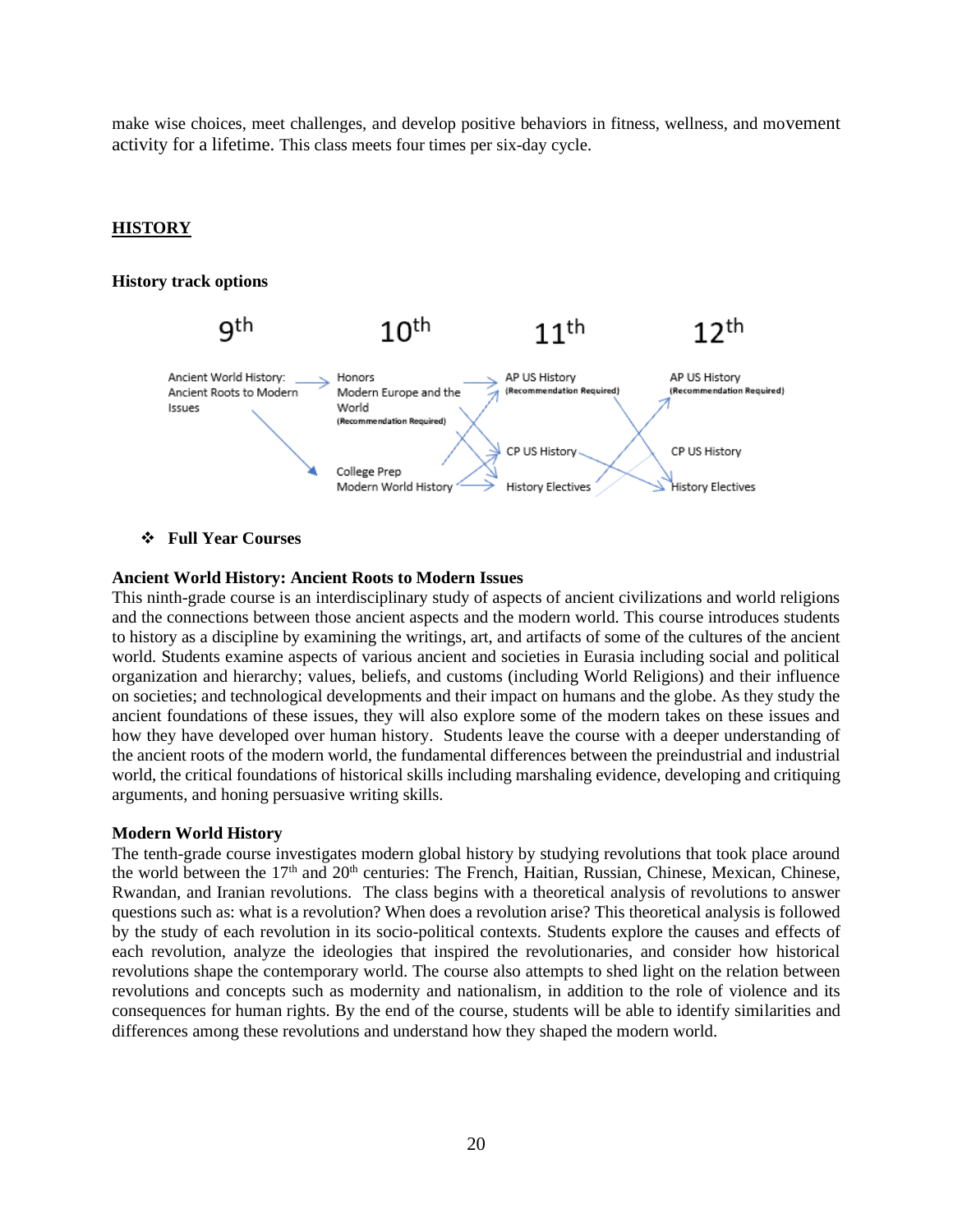#### **Honors Modern Europe and the World**

This course is structured around three developments in western and modern world civilizations from 1300 to the present: the formation of centralized political authority, the triumph of the scientific method over anthropomorphic systems of thought, and the onset of urbanization and industrialization. Though the course proceeds chronologically, it is thematic and interdisciplinary in design. A sampling of general topics examined include the apocalyptic mania of the Late Middle Ages, the Italian and Northern European Renaissance, the rise of capitalism, political absolutism, the industrial revolution and the revolutionary tradition in Europe, the end of the Cold War, the collapse of the Soviet Union, the prospects for Europe in the aftermath of the reunification of Germany, the rise of China, and the advantages and challenges of globalization. In addition to in depth studies of the relationship between art and history and considerable reading in primary literary and philosophical texts, students become familiar with the cutting edge of historical research by reading substantive excerpts from the best and most recent historical monographs and scholarly journals. The emphasis is on developing four skills essential to leading a productive and meaningful life: the ability to think, speak, read, and write. A formal research paper is a requirement of the course. *Prerequisites: Minimum grade of B+ in World History, writing sample upon request, and department recommendation.*

#### **U.S. History and Government**

This college-preparatory course is a comprehensive study of the development of the United States designed to provide students with the factual knowledge and analytical skills necessary to deal critically with U.S. history and to introduce students to important issues in the development of our constitutional democracy. Students come to understand the importance of geography in the historical process, the development of a constitutional democracy, the social/cultural identity of a multi-national and multi-racial people, the importance of science and technology in the development of an economy based on both agriculture and Industry, and the developing role of the U.S. as a world power. Students will develop skills necessary to arrive at conclusions on the basis of informed judgment and to present reasons and evidence clearly and persuasively orally and in writing.

#### **AP U.S. History**

This college-level course is a rigorous examination of United States history designed to (1) provide students with the factual knowledge and analytical skills necessary to deal critically with U.S. history and to excel on the Advanced Placement exam in U.S. history, and (2) prepare students for intermediate and advanced college courses in American history. Students will learn to assess historical materials -- their relevance to a given interpretive problem, their reliability, and their importance -- and to weigh the evidence and interpretations presented in historical scholarship. Students will develop skills necessary to arrive at conclusions on the basis of informed judgment and to present reasons and evidence clearly and persuasively orally and in writing. As a survey of U.S. history, the course begins the American story before European and African colonization and continues into the 21st Century. Political and social history is given preeminence in the course. *Prerequisites: Minimum grade of B in Honors Modern Europe and the World or a B+ in Modern World History, writing sample upon request, and department recommendation.*

#### ❖ **First Semester Electives**

#### **Honors Global Cities: Art, Architecture, Photography, and Cinema**

The modern city delivers the shock of the new--the city is where it happens. Due to its scale, its diversity, its density, the city is the engine room of innovation and change—where individuals, groups, and communities are under relentless economic and social pressure to reinvent themselves--the place where talent, ideas, and capital come together to create new forms of expression. The city is the site of design and fashion, of new styles of architecture, and of infrastructures that radically transform the way urbanites communicate and move through the built environment. Today, cities are increasingly challenged by growing disparities in the distribution of wealth, privatization of public space, and hyper-gentrification. A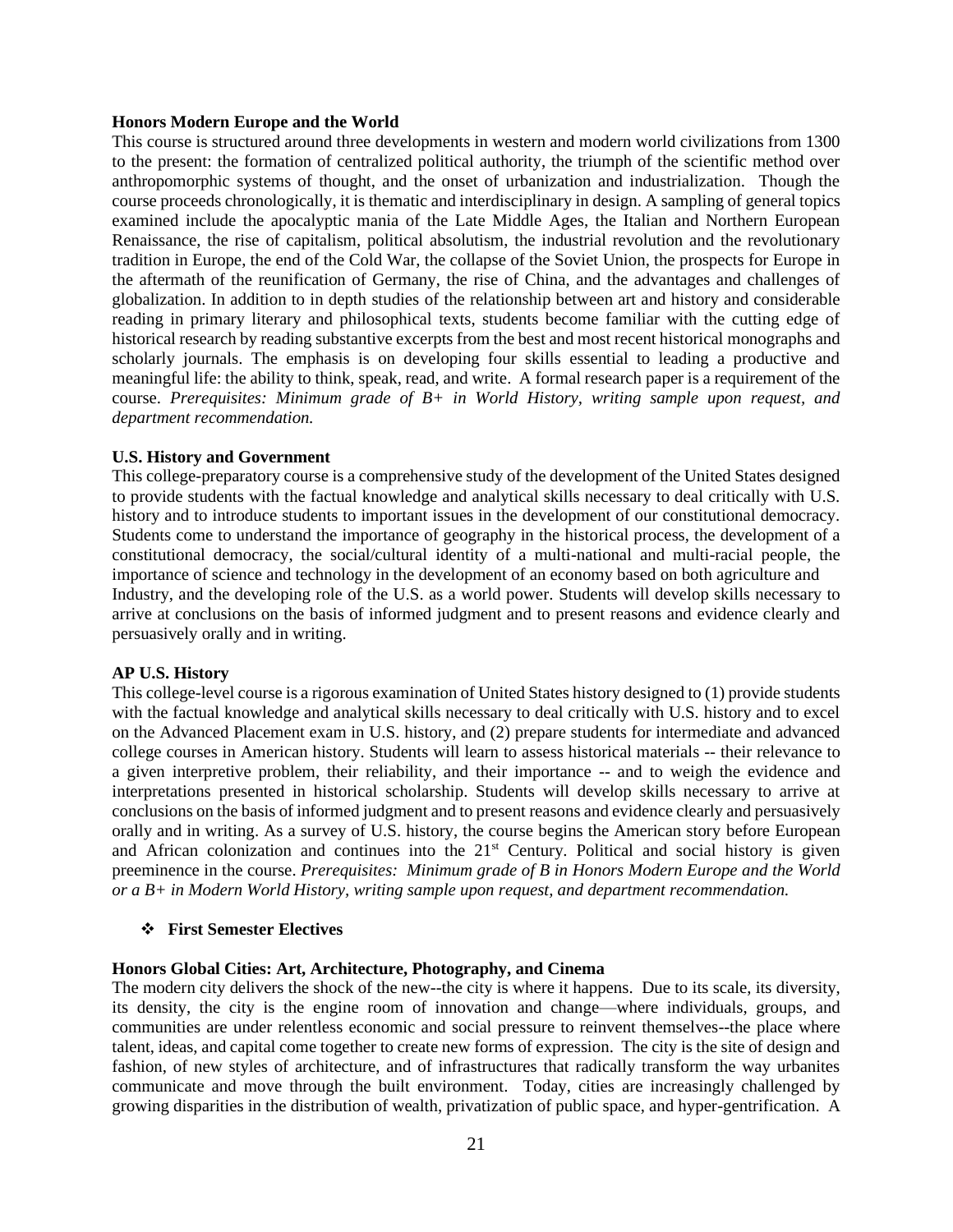number of globally-minded cities are at the forefront of addressing challenges of climate change. As a place of both local and global exchange, the city operates at a fevered tempo and speed. Beginning during the final decades of the 19th century and accelerating since, the modern city has served as humankind's laboratory by embracing the daily newspaper, the café and coffee house, the theater and cinema, electrification, the telegraph, the telephone, the railroad, the subway, the elevator, the skyscraper, the internal combustion engine, the airplane, and the internet. It is within this maelstrom of change that art functions as a seismograph of modern urban experience. Karl Marx captured the dynamic of the modern city when he wrote, "All fixed, fast-frozen relations, with their train of ancient and venerable prejudices and opinions are swept away… All that is solid melts into air." In this course we will focus on city planning, modern art, architecture, economics, and city politics. Our study of the modern city will occur in conjunction with an examination of artistic efforts to assess the look and meaning of urban and capitalist development between 1890 and the present. We will devote a good deal of time to studying the city of Cincinnati. Our objectives are to gain a clearer picture of how urban culture evolved over the past century and a half and to more fully understand who we are today and where we are heading tomorrow. The course will be conducted as a seminar. *Prerequisite: completion of US History, AP US History or department permission.* 

## **Honors American Government**

You are the future of America. Scary, I know. But it's true. Government of the people, by the people, and for the people depends upon the people. And that means you. An informed citizenry that understands how its government is supposed to work, that keeps its eyes on how its government actually works, and that speaks out when the two don't mesh is crucial to the success of the American Experiment. Accordingly, this course is designed to introduce you to ideas of government in general and to the design and operation of the American government in particular. The course begins with a tantalizing look at the philosophy of government in general – What is the purpose of government? What tasks should government assume? How should government be structured? Is government even necessary? The course then shifts its focus to American government, considering not only the structures and functions of American government but also examining the political behavior and participation of the American people. We will explore the *what* of American government, and – perhaps more importantly – we will try to understand the *why*. *Prerequisite: completion of US History, AP US History or department permission.* 

#### **Honors Economics and Society**

Economics is the systematic study of choices made due to scarcity. Through inquiry-based learning, students will be able to answer fundamental questions in society such as: how does society allocate limited resources? How does one balance the American dream of success with the American reality of inequitable distribution of resources? Through the lens of the economy, this course will juxtapose the principles of capitalism with that of a just and equitable society. The study of economics will hone students' analytical skills in order to think critically about the ramifications of their choices for their own lives and that of the greater society. This course will employ the use of simulations, group projects, guest speakers, current events, and documentaries in order to bring to life the concepts of economics. *Prerequisite: completion of US History, AP US History or department permission.* 

#### **Honors Interactive History**

The ways which we can now "do" history, transform and recreate elements of the past into a contemporary medium, are far greater than they once were. Increasingly, many historians—professional, amateur, and casual—have explored the possibility of designing interactive histories, histories that audiences can actively engage. The leading tools for interactive history are simulation game design technologies and interactive text tools. These allow historians of all kinds to craft representations of the past that audiences can actively engage, immersing themselves in the roles and environments of agents from the past. Questions arise with these new media, however, that students in this course will have to engage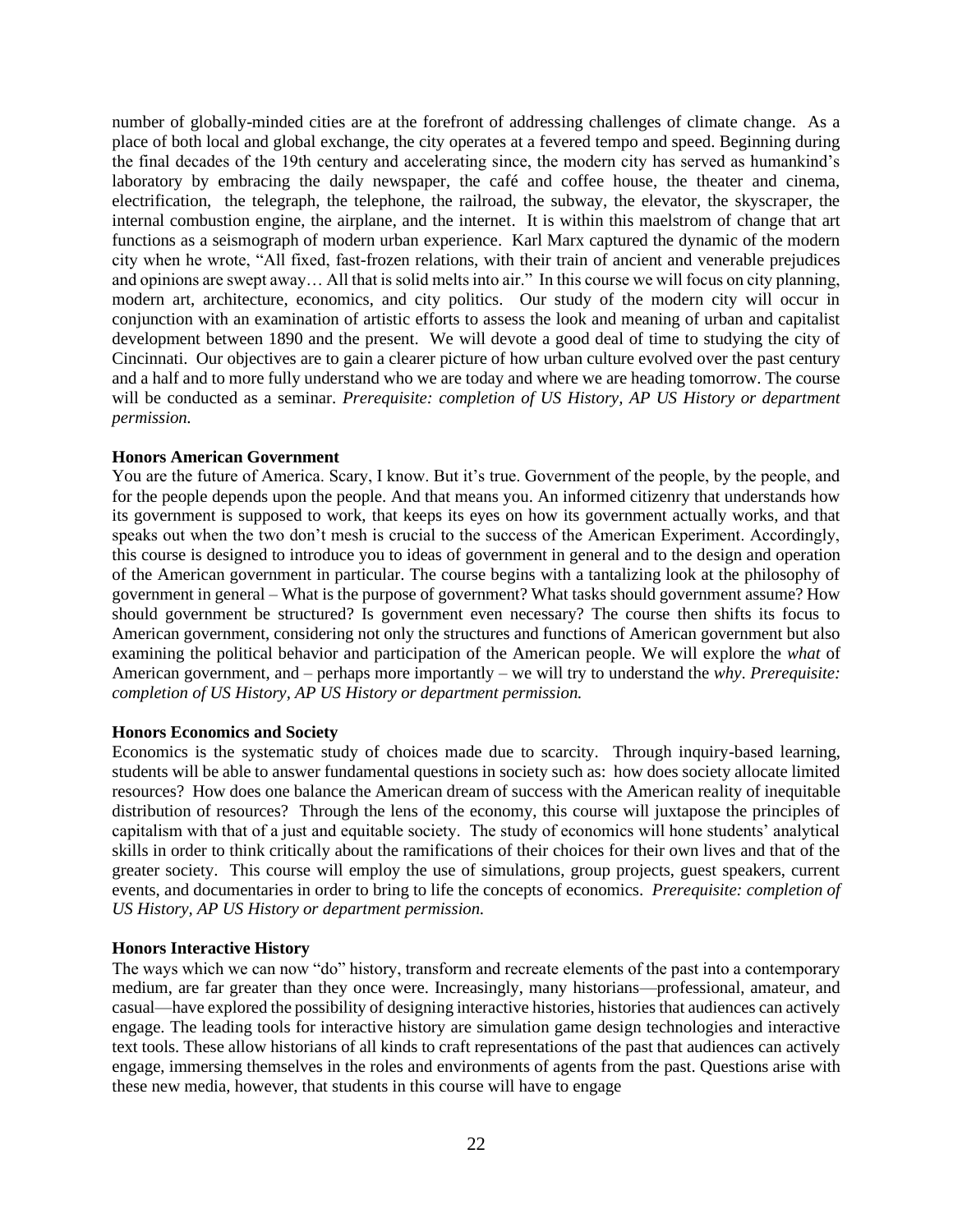- Can interactive technologies effectively "do" history, effectively represent the past, and how do they shape interpretations of the past differently than narrative text, analytical text, painting, and film?
- What is the value of counterfactual history, inherently a part of interactive history, and what are the problems and pitfalls of the counterfactual approach?
- What is the role of Public History in these matters? Can and should history be more than the academic monograph or article, more than the work of the academic experts?

To tackle these questions students will engage in studying the past through reading historical texts, reading scholarship on interactive history, and sampling, analyzing, and designing a number of interactive histories. *Prerequisite: completion of US History, AP US History or department permission.* 

## ❖ **Third Quarter Electives**

#### **Constitutional Issues**

Do you want to be a Supreme Court justice, but find yourself unlikely to be nominated for the position by the president? Well, here's your chance to play at being one of our country's top judges! After a short overview of the American court system and an introduction to the differing approaches to constitutional interpretation, we will consider four or five cases currently pending in the United States Supreme Court. For each case, students will independently research the applicable law (primarily by reading court opinions, lawyers' briefs, and law review articles) and then come together for a group discussion and resolution of the issue – just like the justices do in Washington. While the cases addressed vary from year to year, in recent years we have considered the constitutionality of applying the death penalty to minors, the constitutionality of prayer at public school graduation ceremonies, the constitutionality of random drug testing in public schools, the meaning of the constitutional right to "keep and bear arms," the constitutionality of the federal ban on "partial-birth" abortions, the constitutionality of affirmative action programs, and other stimulating cases. So, come on; give it a try. Who knows, perhaps one day you'll actually be nominated to serve on the Court; then you can confidently say to the senators in your confirmation hearing, "Trust me; I've done this before…." *Prerequisite: completion of US History, AP US History or department permission.* 

#### **The End of the Soviet Union and the Rise of Putin's Russia**

Authoritarianism is on the rise globally. We are witnessing today in Europe, Asia, and the United States a backlash against the consequences of globalization. What role has Putin's Russia played in the global illiberal tilt? The Soviet Union, the largest empire in human history, exited the world stage in 1991. Having defeated Nazi Germany and propelled by an ideology aimed at world dominion, the Soviet Union spent more than forty years fighting proxy wars against its nuclear and doomsday adversary, the United States, and then, suddenly and unexpectedly, collapsed with barely a whimper. How and why did this happen? How would a landmass covering ten-time zones be governed? As we will see, the transition proved much harder and more painful than anyone expected. Russian oligarchs snapped up government industries at a fraction of their true worth and, an aging, besotted, and inept Yeltsin became embroiled in accusations of corruption. In 1999, President Yeltsin turned to an unknown, former KGB officer: Vladimir Putin. In the years since, Putin has directed a country whose government is a semblance of a democracy but, in reality, is an authoritarian and kleptocratic government. Championing Russian nationalism, weakening NATO, destabilizing Western democracies are Putin's political ambitions. Putin is the master Machiavellian of our time. By what means did the unknown Putin rise to power in Russia? Putin's estimated personal fortune is listed at \$40 billion—all of it confiscated. If Putin runs Russia as if he were a mafia boss, why, then, is he wildly popular today among the Russian people? We will zero in on Putin's cult of personality and his foreign policy by taking a close look at his business practices, his finances, Russia's 2014 invasion of Ukraine and its illegal annexation of Crimea, and Putin's interference in the 2016 U.S. presidential election. *Prerequisite: completion of US History, AP US History or department permission.*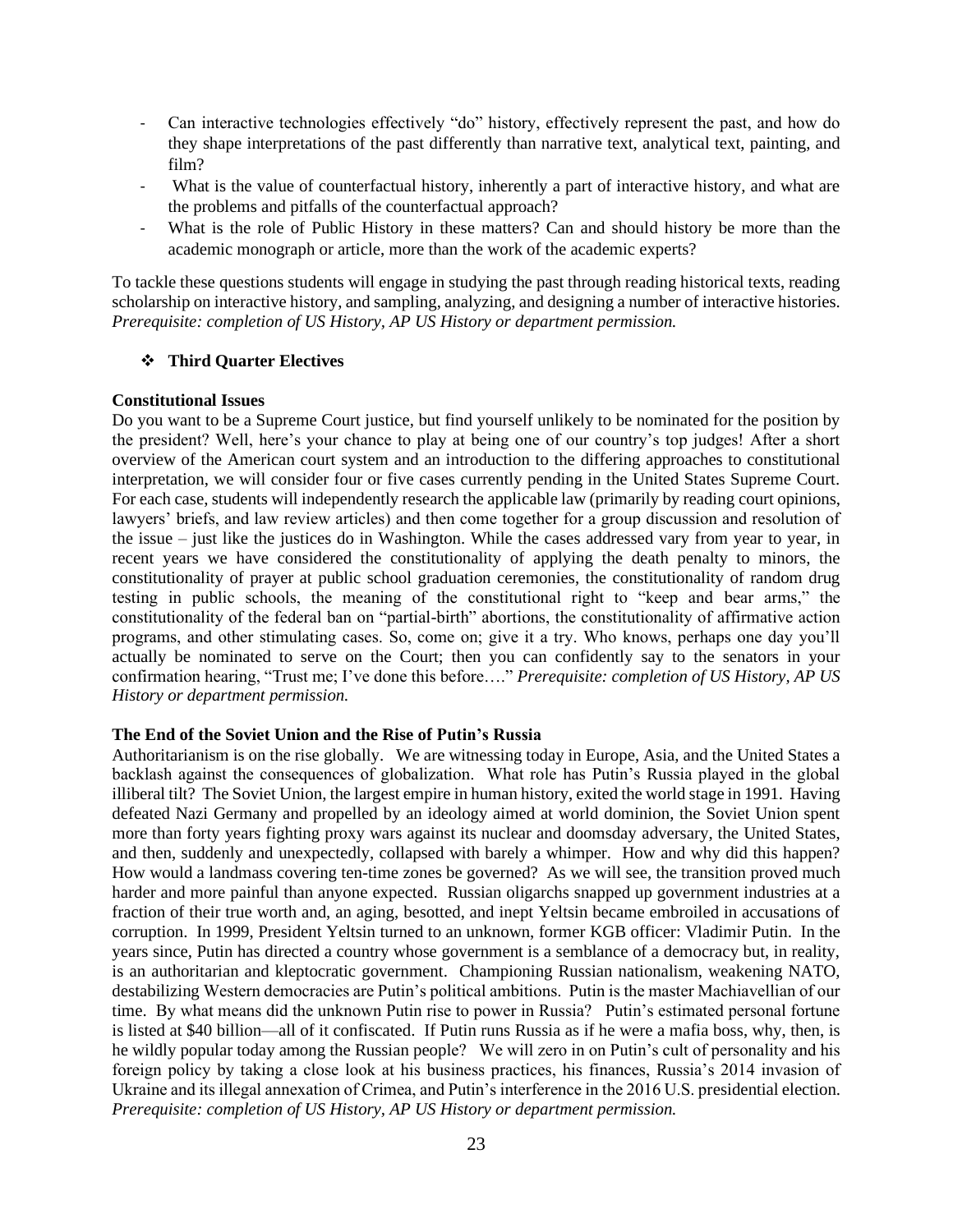## **Honors Senior History Research Seminar**

This course is intended to serve interested students as a capstone project. Students are expected to complete a thesis-based research paper and, as an option, a project in a separate medium of their choice, including graphic novels, curated museum exhibitions, oral history, podcasts, documentary films, art installations, and conference posters. Commonly used research sites include the upper school's collection and its digital access to JSTOR, Academic Search Premier [EBSCO], Gale, ABC/CLIO, Google Scholar, Proquest Newspapers, books, and magazines accessed through Hamilton County Public libraries, the University of Cincinnati Library, newspaper Source (PLCH) and Wolfram Alpha (Statistical analysis). The bulk of student research, writing, and project design will be completed in class. Class time will be reserved for students to work independently and together under the supervision of the seminar teacher and Mr. Tracey-Miller. Peer review checkpoints and teacher assessments will occur throughout the ten-week course. There will be no more homework than what students would expect in a traditional history elective. In consultation with the teacher and Mr. Tracey-Miller, students will decide on a history paper/project of interest to them. Using the research tools of a historian, students are encouraged to choose topics from a wide range of disciplines, including science, economics, politics, art, architecture, music, international relations, government, religion, and popular culture. The paper/project must move the student researcher beyond a discipline's insular focus to a broader consideration of the topic's historical and cultural influence. *Prerequisite: completion of US History, AP US History or department permission.* 

## **Race and Everyday Life in History: Policies and Agency**

This course asks two interlinked historical questions: how has the concept of race developed and been applied, especially in terms of policies and how have people labeled as "other" by race lived their lives in, around, and against those policies? And so the course investigates these questions in and around the following periods and topics: Othering and the Ancient World; 16th Century Africa, the Americas, and Europe; 19th century slavery, colonialism, and orientalism; Pseudo-scientific racism and Nazi Germany; 20th and 21st Century United States.

The class is designed as a seminar. Weekly readings of scholarly assessments and primary sources on the periods and topics will be discussed and explored. We will attempt to make chronological sense and contemporary sense of the construct of race, its impact, and how people othered by race and racial constructs live their lives with agency. *Prerequisite: completion of US History, AP US History or department permission.* 

## ❖ **Fourth Quarter Electives**

#### **Modern China**

China is the world's next superpower. China has more than one hundred cities with populations of one million or more—America has nine. The Maglev train from the airport to Shanghai reaches speeds of 240 mph. The single province of the Pearl River Delta of Guangdong, just north of Hong Kong, has become the world's manufacturing center. In a single factory complex more than 250,000 Chinese workers man the assembly lines, sleep in its dormitories, and eat in the company cafeterias. In this course we will examine the extraordinary story of China from the time of Mao and the Communist Revolution to its present status as a rising economic and political colossus. We will explore the impact of China's economic transformation on its political system and its culture. Questions we will ask include: How has daily life changed in China over the past decade? Is continued economic growth at its current pace sustainable? What ecological threats does China's growth pose? What are the prospects for constructive and peaceful relations between China and the United States in the years ahead? The class will be conducted as a seminar. *Prerequisite: completion of US History, AP US History or department permission.*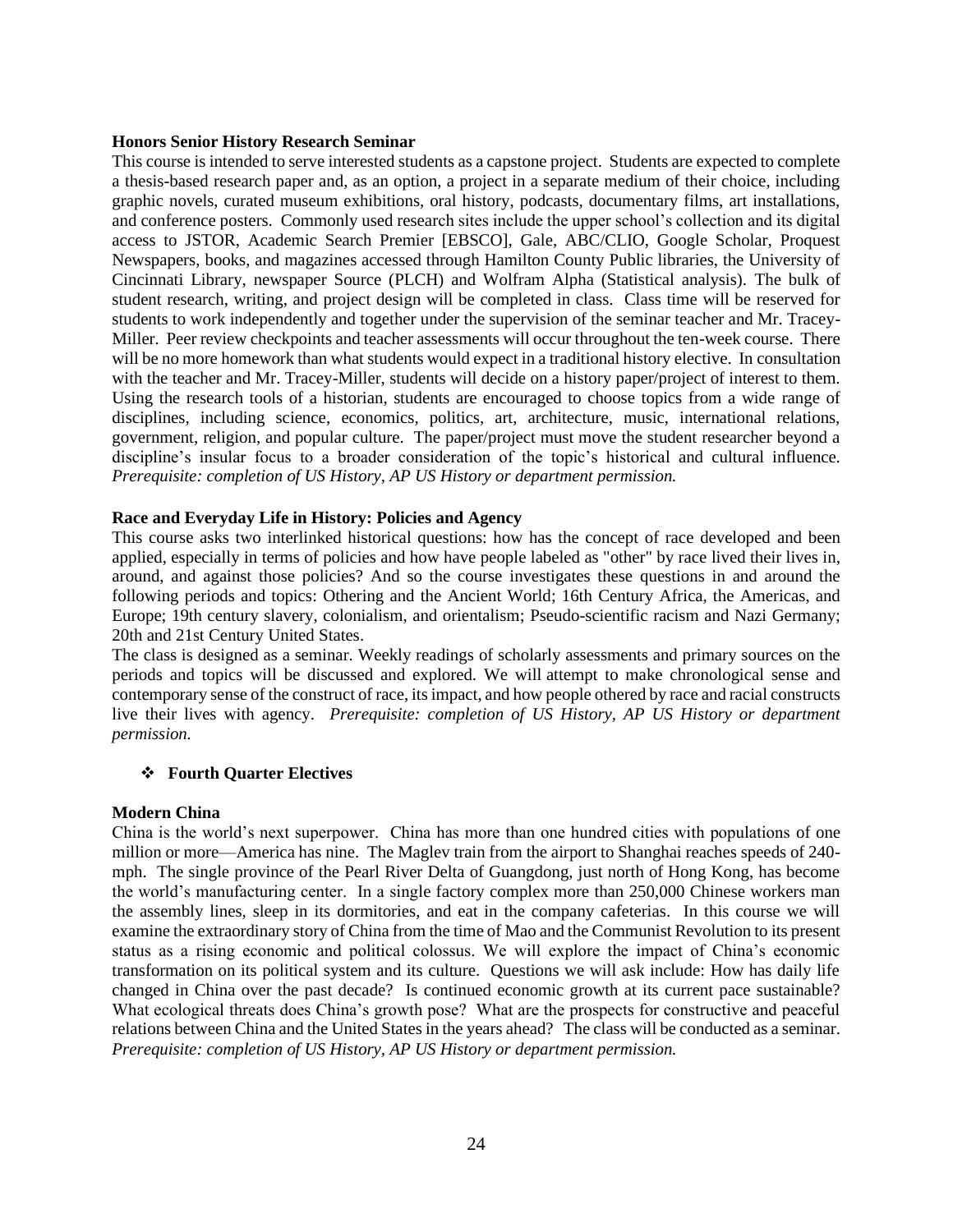#### **Introduction to Philosophy**

What is real? How do we know anything? How do we know what is right and what is wrong? Humanity has struggled with these questions for millennia, and so will we in this introduction to philosophy. We will focus on how different thinkers and different systems of beliefs have responded to the questions of reality, knowledge, and ethics. Particular attention will be paid to several key thinkers in the Western Philosophical tradition: Plato, Aristotle, Descartes, Hume, Nietzsche, and Kant. The course relies heavily on the seminar format: students are required to prepare assigned readings from philosophical works and participate in discussions of the readings. *Prerequisite: completion of US History, AP US History or department permission.* 

## **Exploring Humanitarian Law**

This course aims to expose students to the central issues of international humanitarian law (IHL). Also known as the "law of war" or the "law of armed conflict," IHL is a branch of international law aiming to protect life and human dignity during armed conflict and to reduce and prevent the suffering and destruction that result from war. IHL seeks to limit the effects of armed conflict by protecting persons who are not or who are no longer participating in the hostilities and by restricting the means and methods of warfare. The class has several goals: to improve awareness of humanitarian norms, limits, and protections applicable to situations of armed conflict; to increase awareness of the multiple perspectives of those involved in armed conflict and of the complexity in the application of humanitarian law; to generate interest in humanitarian issues at the local, national, and international level; and to cultivate the capacity to view conflict situations from a humanitarian perspective that places respect for life and dignity at the center of the analysis*.* As its title suggests, "exploration" is the class's main pedagogical approach. The class is less concerned with mastering facts and memorizing historical dates than it is with emphasizing the application of concepts about respect for and protection of life and human dignity to real armed conflicts and other situations of violence. It involves students in ethical considerations that may challenge their values, traditions, expectations and the idea that there is one correct answer to every question. Its approach reinforces many important academic and life skills such as communication, disagreeing respectfully, reasoning, research, problem-solving, and critical thinking. *Prerequisite: completion of US History, AP US History or department permission.*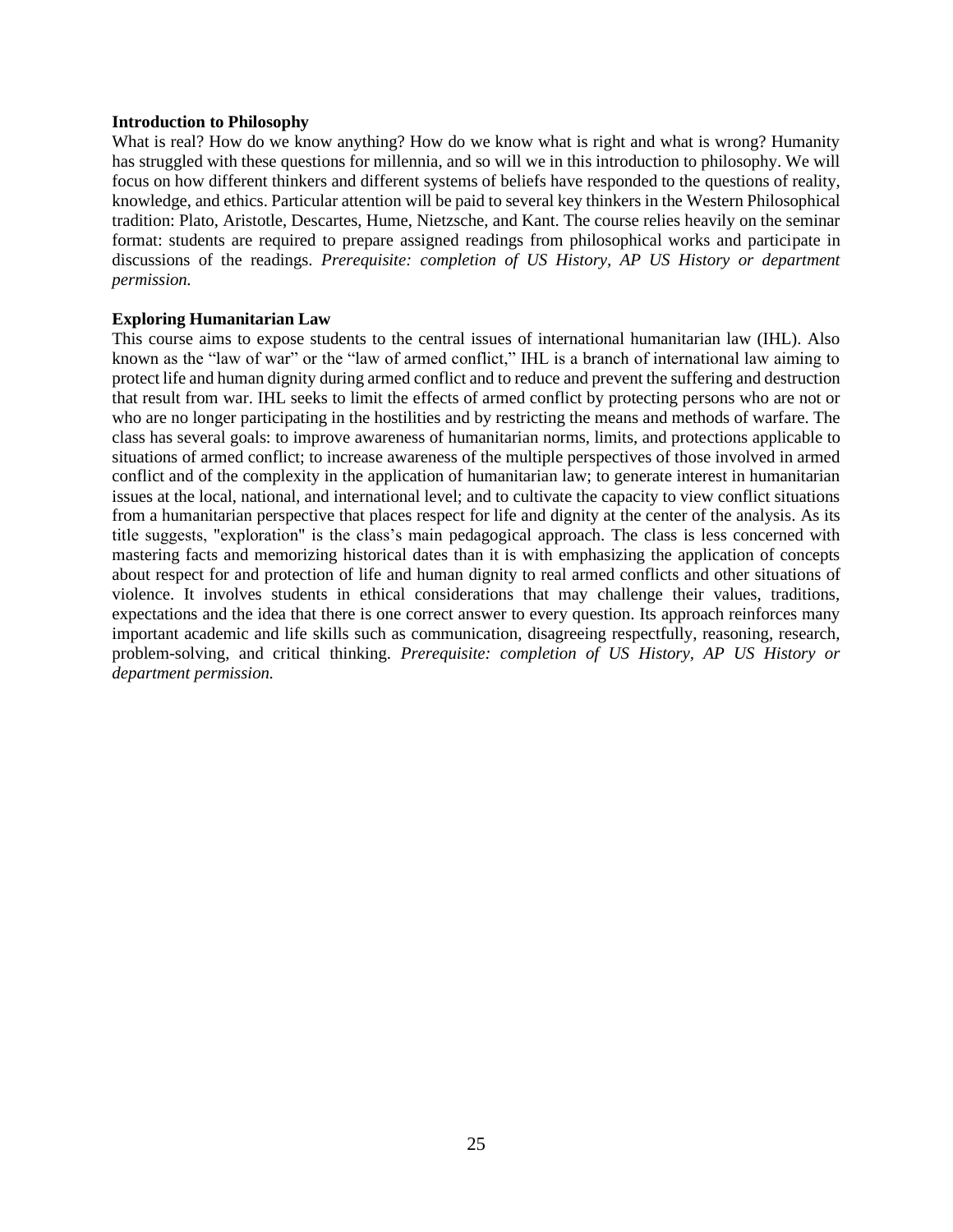## **MATHEMATICS**



## ❖ **Full Year Courses**

#### **Geometry**

The primary focus of this course is geometric investigation, hypothesis formation and proof. This is the first course where students are introduced to the formal nature of mathematical proof. The major topics in the course are: congruence, similarity, right triangle trigonometry, circles, polygons, parallelism, area, and volume. *Placement based on recommendation of 8th Grade teacher.*

#### **Honors Geometry**

The primary focus of this honors course is geometric investigation, hypothesis formation and proof. This is the first course where students are introduced to the formal nature of mathematical proof, which is a major component of the course throughout the year. The major topics in the course are congruence, similarity, right triangle trigonometry, circles, polygons, parallelism, area, and volume. The instructor will add topics that are of interest to the students. *Placement based on recommendation of 8th Grade teacher.*

## **Algebra II**

This course gives further depth to the concepts developed in Algebra I and covers the following topics: a brief review of linear graphs: absolute value inequalities; linear, quadratic and absolute value functions (their graphs and defining features); properties of exponents; systems of linear and quadratic equations and inequalities; quadratics equations, including complex number solutions; and an introduction to exponential, logarithmic, polynomial, and radical functions. *Prerequisite: Completion of Geometry or Honors Geometry.*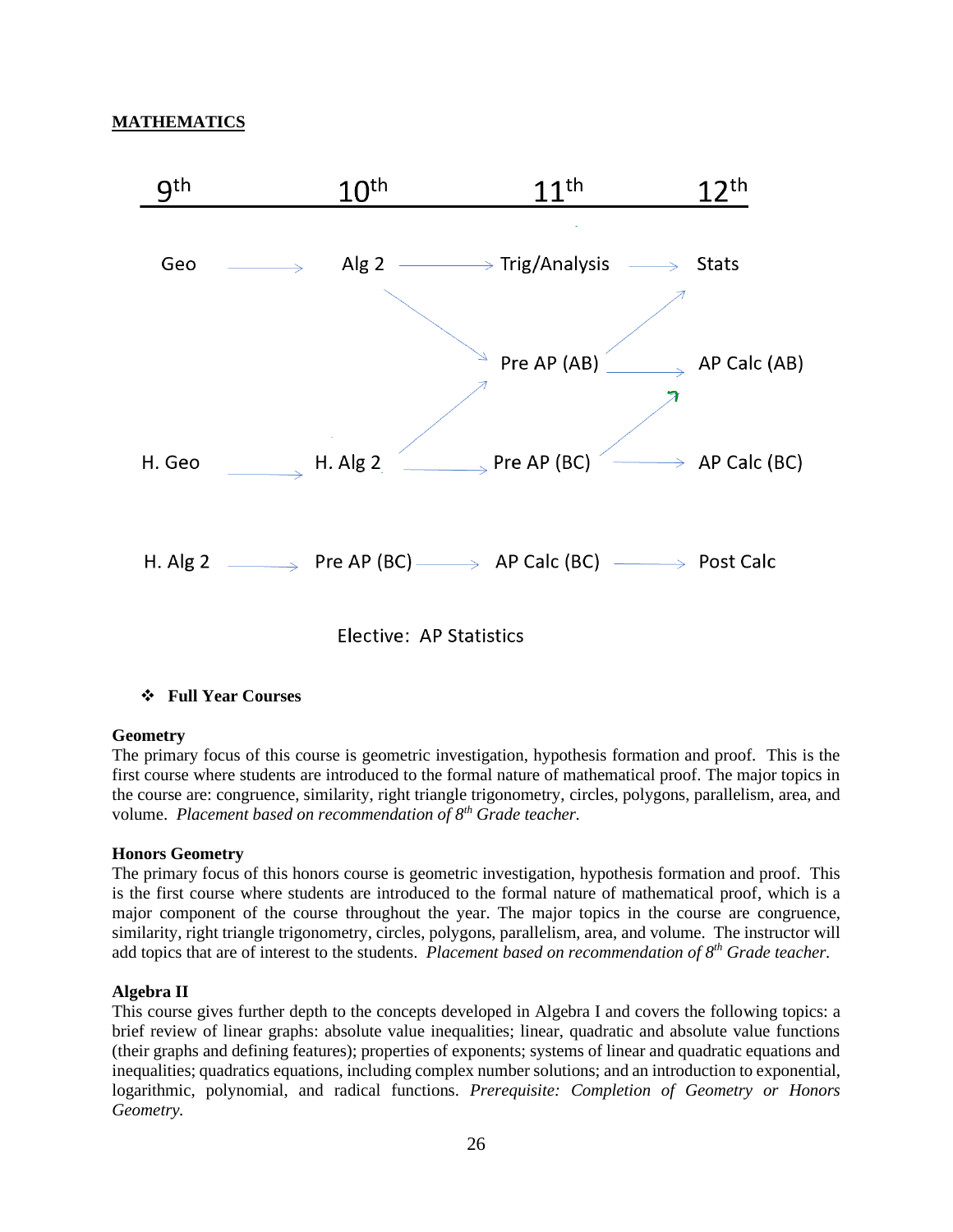## **Honors Algebra II**

This advanced course covers much of the material in Algebra II, emphasizing extensions and applications of each topic. In addition, students are introduced to the following topics: an introduction to matrices, 3x3 systems of equations, systems of nonlinear equations, and conics. The instructor may add or remove certain topics as time permits. Also, since problem solving is an integral part of this course, students spend a considerable amount of time translating problems presented in written form to equivalent statements in mathematics. The students find solutions to the problems and express the results in written form. *Prerequisite: Grade B or higher in Honors Geometry.*

## **Trigonometry and Data Analysis**

This course is designed to be a transition between function-based mathematics and Statistics. The first semester provides an introduction to Elementary Trigonometry. This semester emphasizes foundational trigonometric topics starting with geometric definitions and working through analytical trigonometry, including law of sines and cosines. During the second semester, students will begin the study of Statistics with an introduction to numerical summaries. *Prerequisite: completion of Algebra II and department recommendation.*

# **Pre AP Calculus (AB)**

This Honors course leads to AP Calculus (AB). Topics include: a review of exponential functions (including the number e) and logarithmic functions (including the natural log), a major unit on trigonometric functions (their graphs, properties, equations, and identities), properties and applications of polynomial, radical and rational functions, and an introduction to limits as it applies to AP Calculus. *Prerequisite: Grade B- or higher in Honors Algebra II, A- or higher in Algebra 2, and department recommendation.* 

## **Pre AP Calculus (BC)**

This Honors course leads to AP Calculus (BC). The Precalculus topics covered include a major unit on trigonometric functions (their graphs and properties, equations and identities) and a continuation of inverse functions, logarithmic functions, and exponential functions. Following this work, students will begin the study of Calculus. Topics to be covered include limits and derivatives, including methods of evaluating limits, continuity, equations of tangent lines, basic differentiation rules, product, quotient, and chain rules, implicit differentiation, and related rates. *Prerequisite: Grade A- or higher in Honors Algebra II and department recommendation.* 

## **Data Analysis and Inferential Statistics**

This course is designed to be the terminal experience in our non-function-based mathematics curriculum. The fundamental goal of this course is for students to become educated consumers of data while also developing the ability to make arguments based not on opinion, but on what the data tells them. Topics covered include a review of visual and numerical summaries of data, the normal curve, followed by an in-depth study of regression, probability, statistical inference, confidence intervals, and hypothesis tests with applications in the real world. The TI-Nspire CX CAS graphing calculator, provided by CCDS, or the TI-84 graphing calculator will be important tools for modeling and analyzing large data sets. *Prerequisite: Completion of Trigonometry and Data Analysis or department recommendation.*

## **AP Calculus (AB)**

This AP class is roughly equivalent to one semester of college Calculus. The course covers the following topics: functions, limits, instantaneous rate of change for functions, derivatives of algebraic functions, applications of the derivative, integration, applications of the definite integral, transcendental functions, methods of integration, separable differential equations, slope fields, and applications of integrals. *Prerequisite: B- or higher in Pre AP Calculus (AB) and department recommendation.*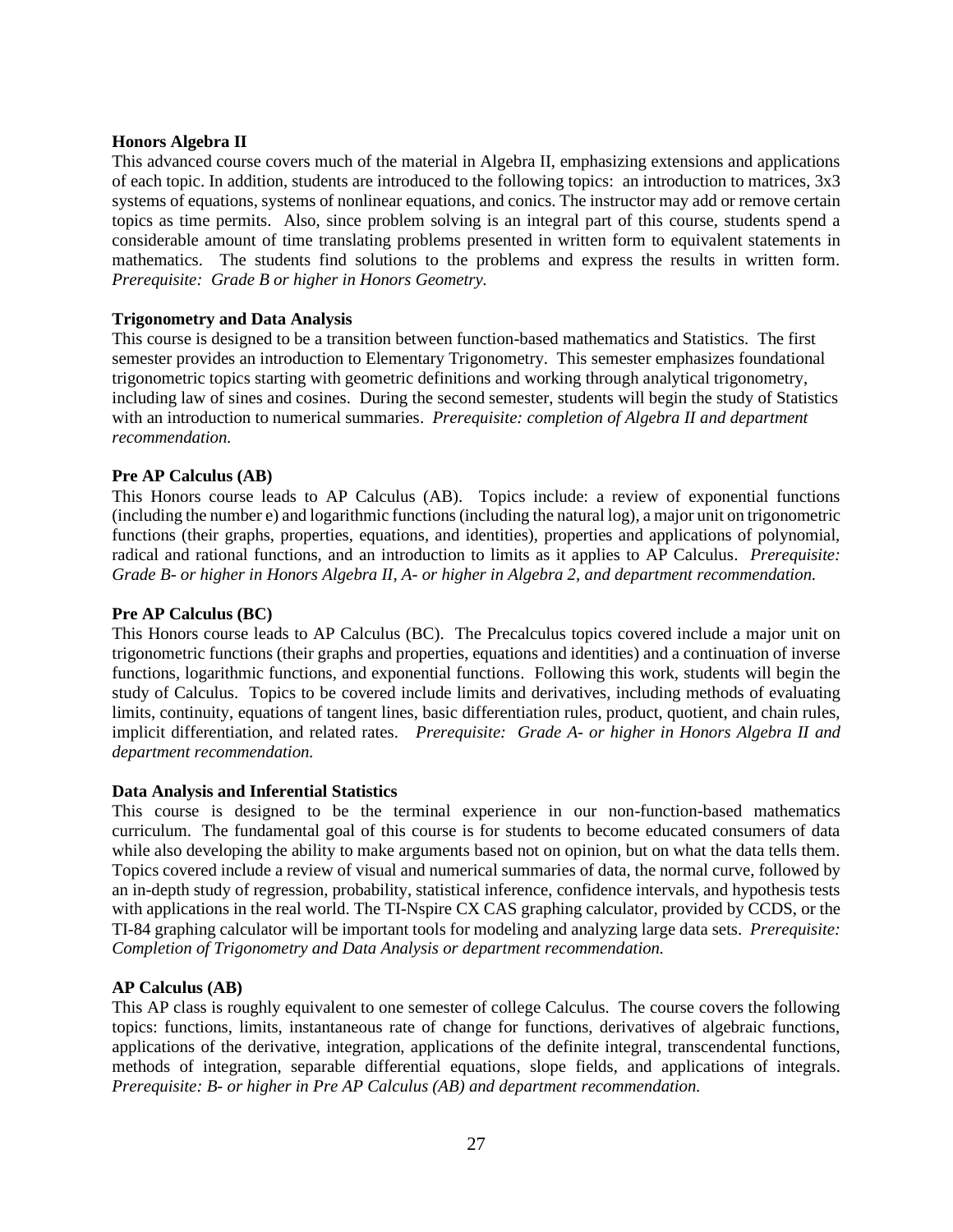## **AP Calculus (BC)**

This AP class is roughly equivalent to two semesters of college Calculus. In addition to all the topics included in AP Calculus (AB), the course includes more methods of integration, logistic models, polar equations and applications, parametric equations and applications, infinite sequences and series, and Taylor series approximations. *Prerequisite: B+ in Pre AP Calculus (BC) and department recommendation.* 

## **Linear Algebra**

This course is designed for students who have successfully completed AP Calculus (AB or BC) or are concurrently taking AP Calculus (BC), and have a strong interest in mathematics. The following topics are covered: systems of linear equations and matrix algebra, n-dimensional vector spaces over  $\mathbb{R}^n$ , vector geometry, eigenvalues and eigenvectors, matrices as linear transformations, orthogonality and least squares problems, and abstract systems likes groups, fields and rings. *Prerequisites: Successful completion of AP Calculus (AB or BC) and department recommendation. This course may not be offered each year.*

## **Multivariable Calculus**

This course is designed for students who have successfully completed AP Calculus (AB or BC) or are concurrently taking AP Calculus (BC), and have a strong interest in mathematics. It covers vector and multi-variable calculus and includes the following topics: review of specific AP Calculus (BC) topics, vectors and matrices, surfaces, parametric curves, partial derivatives, double and triple integrals, and 3 dimensional space. Similar to AP Calculus, students will learn how to express these mathematical ideas numerically, graphically, and algebraically. *Prerequisite: Successful completion of AP Calculus (AB or BC) and department recommendation. This course may not be offered each year.*

## **AP Statistics**

This elective course is designed to introduce students to the major concepts and tools for collecting, analyzing, and drawing conclusions from data. Students are exposed to four broad conceptual themes: exploring data, sampling and experimentation, anticipating patterns, and statistical inference. Computer software will be used, and the TI-Nspire CX CAS graphing calculator (provided by CCDS) will be an important tool for modeling and analyzing small data sets. Topics covered include interpreting graphical displays of, summarizing, and comparing distributions of univariate data; exploring bivariate data and categorical data, planning and conducting surveys and experiments, probability as relative frequency, combining random variables, the normal distribution, simulating sampling distributions, confidence intervals, tests of significance and t-distributions. *Prerequisites: Completion of, or concurrent placement in, Pre AP Calculus (AB or BC) or higher, and department recommendation.*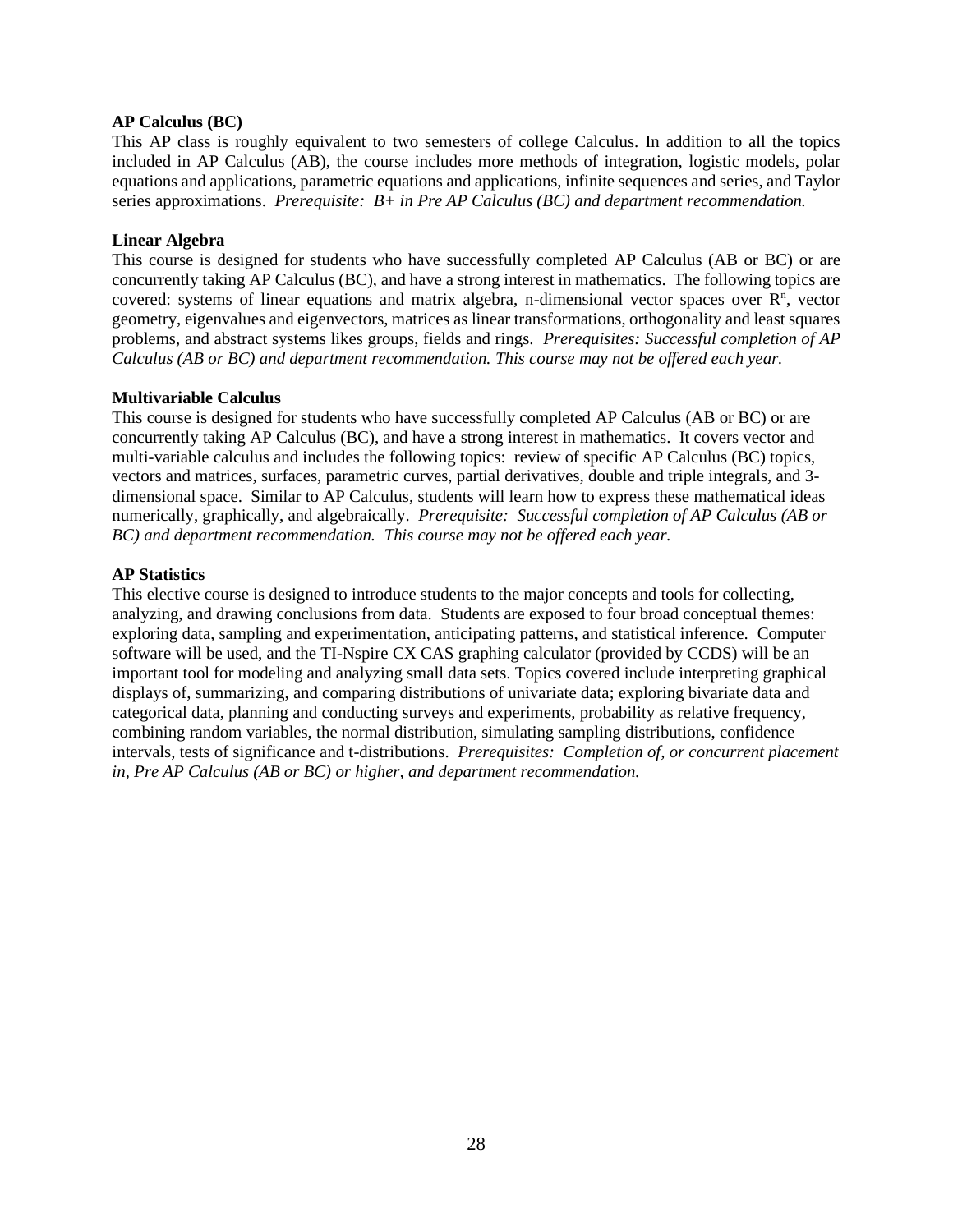## **WORLD LANGUAGES**

## ❖ **Full Year Courses**

## **Chinese**

## **Chinese I**

This course is designed to introduce students to the study of the Chinese language. A student at the novice level can identify the general topic and present some basic information in both very familiar and everyday contexts by recognizing practices or memorized characters in texts that are written and words, phrases and simple sentences in speech. Students learn to differentiate tones and to use pinyin. A student can identify products and practices on his/her own and in the Chinese culture to help understand cultural perspectives. A student can interact at a survival level in some familiar everyday contexts. *Lower-level language courses are reserved for ninth and tenth grade students. Eleventh and twelfth grade students can take these courses concurrently with another language course with departmental approval.*

## **Chinese II**

This course is designed to build upon the basic skills acquired in Chinese I by reinforcing prior topics, introducing new themes, and acquiring more advanced structures. Tonal pronunciation, speaking, writing and reading comprehension as well as grammatical accuracy and cultural awareness will be emphasized throughout the course. A student can communicate in spontaneous spoken and written conversations on both very familiar and everyday topics, using a variety of practiced or memorized characters and words, phrases, simple sentences, and questions. The course takes the students beyond the text and exposes them to authentic language through video and audio and interactive internet-based tools. The course is designed to build competency and proficiency in all areas of communication: speaking, listening, reading, writing and cultural perspectives. *Prerequisite: Chinese I or equivalent.*

#### **Chinese III**

This course is designed to build from the intermediate-low level proficiency acquired through prior Chinese courses and integrates the three modes of communication (interpersonal, interpretive, and presentational) to reach the intermediate level of proficiency. Students will learn to communicate with relatively simple Chinese in various daily situations and strengthen writing and reading comprehension. Grammatical accuracy and cultural awareness will also be emphasized throughout the course. AP Chinese Language and Culture assessment formats will be introduced. The students will be evaluated in the areas of writing, typing, reading and speaking performance using a combination of in-class, hard-copy and online assessments. *Prerequisite: Chinese II or equivalent and departmental recommendation.*

#### **Honors Chinese III**

This course is designed to build from the intermediate-low level proficiency acquired through prior Chinese courses and integrates the modes of communication (interpersonal, interpretive, and presentational) to reach the intermediate-mid level of proficiency. Students will learn to communicate more effectively in Chinese in various daily situations, strengthening their speaking, reading, and writing comprehension. Students will learn to communicate in various daily situations strengthening writing and reading comprehension. Independent reading of literary and non-literary texts is incorporated. Grammatical accuracy and cultural awareness will also be emphasized throughout the course. The AP Chinese Language and Culture assessment formats will be introduced. This course is at an accelerated pace, dives deeply into content, covers an increased number of vocabulary words, and relies on students acting as independent learners. *Prerequisite: Chinese II or equivalent and department recommendation.*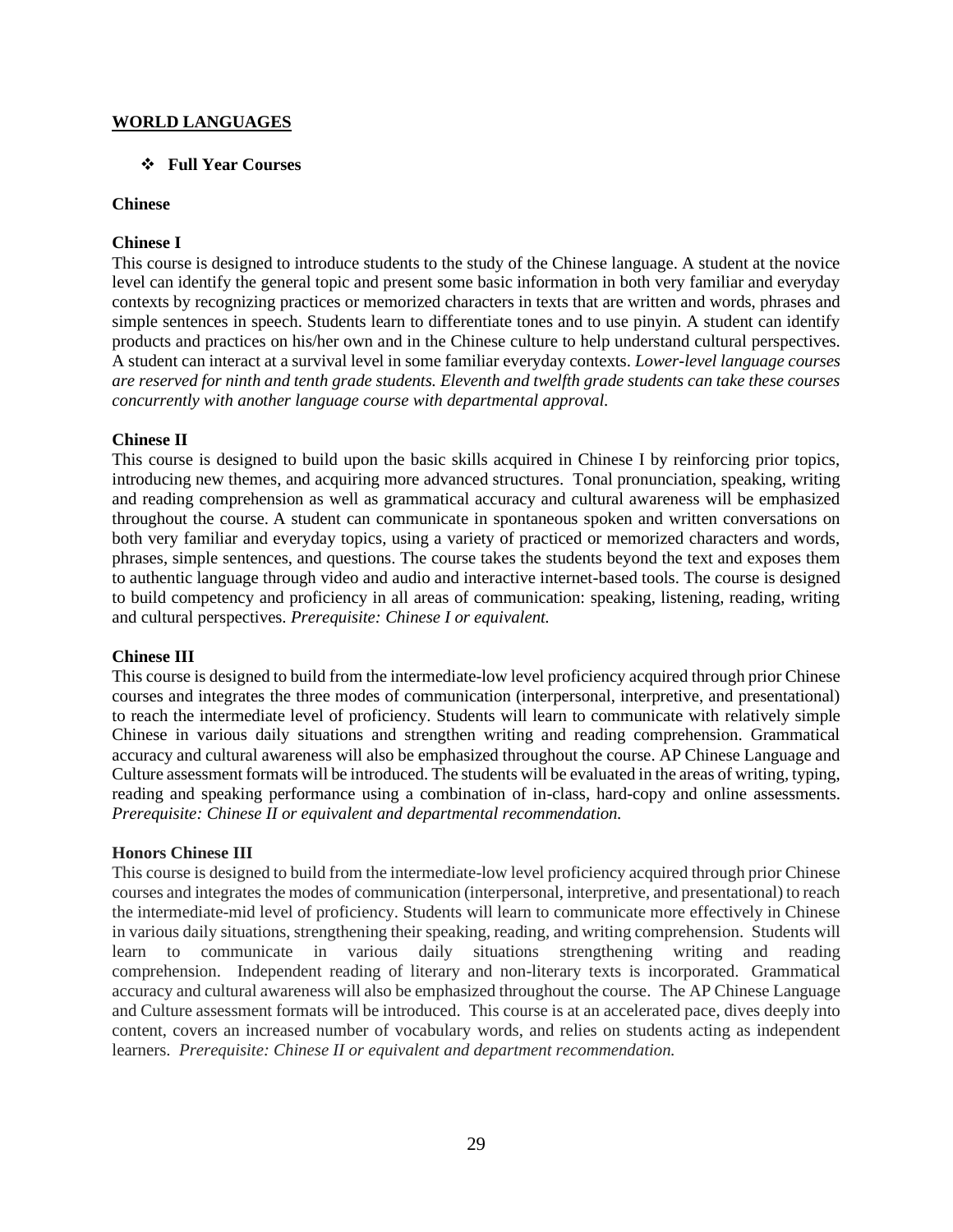#### **Chinese Pre-AP**

This course is designed to help students further develop their intermediate-high level of proficiency acquired through prior Chinese courses across the three modes of communication (interpersonal, interpretive, and presentational) to reach the advanced-low level of proficiency. Students will learn to communicate using more complex Chinese in various daily situations aligned with preparation for the AP Chinese assessment formats. Comparisons and narratives are introduced in stages throughout the course. The students will be evaluated in the areas of writing, typing, reading, and speaking performance using a combination of in-class, hard-copy and on-line assessments. *Prerequisite: Chinese II or III and departmental approval*.

## **AP Chinese Language and Culture**

This course is designed for motivated students who are interested in taking a higher-level Chinese course. The class level is equivalent to a college/university course in Mandarin Chinese. It is designed to prepare students to take the AP Chinese Language and Culture examination. Special emphasis is placed on the use of authentic source materials related to culture and current events and the integration of language skills. Specific work includes analysis of articles and literature, formal and informal spoken presentation, formal and informal writings, a variety of audio/visual supplements related to conversation, announcements, news reports, and academic and cultural topics related to the Chinese-speaking world. Students will be introduced to the six AP thematic units: Personal and Public Identities, Families and Communities, Contemporary life, Beauty and Aesthetics, Science and Technology and Global Challenges. *Prerequisite: Pre-AP Chinese and/or departmental recommendation.*

## **French**

## **French I**

This course is designed to introduce students to the study of the French Language. Speaking, listening, reading, and writing skills in French are incorporated into this course as well as an introduction to French and Francophone cultures. The course takes the students beyond the text and exposes them to authentic language through video and audio recordings and the internet. The course is designed to build competence in basic communicative areas, such as: greetings, weather, time, family, restaurants, school, sports, health, clothing, vacation, travel and leisure time activities. Proficiency in simple questions and answers, descriptions, narration in the present and past, and simple explanations are objectives in this course. *Lowerlevel language courses are reserved for ninth and tenth grade students. Eleventh and twelfth grade students can take these courses concurrently with another language course with departmental approval.*

#### **French II**

This course is designed to build upon the basic skills acquired in French I by reinforcing certain topics, introducing new themes, and acquiring more advanced structures. All four skills (speaking, listening, reading, and writing) are incorporated, as well as culture. The course takes the students beyond the text and exposes them to authentic language through video and audio recordings and the internet. The course is designed to build competency in basic areas of communication such as family relationships, food and restaurants, home and furnishings, leisure-time activities, fitness, fashion, personal appearance, entertainment, and travel. Proficiency in asking and answering questions, describing and making comparisons as well as narrating in the present, past, and future are course goals. *Prerequisite: French I or equivalent.*

#### **Honors French II**

This course is designed to build upon the basic skills acquired in French I by reinforcing certain topics, introducing new themes, and requiring more advanced structures. All four skills (speaking, listening, reading, and writing) are incorporated, as well as culture. The course takes the students beyond the text and exposes them to authentic language through video and audio recordings and the internet. The course is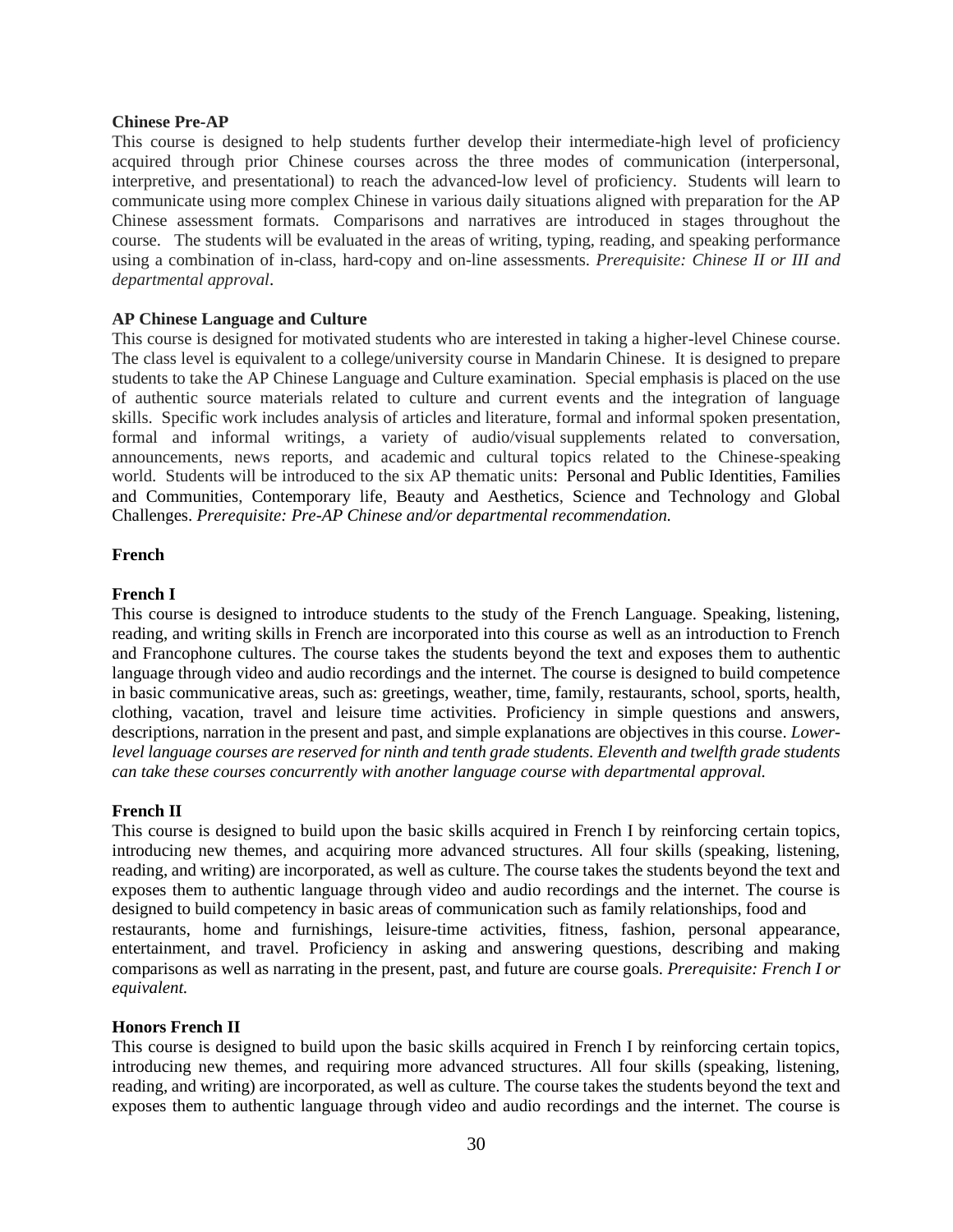designed to build communicative competency in family relationships, food and restaurants, home and furnishings, leisure-time activities, fitness, fashion, personal appearance, entertainment, and travel. Conversational skills include asking and answering questions, more detailed descriptions, and comparisons. Proficiency in asking and answering questions, describing and making comparisons, as well as narrating in the present, past and future are objectives of this course. The accelerated pace and depth of this course requires students to be independent in their learning. Independent reading of literary and non-literary texts is incorporated. *Prerequisite: French I or equivalent and department recommendation.* 

## **French III**

This course is designed to build upon what students have studied in French II. All four skills (speaking, listening, reading, and writing) are incorporated, as well as culture. Students are exposed to authentic language through video and audio recordings and the internet. The course is designed to build competency in basic areas of communication such as polite requests, occupation and professions, school and studies, finding one's way, daily routines, health, complaints and criticism. Proficiency in asking and answering questions, describing and making comparisons as well as narrating in the present, past, and future are objectives of this course. Students work on extended conversation in the target language with appropriate pronouns and more complex sentence structures. *Prerequisite: French II.*

## **Honors French III**

This course builds on what students have studied in Honors French II. All four skills (speaking, listening, reading, and writing) are incorporated, as well as culture. The course takes the students beyond the text and exposes them to authentic language through video and audio recordings and the internet. The course is designed to build communicative competency in the areas of polite requests, occupation and professions, school and studies, finding one's way, daily routines, health, complaints and criticism. Narrating in the present, past, and future; presenting hypothetical situations and expressing wishes, desires, and fears are objectives. The accelerated pace and depth of this course requires students to be independent in their learning. Independent reading of literary and non-literary texts is incorporated. *Prerequisite: Honors French II or equivalent and department recommendation.*

## **Pre-AP French**

This course builds on what students have studied in Honors French III. All four skills (speaking, listening, reading, and writing) are incorporated, as well as culture. The course takes the students beyond the text and exposes them to authentic language through video and audio recordings and the internet. The course is designed to build communicative competency. Students narrate past, present, and future events; make hypothetical statements in the present and past; express opinions, desires and doubts; explain and support opinions. The accelerated pace and depth of this course requires students to be independent in their learning. Independent reading of literary and non-literary texts is incorporated. Students work on extended conversation in the target language with appropriate pronouns and more complex sentence structures. *Prerequisites: Honors French III or French III and department recommendation.*

#### **French Conversation\*\***

Explore, investigate, and engage in this intermediate level course that will broaden vocabulary and improve proficiency. Make a video to market our school. Prepare for a job interview. Create a trailer for your own reality television show. Participate in on-line chatting in French. Connect with students and organizations in the French-speaking world. These are some of the projects and activities in which students can participate in French Conversation. Themes are selected according to students' interests and relevance to their lives- such as school, French cooking, French cinema, professional life, world travel, history, current events, technology, and the environment. Students move beyond the structure of a textbook to authentic language through television and podcasts. An important goal is to expand the student's view of the Francophone world and increase cultural awareness. *Prerequisite: French III.*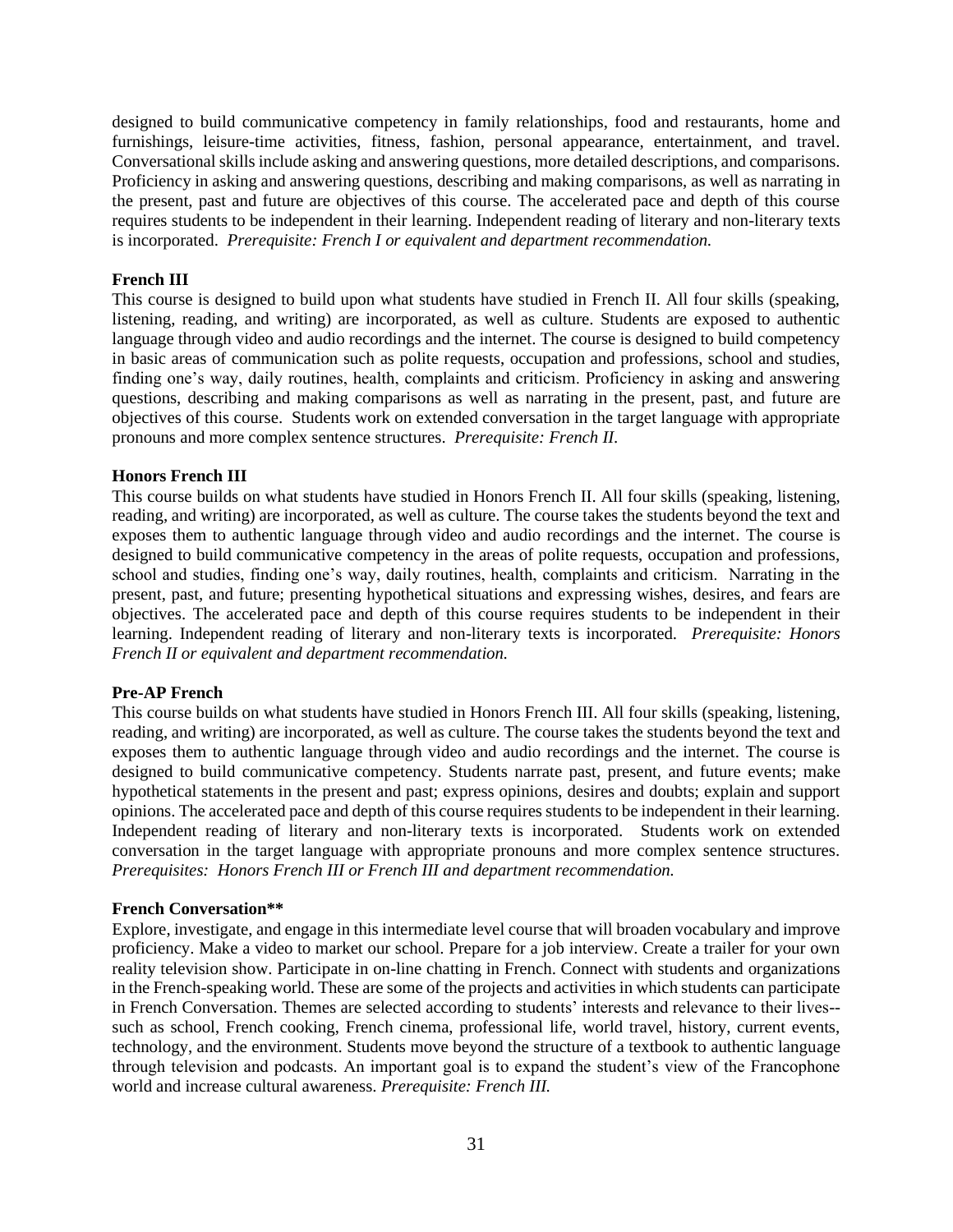## **French Cultural Connections\*\***

Explore the diversity of French-speaking countries in this intermediate level course. Students will expand their vocabulary and improve their proficiency as they investigate the French-speaking world from France to Senegal. What are unique customs of each country? Who are the leading musicians, actors, and politicians? What are the specific issues facing each country? What defines each country's identity in terms of historical figures, artists, and literary celebrities? What are the most popular films? Themes are selected according to student interest and relevancy to their lives such as media, film, sports, tourism, current events…. Students move beyond the targeted structures of the textbook to authentic language through advertisements, excerpts from popular French-language films, and social media. An important goal is to expand the student's view of the French-speaking world and increase cultural awareness. *Prerequisite: French III.*

## **AP French Language**

This is a college-level course that prepares students for the AP French Language & Culture Exam in May. Students work in all three modes of communication: interpretive listening and reading, interpersonal speaking and writing, and presentational speaking and writing. We examine practices, products, and perspectives of francophone cultures. The course is structured around the AP themes: Global Challenges), Science and Technology, Contemporary Life, Personal and Public Identities, Families and Communities, and Beauty and Aesthetics. Throughout the course students are required to express themselves in French. *Prerequisites: Pre-AP French and department recommendation.*

## **Spanish**

## **Spanish I**

This course is designed to introduce students to the study of the Spanish Language. Speaking, listening, reading, and writing skills will be incorporated, as well as an introduction to Hispanic cultures. The course takes the students beyond the text and exposes them to authentic language through video and audio recordings and the internet. The course focuses on communicative acts such as greetings, commands, nationalities, numbers, time, months, school, family, professions, foods, leisure activities, weather and locations. Competence in simple questions and answers, descriptions, narration in the present, and simple explanations are objectives. *Lower-level language courses are reserved for ninth and tenth grade students. Eleventh and twelfth grade students can take these courses concurrently with another language course with departmental approval.*

## **Spanish II**

This course is designed to build upon the basic skills acquired in Spanish I by reinforcing certain topics, introducing new themes, and requiring more advanced structures. All four skills (speaking, listening, reading, and writing) are incorporated, as well as culture. The course takes the students beyond the text and exposes them to authentic language through video and audio recordings and the internet. The course focuses on communicative areas such as sports, dining, travel, geography, residence, and transportation. Conversational skills will include asking and answering questions, offering detailed descriptions, and making comparisons. Narrating in the present and past tenses and expressing personal wishes and needs are objectives. *Prerequisite: Spanish I or equivalent.*

#### **Honors Spanish II**

This course is designed to build upon the basic skills acquired in Spanish I by reinforcing certain topics, introducing new themes, and requiring more advanced structures. All four skills (speaking, listening, reading and writing) are incorporated as well as culture. The course takes tudents beyond the text and exposes them to authentic language through video and audio recordings and the internet. The course focuses on communicative acts related to sports, dining, travel, geography, residence, and transportation. Competence in narrating in the present, past, and future tenses and the subjunctive mood is introduced. The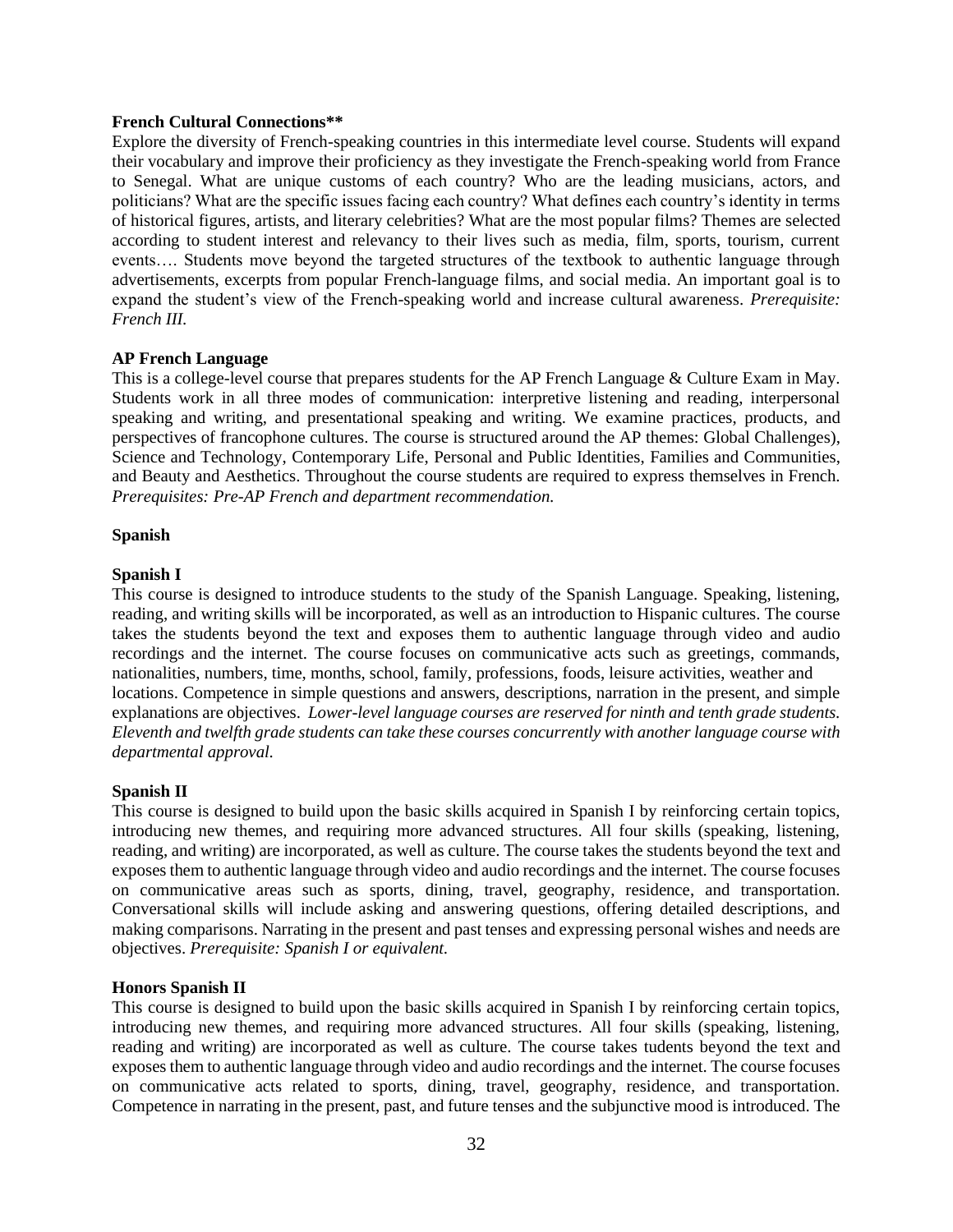accelerated pace and depth of this course requires students to be independent in their learning. Independent reading of literary and non-literary texts is incorporated. *Prerequisite: Spanish I or equivalent and department recommendation.*

## **Spanish III**

This course is designed to build upon the basic skills acquired in Spanish II by reinforcing certain topics, introducing new themes, and requiring more advanced structures. All four skills (speaking, listening, reading, and writing) are incorporated, as well as culture. The course takes the students beyond the text and exposes them to authentic language through video and audio recordings and the internet. The course is designed to build communicative competency in the areas of personal description, daily activities, care of the home, getting around town, leisure activities, environment, foods and meals, medical care, clothing, travel, and the professional world. Narrating in the present, past, and future tenses and using commands are objectives. *Prerequisite: Spanish II.*

# **Pre-AP Spanish**

This course is designed to build upon the basic skills acquired in Spanish II Honors by reinforcing certain topics, introducing new themes, and requiring more advanced structures. All four skills (speaking, listening, reading, and writing) are incorporated, as well as culture. The course takes the students beyond the text and exposes them to authentic language through video and audio recordings and the internet. The course is designed to build communicative competency in the areas of personal description, daily activities, care of the home, getting around town, leisure activities, environment, foods and meals, medical care, clothing, travel, and the professional world. Competence in narrating in the present, past, and future tenses and in expressing personal desires, needs, and doubts are objectives. The accelerated pace and depth of this course requires students to be independent in their learning. Independent reading of literary and non-literary texts is incorporated. *Prerequisites: Honors Spanish II and department recommendation.*

## **Spanish Conversation\*\***

Explore, investigate, and engage in this intermediate level course that will broaden vocabulary and improve proficiency. Make a video to market our school. Prepare for a job interview. Create a trailer for your own reality television show. Participate in on-line chatting in Spanish. Connect with students and organizations in the Spanish-speaking world. These are some of the projects and activities students can participate in Spanish Conversation. Themes are selected according to student interests and relevance to their lives such as school, cooking, cinema, professional life, world travel, history, current events, technology, and the environment. Students move beyond the structure of the textbook to authentic language through the internet and podcasts. An important goal is to expand the student's view of the Spanish-speaking world and increase cultural awareness. *Prerequisite: Spanish III.*

## **Spanish Cultural Connections\*\***

Explore the diversity of Spanish-speaking countries in this intermediate level course. Students will expand their vocabulary and improve their proficiency as they investigate the Spanish-speaking world from Argentina to Spain. What are unique customs of each country? Who are the leading musicians, actors, and politicians? What are the specific issues facing each country? What defines each country's identity in terms of historical figures, artists, and literary celebrities? What are the most popular films? Themes are selected according to student interest and relevancy to their lives, such as: media, film, sports, tourism, current events. Students move beyond the targeted structures of the textbook to authentic language through advertisements, excerpts from popular Spanish-language films and social media. An important goal is to expand the student's view of the Spanish-speaking world and increase cultural awareness. *Prerequisite: Spanish III.*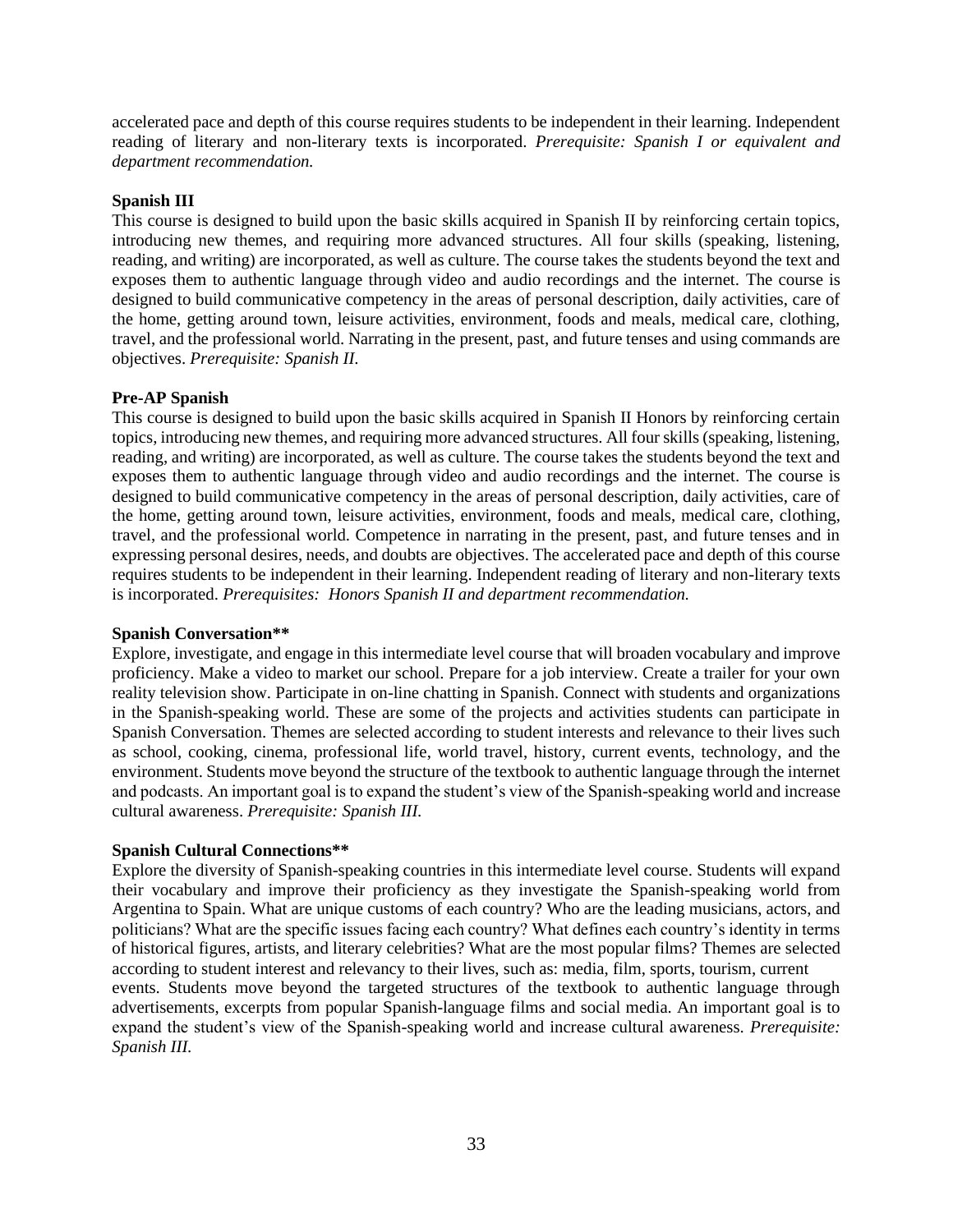#### **AP Spanish Language**

This is a college-level course that prepares students for the AP Spanish Language & Culture Exam in May. Students work in all three modes of communication: interpretive listening and reading, interpersonal speaking and writing, and presentational speaking and writing. They examine practices, products, and perspectives of Hispanic cultures. The course is structured around the AP themes: Global Challenges, Science and Technology, Contemporary Life, Personal and Public Identities, Families and Communities, and Beauty and Aesthetics. Throughout the course students are required to express themselves in Spanish. *Prerequisites: Pre-AP Spanish and department recommendation.*

## **AP Spanish Literature**

This course is an intensive, college level course that prepares students for the AP Spanish Literature exam. The AP Spanish Literature curriculum is intended to be the equivalent of a third-year college Introduction to Latin American or Peninsular Literature course, covering selected works from the literatures of Spain and Spanish America. The required reading will be a list of specific works by a variety of authors from different historical periods. The focus of this course includes discussion of the major themes of literature with expository writing in Spanish. Summer reading is required. Results from the AP Language exam are taken into account when a student enrolls for the AP Literature course. Students with a score of three or higher at the AP Language test have usually found success in the AP Literature course*. Prerequisites: Spanish AP Language and department recommendation.*

**\*\*French and Spanish Cultural Connections as well as French and Spanish Conversation are designed for the student who has successfully completed level III of the language. These courses will be offered on an alternating basis.**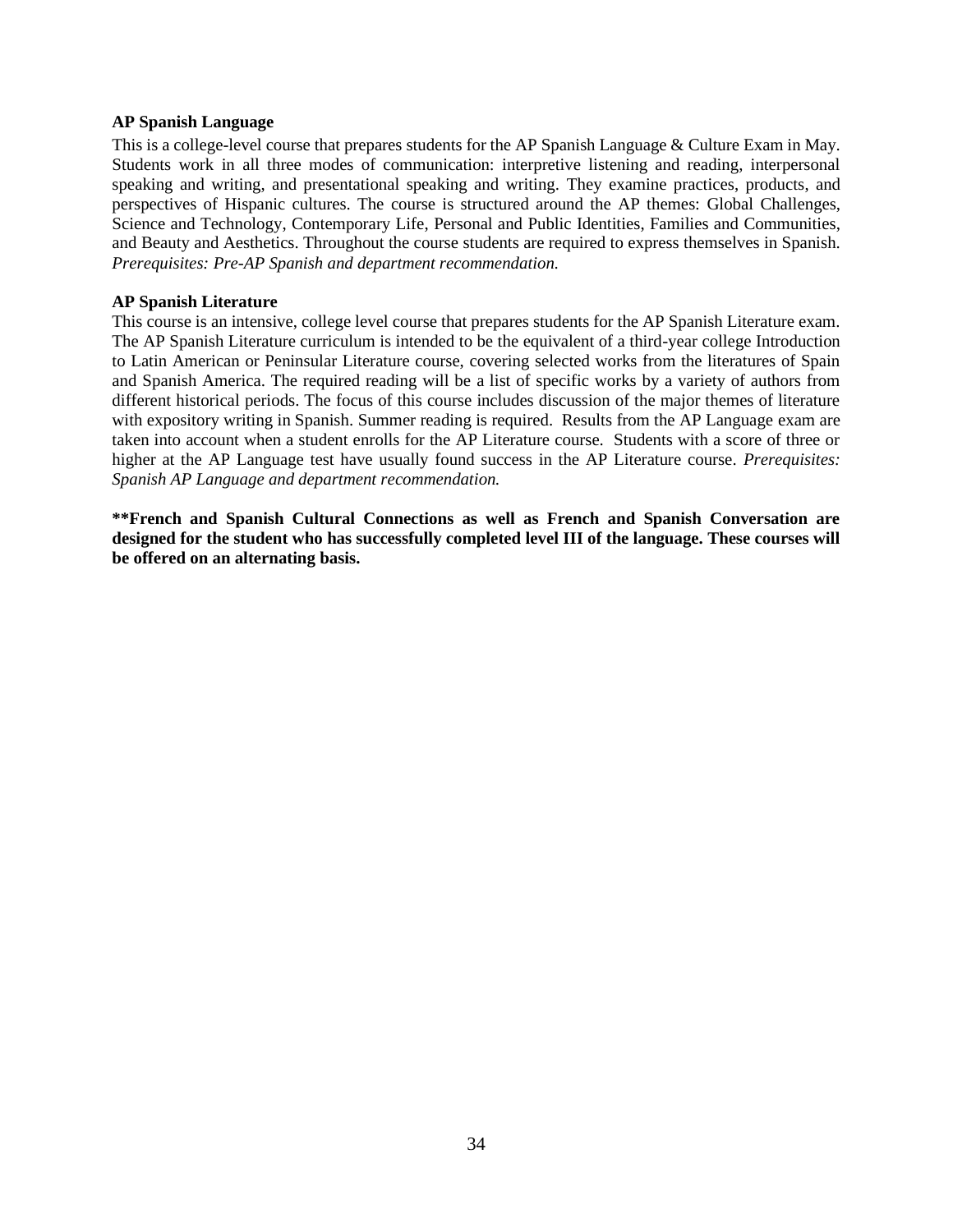

\*\* Biology plus two other classes required for Graduation \*\*

❖ **Full Year Courses**

## **Honors Science: Biology/Chemistry**

Honors Science is a challenging introductory-level course. The major emphasis is the biochemical basis for life, which lays the groundwork for the theory of evolution by natural selection. The chemistry necessary for the understanding of biochemical topics is studied. Approximately onehalf of the course is devoted to chemistry. Students who elect this course are pointed towards Advanced Placement Biology in the sophomore year and Advanced Placement Chemistry in the junior year. The course should be attempted only by very talented students willing to make a consistently strong effort. *Prerequisite: Department recommendation.*

## **Biology**

Introductory Biology is both descriptive and inquiry oriented. A major theme of the course is evolution by natural selection. Topics in biochemistry, cell biology, reproduction, and genetics lay the groundwork for a deep investigation of Darwin's Theory followed by a study of plant and animal physiology. Laboratory work is a key component to both the understanding of the content and the nature of scientific inquiry. Taxonomy, anatomy, and physiology are treated as consequences of natural selection.

## **AP Biology**

This advanced level course is a continuation of Honors Science. Designed to simulate an introductory college biology course, it is challenging and exposes the student to concepts and experimental studies of a sophisticated nature. While a large amount of material is discussed in class, students remain responsible for learning a fair amount of the subject matter on their own through text and outside reading. The pace of the course is rapid and the work is intense. *Prerequisite: Department recommendation and either Honors Science: Biology/Chemistry OR Biology and Chemistry.*

## **AP Environmental Science**

The AP Environmental Science course is designed to be the equivalent of a one-semester, introductory college course in environmental science, through which students engage with the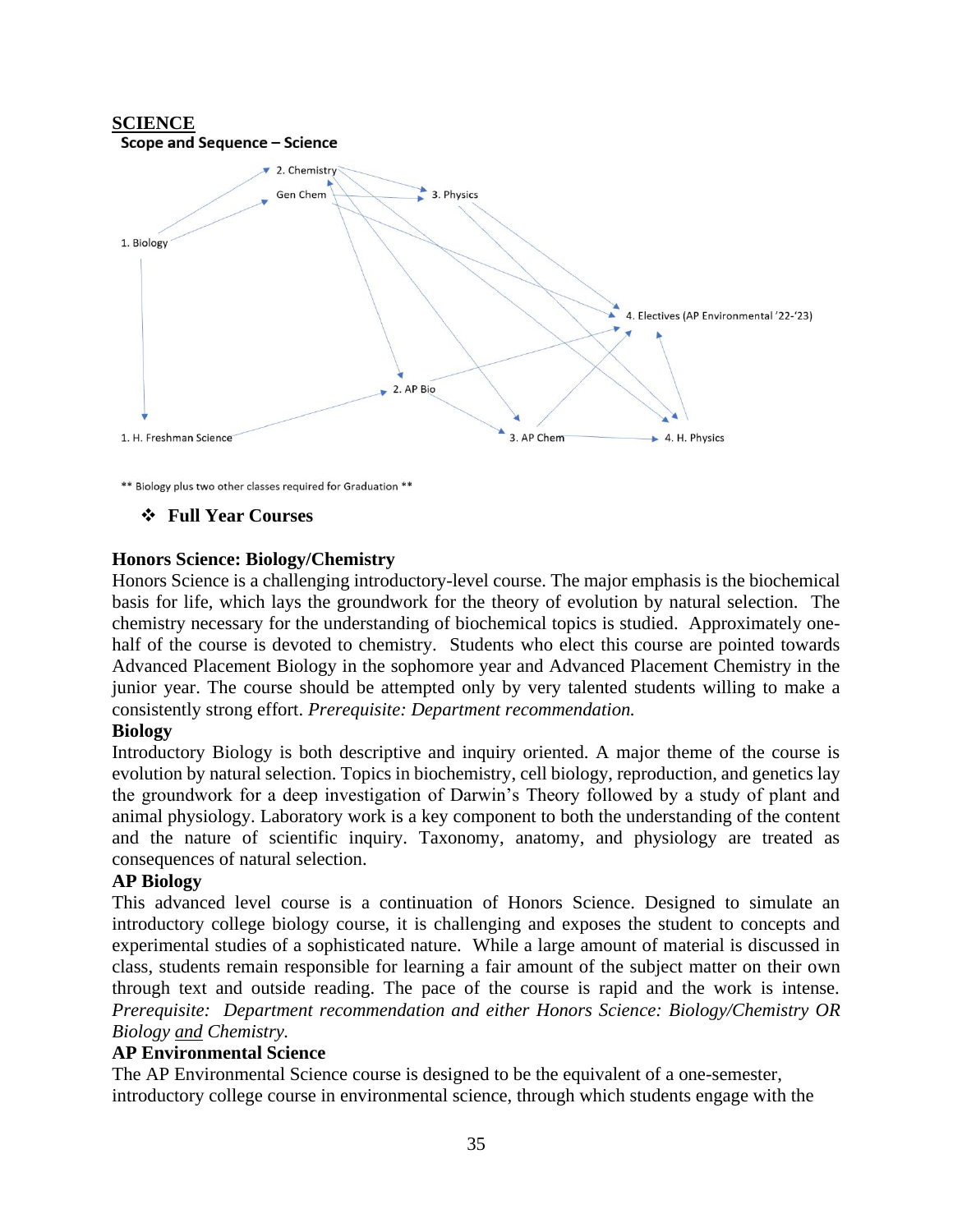scientific principles, concepts, and methodologies required to understand the interrelationships within the natural world. The course requires that students identify and analyze natural and human-made environmental problems, evaluate the relative risks associated with these problems, and examine alternative solutions for resolving or preventing them. Environmental science is interdisciplinary, embracing topics from geology, biology, environmental studies, environmental science, chemistry, and geography. This course will include field research, laboratory exercises, and projects. *Prerequisite: Biology, Chemistry, and Department recommendation*

# **General Chemistry**

This course is a college-preparatory chemistry course. Students learn major concepts and laboratory skills in the context of everyday chemical processes and by exploring current issues relating to chemical technology and society. While problem solving is an important course component it is not necessary for students to have a strong mathematics background to be successful. An emphasis is placed on lab activities and projects. *Prerequisite: Biology*

# **Chemistry**

The Chemistry program is designed to introduce students to both the descriptive and quantitative aspects of chemistry. The course emphasizes problem-solving skills. When possible, new ideas are introduced through experiment or demonstration, with emphasis placed on the interpretation and analysis of data. Students develop laboratory skills and make use of computer technology in both the collection and analysis of data. The course teaches students to understand and apply chemical concepts while gaining an understanding of chemistry's relationship with current societal issues and everyday life. *Prerequisite: Biology and department recommendation.*

# **AP Chemistry**

AP Chemistry is a demanding, fast-paced honors course that constitutes the third year of the honors science sequence. It represents an expansion of the regular Chemistry course, particularly focusing on topics recommended by the Advanced Placement program. Examples of topics explored in greater depth are kinetics, thermodynamics, equilibrium, oxidation-reduction reactions, and introductory organic chemistry. Laboratory work involves the use of sophisticated equipment and techniques, including gravimetric analysis, calorimetry, spectrophotometry, and titrations, and often incorporates the use of computer probes and graphing software. Inquiry learning is emphasized throughout the course, both in the classroom and in the lab. Enrolled students must have completed three years of lab science or be currently in the honors sequence. On rare occasions students may opt to take this course as a second year of chemistry. *Prerequisite: Department recommendation and either Honors Science: Biology/Chemistry OR Chemistry.*

# **Physics**

Physics provides a hands-on experience with the basic principles of physics, as well as rigorous practice in logical thinking skills. Students use sophisticated computer tools to gather and analyze data about simple physical phenomena and use their results to develop various physical laws and to make predictions about additional phenomena. They then confirm or refute their predictions by experiment. Topics include mechanics, electricity and magnetism, optics, and sound. Additional emphasis is placed on the development of computer and laboratory skills.

# **Honors Physics**

Honors Physics is a college-level, calculus-based introduction to physics. The focus of the course is classical mechanics, with additional work in electricity, magnetism, optics, and modern physics.